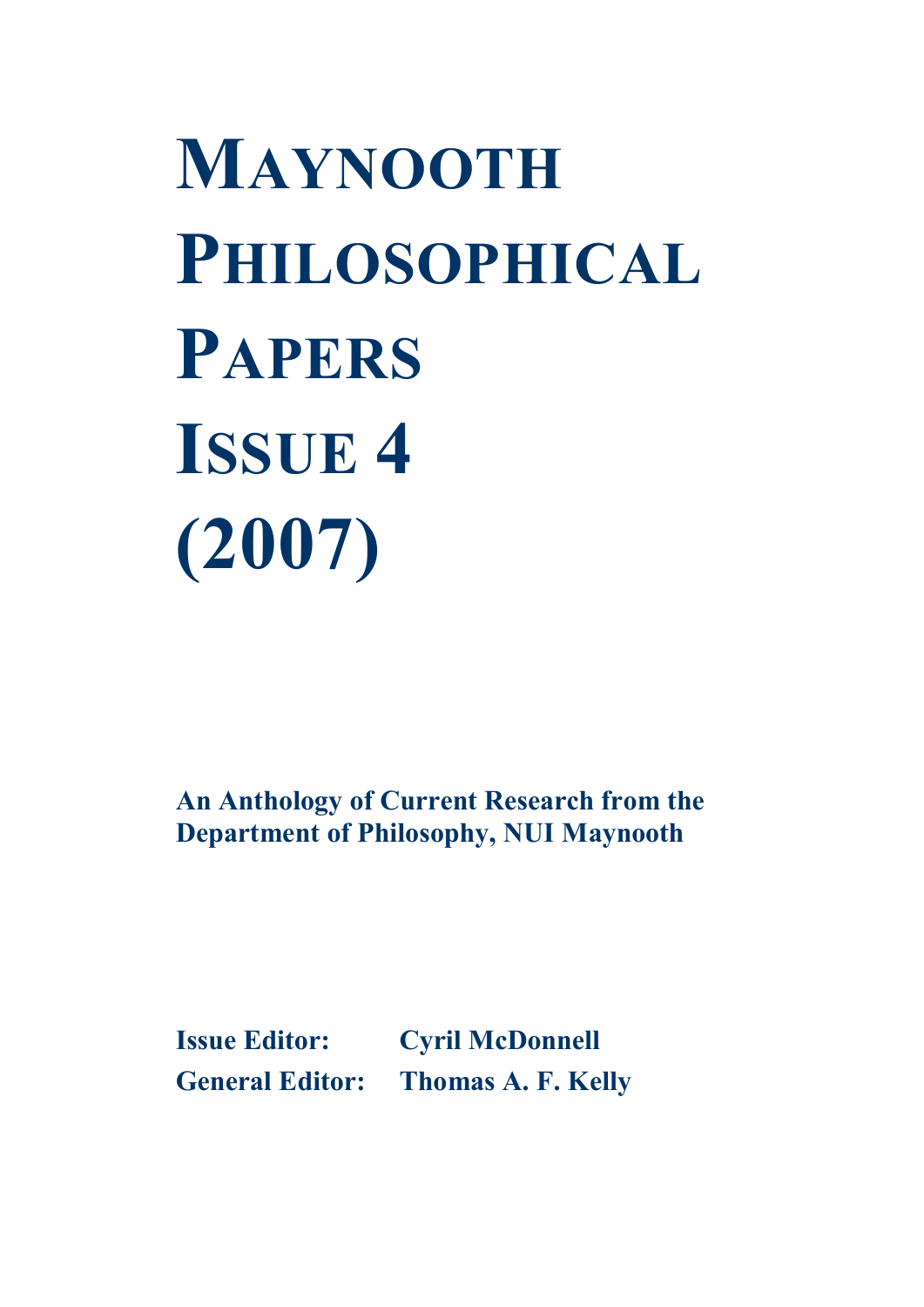*Edith Stein*

#### Translated by Mette Lebech, Department of Philosophy, National University of Ireland, Maynooth. From: 'Martin Heideggers Existentialphilosophie', in Edith Stein, *Endliches und Ewiges Sein. Versuch eines Aufstiegs zum Sinn des Seins*, Gesamtausgabe, bd. 11/12 (Freiburg: Herder, 2006), 'Anhang', pp. 445–500

#### **Translator's Introduction**

The text which is hereby made available in translation originates as a lengthy appendix to Stein's main work *Finite and Eternal Being*. It was, however, left out of the first edition of this work (1950) and in the reprint of *Edith Steins Werke* 1 and thus the editors of the *Collected Works of Edith Stein* likewise left it for a future occasion. The omission has been emended in the new critical edition *Edith Steins Gesamtausgabe*,<sup>2</sup> and a completed English translation will follow in due course.

The essay is divided into four sections, each concerned with one of Heidegger's (until then) published works: *Being and Time; Kant and the Problem of Metaphysics; The Essence of Reasons;* and *What is Metaphysics?* About two thirds is taken up with an analysis of *Being and Time*, again simply divided into an 'Outline of the Argument' and an 'Evaluation'. The latter part addresses three questions: 'What is Dasein?; 'Is the Analysis of Dasein Accurate?' and 'Is it sufficient for adequately addressing the Question of the Meaning of Being?'.

The essay is written in Stein's clear and economic style, where rhetoric gives place to reasoning, and where criticism is given straightforwardly without flattery, polemics or irony. It contains Stein's Heidegger critique, which may be read as a key to *Finite and Eternal Being* as a whole. The *Auseinandersetzung* with Heidegger opens up for regarding Stein's work as an alternative to Heidegger's development of phenomenology, an alternative which draws on the philosophical tradition instead of rejecting it.

A few critical studies of the relationship between Stein and Heidegger and of the text before us have appeared, such as, for instance: Hugo Ott, 'Edith Stein und Freiburg', in *Studien zur Philosophie von Edith Stein*, ed. by E.W. Orth (München – Freiburg: Alber, 1993), pp. 107–45<sup>3</sup>; Antonio Calcagno, '*Die Fülle oder das Nichts?* Edith Stein and Martin Heidegger on the Question of Being', in *American Catholic Philosophical Quarterly*, 74 (2000), 269–85 (rewritten for the author's book, *The Philosophy of Edith Stein* (Duquesne: University of Duquesne Press, 2007)); John Nota, 'Edith Stein and Martin Heidegger', in Edith Stein Symposium, *Carmelite Studies* 4, ed. by John Sullivan (Washington D.C.: ICS Publications, 1987) pp. 50–73 (a German version is found in *Denken in Dialog: zur Philosophie Edith Steins,* ed. by Waltraud Herbstrith (Tübingen: Attempto, 1991), pp. 93–117; Lidia Ripamonti, 'Sein, Wesen bei Edith Stein und Martin Heidegger', in *Die unbekannte Edith Stein: Phänomenologie und Sozialphilosophie*, ed. by Beate Beckmann-Zöller and Hanna-Barbara Gerl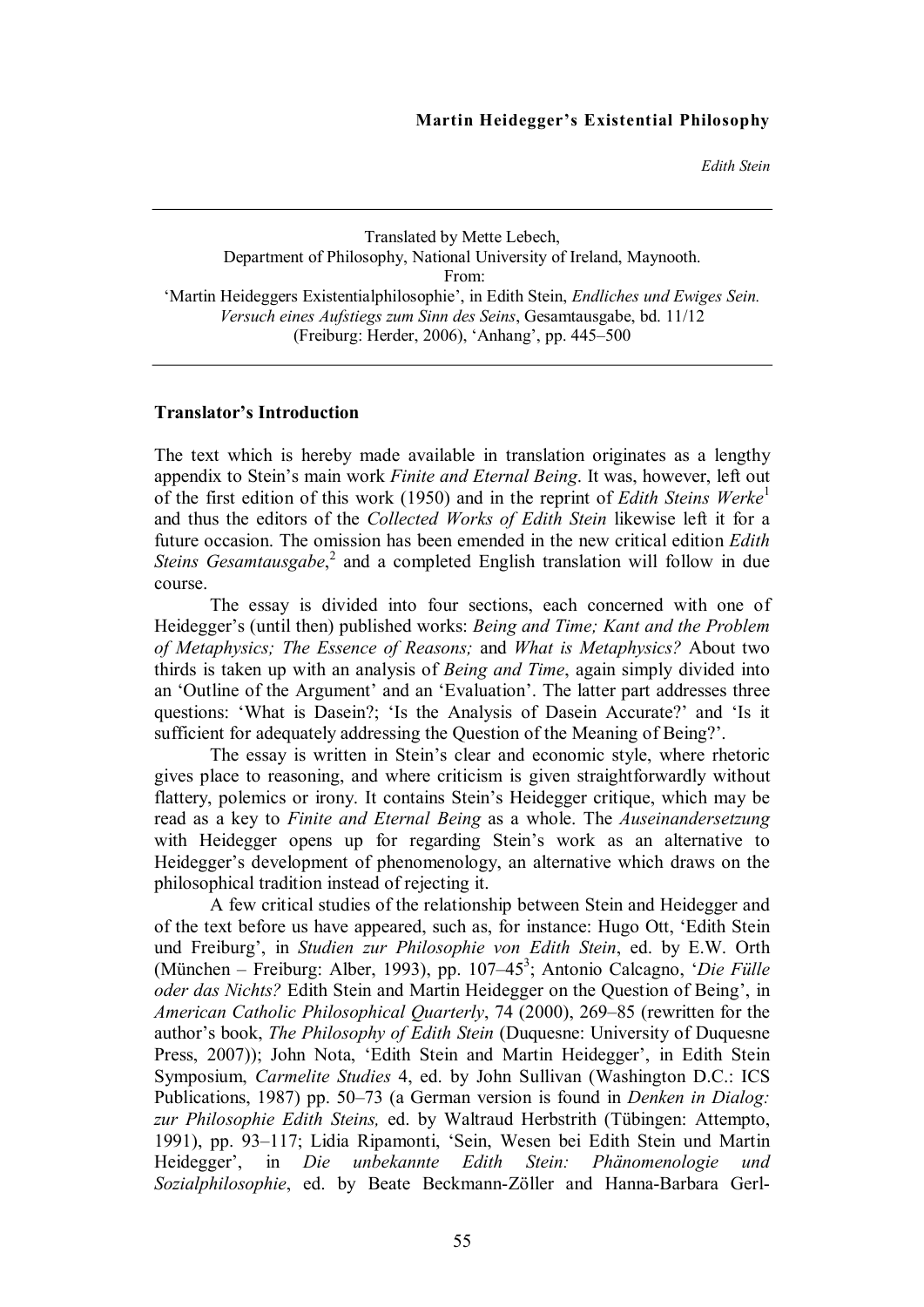Falkovitz (Frankfrut A.M.: Peter Lang, 2006), pp. 155–68; Mette Lebech, 'Edith Stein and Martin Heidegger on the Meaning of Being', in *Edith Stein Phenomenologist and Theologian*, ed. by Kathleen Haney (forthcoming). For the purpose of critical examination, the reader is referred to these; the aim of the present publication is merely to make available an English translation of the German text.

The glossary compiled by John Macquarrie and Edward Robinson in their translation of Heidegger's *Being and Time* (Oxford: Blackwell, 1967) has served as guide to translate terms coined by Heidegger in the four works covered by Stein's critique. In addition existing translations of these works have been consulted: *Being and Time*, trans. by J. Macquarrie and E. Robinson (Oxford: Blackwell, 1967); *Kant and the Problem of Metaphysics*, trans. by James S. Churchill (Bloomington – London: Indiana University Press, 1962); *The Essence of Reasons,* trans. by Terrence Malick (Evanston: Northwestern University Press, 1969); *What is Metaphysics?*, trans. by R.F.C. Hull and Alan Crick in Martin Heidegger, *Existence and Being* (London: Vision, 1949). These translations have been altered whenever it was thought necessary to bring out points emphasised by Stein from the German original, or when there was some difficulty in the existing translation. *Sein,* for example, has consistently been rendered as 'being', not 'Being', and other capitalisations have also been avoided (e.g. Existence, Interpretation, Experience, Nothingness). *Seiendes* has been rendered by 'the being', 'the beings' or 'beings' and not by either 'entity', 'what-is' or 'essent'. *Augenblick* has been translated by 'moment' and not by 'moment of vision'; *Angst* by 'anguish' and not by 'dread', nor has it been left untranslated, pace Stambauch, to avoid unpalatable hybrid forms like 'angsted' and 'angsting'. *Mitsein* has not been left untranslated either, but has been translated by 'being-with'. *Mensch* has been translated by 'human being' and not by 'man'; *existential* by (an) 'existential'; *Nichts* by 'nothingness'; *nichtig* by 'null'; *Entfernung* by 'distance'; *Gegenstand* by 'object' (not ob-ject) and *Verfall* not only by 'deterioration', *pace* Macquarrie and Robinson, but also by 'decay' and 'degeneration' to facilitate a smoother English expression.

Punctuation has been retained as far as possible, but sometimes the sentences have been broken up or a parenthesis introduced. Stein's italicisation has been kept as restored by the editor of the *Gesamtausgabe* edition of *Endliches und ewiges Sein*, Andreas Uwe Müller. He draws attention to the fact that Stein uses italics to underline the importance of what is said, and quotation marks to mark either her own translation of a Greek or Latin term, a term that is under discussion, or when a metalinguistic level is indicated (p. xvii). We have departed from Müller restoration only to italicise also the titles of works by Stein left in quotation marks.

German lends itself to the precise use of pronouns (*ihrer, ihre, sein, seinen, seiner,* etc.), whereas English of course does not. Hence such pronouns have sometimes been replaced by the noun to which they refer. At other times, however, 'it', 'this' or 'these' stands in, even if it opens up some ambiguity, which may be less present in the German text. 'He' and 'she', and their derivatives, are used as equivalent, when not referring to a specific person.

Many thanks are due to Sarah Borden for her careful reading of the translation, and for her many helpful suggestions to improve it in different ways. Thanks are also due to Pat Gorevan and Cyril McDonnell for their contributions to the readability and completion of the text.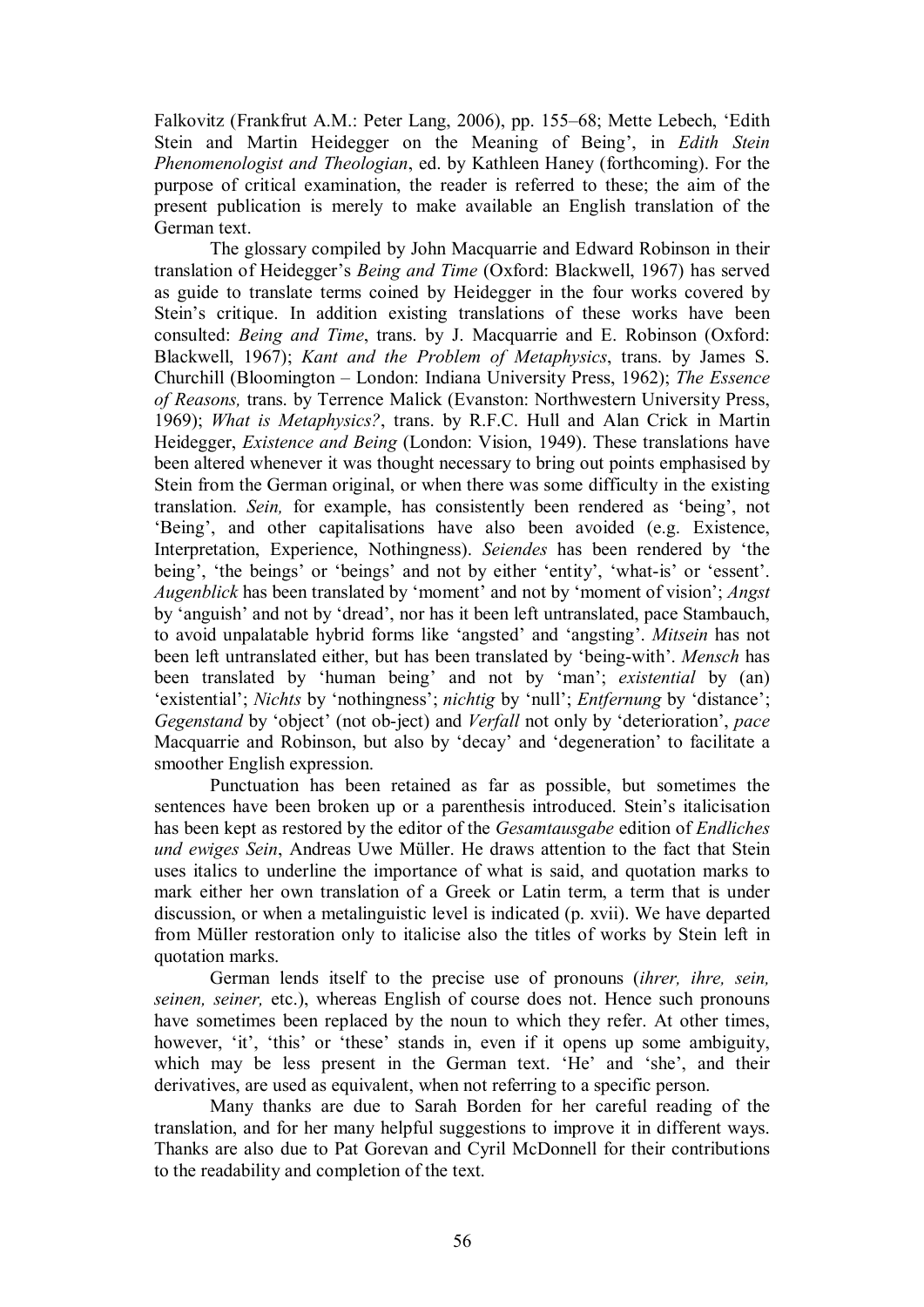#### **BEING AND TIME**

It is not possible in a few pages to give a picture of the riches and the power of the often truly enlightening investigations contained in Heidegger's great torso *Being and Time*. Perhaps no other book has influenced contemporary philosophical thought in the last ten years so strongly as this one,<sup> $4$ </sup> even if one repeatedly gets the impression that only the newlycoined *words* are picked up, without realisation of their radical meaning and incompatibility with other conceptual tools often thoughtlessly used as well.<sup>5</sup>

Here we shall merely attempt to outline the fundamental structure of the work so as to be able to make a judgement about it, insofar as that is possible.

# *A. Outline of the Argument*

The work has as its aim to '*raise anew the question of the meaning of being*'.<sup>6</sup> The reasons advanced for aiming in this manner are the *objective-scientific primacy* of the being-question: '*Basically all ontology [...] remains blind and perverted from its ownmost aim, if it has not first adequately clarified the meaning of Being, and conceived this clarification as its fundamental task*'; <sup>7</sup> and the claim that until now no satisfactory solution has been found, nor has an appropriate manner of questioning been achieved. The significant attempts in Plato and Aristotle have not been able to advance towards the goal, because the ontology of antiquity generally regarded *a specific way of being — the being-present-at-hand — to be being as such*. As a consequence being was presupposed as the most general and self-evident, neither yielding nor needing a definition. The ontology of Antiquity was retained throughout the Middle Ages and also by the most influential attempts of modern times: Descartes and Kant.

In order to obtain an answer to the question concerning the meaning of being, one must question *beings*, and not any being, but *that* being *to whose being the asking for the meaning of being and a certain anticipatory ('pre-ontological') understanding of being belongs*. This being, 'which each of us is himself' is called '*Dasein*',<sup>8</sup> 'because we cannot define Dasein's essence by citing a "what" of the kind that pertains to a subject-matter, and because its essence lies rather in the fact that in each case it has its being to be, and has it as its own'.<sup>9</sup> As its understanding of being concerns not only its own being (which is called *existence*), but also the being which is not Dasein, '*Fundamental Ontology*, from which alone all other [ontologies] may arise, must be sought in the *existential analytic of Dasein*<sup>'.10</sup> Thus the first part of the work is dedicated to the interpretation of Dasein: its first section contains a preparatory analysis of Dasein, the second will show *'temporality* as the meaning of the being we call Dasein'.<sup>11</sup> Whereas the understanding of being belongs to the being of this being, 'time needs to be explained primordially as *the horizon for the understanding of being, and in terms of temporality as the being of Dasein, which understands being*'.<sup>12</sup> A third section was to have treated of 'Time and Being', in the sense that not only Dasein were to be conceived as temporal, but *being* as such should have been 'conceived in terms of time'.<sup>13</sup> It seems that this section was written together with the two previous ones (more than once reference is made to its sub-sections); but it was never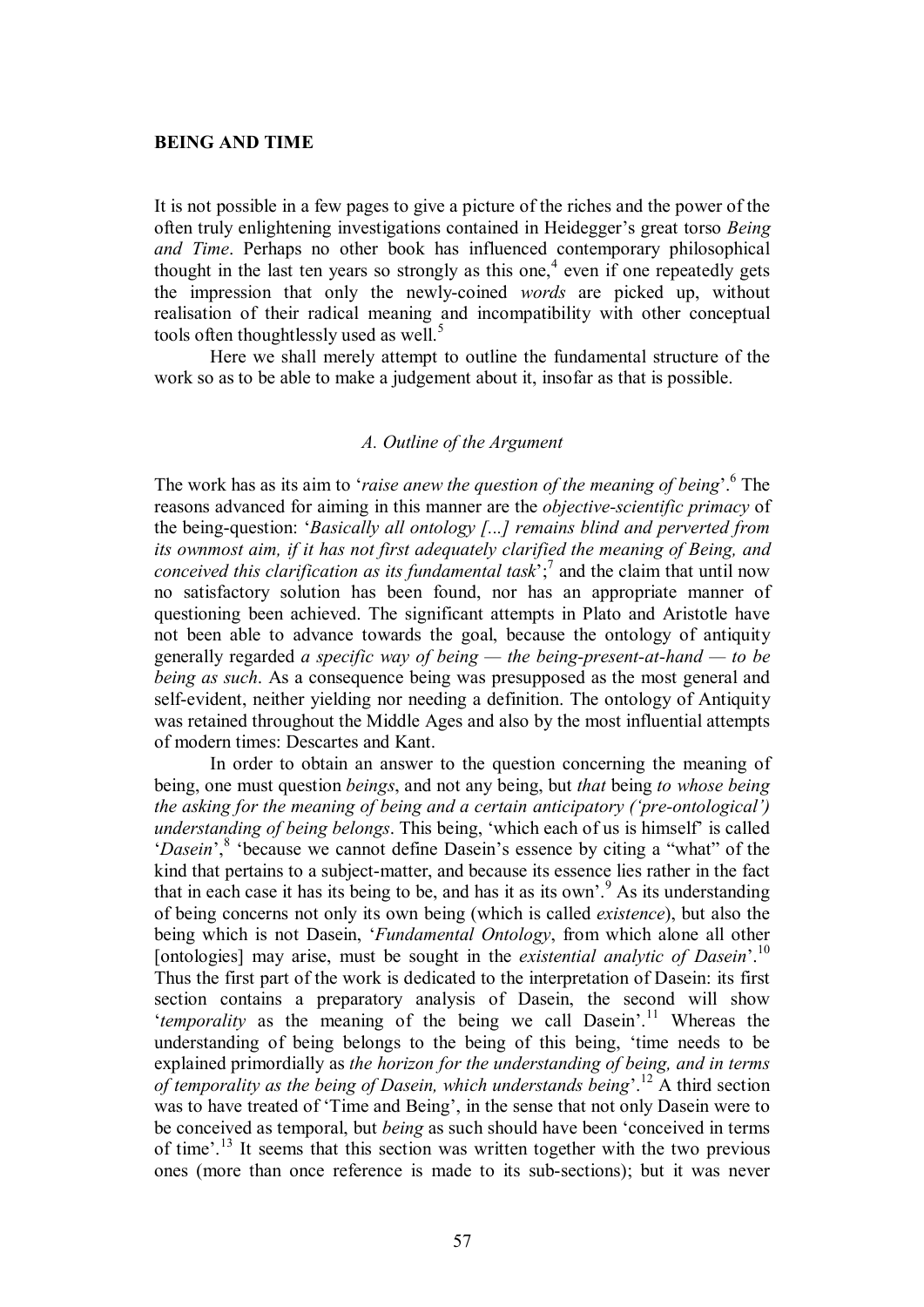published. Equally, the entire second part *—* necessitated by reference to the historicality of Dasein and its understanding of being as a 'destruction of the history of ontology' (Kant–Descartes–Aristotle) — remains merely announced.

### 1. The Preliminary Analysis of Dasein

The *preliminary investigation* designates as a characteristic of *Dasein's being* that it is *in each case mine* (i.e. is as such individual and not a universal); that it *relates to itself* and that its being or its *existence is its essence*. What belongs to the structure of this being is designated as an *'existential'*. The existentials correspond to the categories of the *present-at-hand*. Dasein, however, is not a present-athand, not a *'what'*, but a *'who'.* It 'has' no possibilities as 'attributes', but 'is' its possibilities. Its *proper* being is its *having-to-become-itself*. The expressions 'I', 'subject', 'soul', 'person', even 'human being' and 'life' are avoided, because they either signify a reification of Dasein (the ontology of Antiquity and Christian dogmatics mistakenly place Dasein under the categories of the present-at-hand according to Heidegger), or intend a kind of non-thingly being which remains unclarified.

Dasein is then contemplated in its *everydayness*. To it belongs essentially the 'being-in-the-world', of which different things are emphasised: the 'in-theworld', the 'who', who are in the world, and the 'being-in'. With 'world' is not understood the totality of all objects present-at-hand, nor a certain area of beings (like for example 'nature'); but *that wherein a Dasein lives*, which is not to be understood in terms of anything else than Dasein. The *'being-in'* has *nothing* to do with *spatiality*. It is an existential, something that belongs to Dasein's mode of being as such, independent of the spatial extendedness of the body. 'Being-in-theworld' is characterised by *'concern'* (in the many senses of 'enduring', 'achieving', 'obtaining', and 'being apprehensive'). Knowing is also a kind of concern. One falsifies its original character if one sees it as a relationship between present-at-hands (*subject* and *object*). It is a kind of in-being, and admittedly not the fundamental one, but a *modification of the original in-being*. The original inbeing is a *dealing* with things, whereby these are regarded not merely as something 'present-at-hand' but also as 'equipment' which is there to be used for something (material, tool, item of practical use): as 'ready-to-hand'. All of these are understood to be something *'for…'*; revealed by the sight that is *circumspection*. The theoretical attitude is in contrast a non-circumspect mereseeing. In frictionless dealings with things which are 'ready-to-hand', these stay unobtrusive, inconspicuous, docile. Only when something shows itself as useless does it stand out and impose itself, in contrast with what is used, but just not 'available'. What imposes itself as useless discloses its *being-present-at-hand*. Failure or uselessness becomes a *referral* from the individual to the *totality of equipment* and to the *world*. Concern arises always already on the basis of a familiarity with the world. Dasein understands itself as a being in the world and understands the *significance* of the world. It has with everything in it a *certain involvement*, and at the same time 'one lets it be involved', i.e. one 'sets the things free', when they do not directly provoke attack and reformation.

Every item of equipment has its *place* and its *region* in the totality of equipment where it belongs: it is 'in its place' or it is 'lying about'. This is *spatiality*, which belongs to the items of equipment as such; it is not to be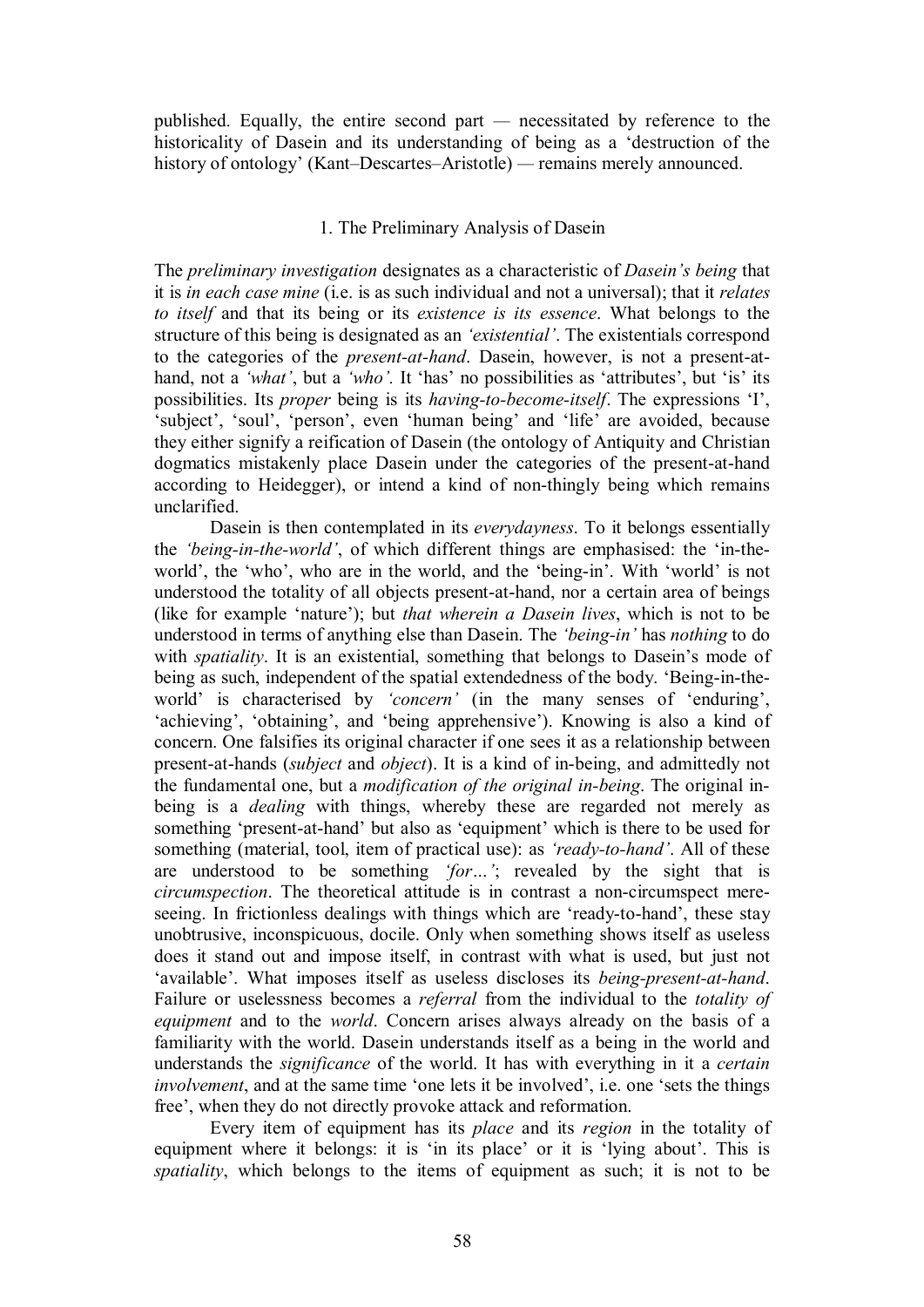explained by a space of indifferent places already present-at-hand into which things are put. But because of the unity of the totality of involvements all places combine to form a unity. *Dasein is* also *spatial*. But its spatiality signifies neither that it has a position in objective space, nor a place like the ready-to-hand. It is determined by *'distance'* and *'directionality'*. 'Distance' (suppression of the faraway) means the bringing of ready-to-hand into its proper nearness.<sup>[14]</sup> 'Directionality' means its having directions in the environment (right, left, up, down, etc.) and its encountering all things spatial. By this, space is not yet made to stand out, however. Space is neither 'in' the subject, nor is the world 'in' it as in an already present-at-hand. Space belongs to the world as something that costructures it. In an attitude where Dasein has given up its original concern while still 'contemplating', it can be brought out for it and seen as 'pure homogenous space'.

The *who* of Dasein is no present-at-hand substance, but a *form of existence*. '[T]he human being's substance is not the spirit as a synthesis of soul and body; it is rather *existence*<sup>'.15</sup> It belongs to Dasein to *be-with* other beings who also have the form of Dasein. This [being-with] is not a finding of other subjects that are present-at-hand, but is instead a being-with-one-another which is already presupposed for learning and understanding (empathy). To Dasein's understanding of being belongs the understanding of others. 'This understanding, like any understanding, is not an acquaintance derived from knowledge about them, but a primordial, existential kind of being, which makes such knowledge and acquaintance possible in the first place'.<sup>16</sup> So Dasein is from the start *withbeing-there-in-the-world*. Its subject — and the subject of the everyday Dasein generally *—* is not its own proper self, but a *theyself*: it is not a sum of subjects, nor a genus or kind, but — just like the authentic *self* which is covered over in the theyself *—* an *essential existential*.

Having clarified the *'world'* and the *'who'*, the *being-in* can now be better grasped. Dasein means being *there*, and that implies being here as distinct from over there: openness to a spatial world; it means further 'being there for itself'. This openness is claimed to be the meaning of the 'talk of the lumen naturale in man', it 'means nothing other than the existential-ontological structure of this being, that it is in such a way as to be its "there". That it is "illuminated" means that *as* being-in-the-world it is cleared in itself, not through another being, but in such a way that it *is* itself the clearing.<sup>17</sup> Being open does not rely on reflective perception, but is an existential, something that belongs to Dasein as such. We find in Dasein the *state-of-mind* and *understanding* as equi-primordial. The 'stateof-mind' refers to an internal mood. Dasein is always in some 'mood' or other; it comes neither 'from the outside' nor 'from the inside', but is a way of being-intheworld. And it reveals to Dasein its 'thrownness': it finds itself as being in the world and thus in this or that mood. 'The pure "that it is" shows itself, but the whence and the whither remain in darkness.<sup>18</sup> 'Finding itself' — that means nothing else, than that it is open to itself. This openness is one of the meanings of *understanding*. It harbours moreover an 'understanding of […]', i.e. a possibility or ability, which as belonging to its being is transparent. 'Dasein is not a present at-hand which in addition possesses a competence; it is rather primarily its beingpossible.<sup>19</sup> Existential understanding is that from which both thought and intuition derives. In addition to understanding its own possibilities, the innerworldly possibilities of significance for Dasein are also understood: Dasein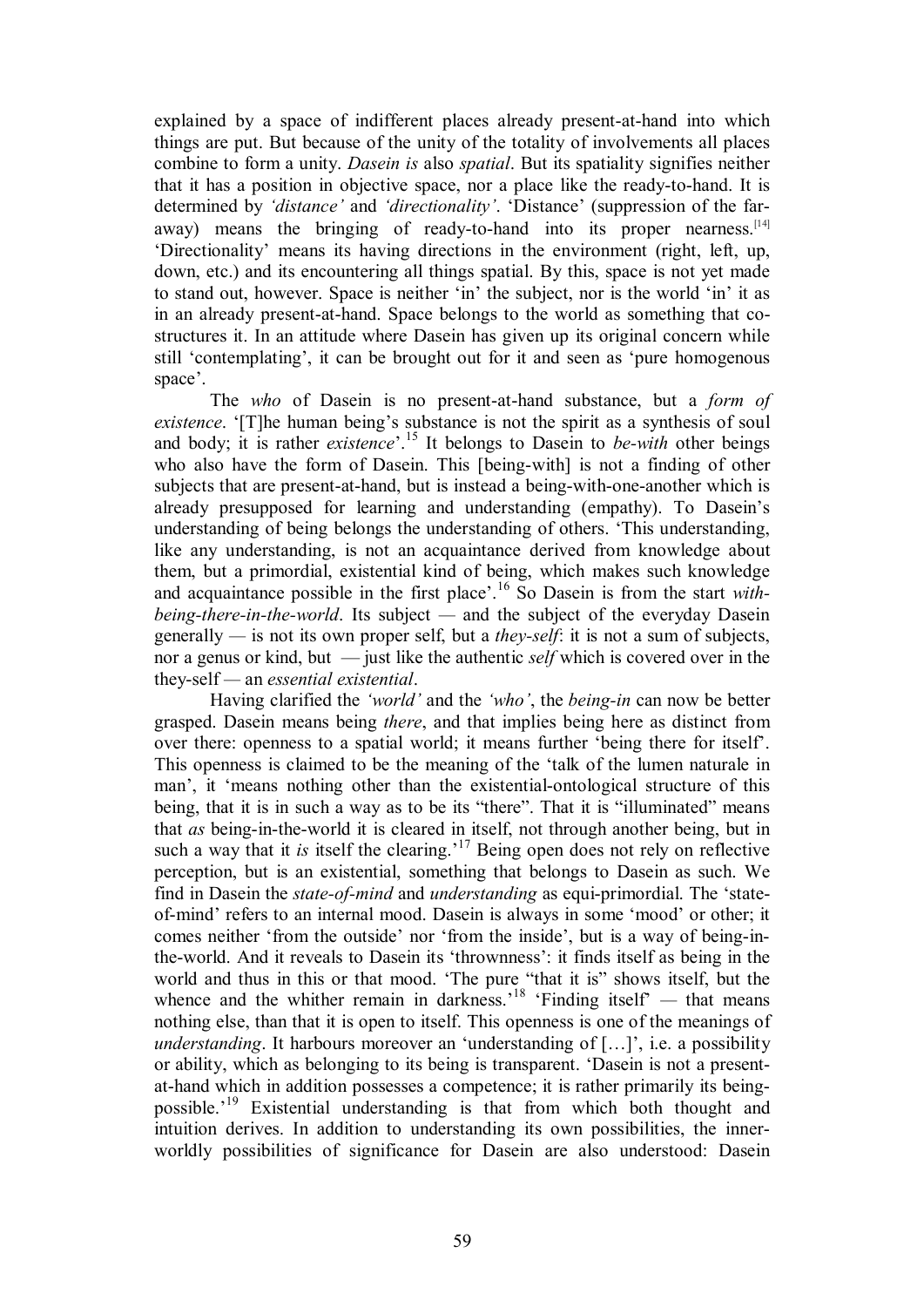constantly *projects* its being unto possibilities. It *is in* this projection always already that which it is not as yet, because of its understanding of being.

Understanding may develop into *interpretation*, i.e. into an understanding of *something as something*. Such interpretation may not necessarily express itself linguistically. Simple understanding is always presupposed as an understanding from within a totality of meaning; in such a totality of meaning is implied a *fore having*, a *fore-sight* and a *fore-conception* pointing in a certain direction.

Being, which is opened up to Dasein, has a meaning. What is understood are the beings themselves; meaning is not *in-itself*, but it is rather an existential determination. Only Dasein can be *meaningful* or *meaningless*. What is not of Dasein is *nonsensical*, and only it can be *absurd*. Meaning is structured by interpretation and already in understanding disclosed as susceptible of being structured. When a ready-to-hand stands out from its context and is having something attributed to it, the interpretation is changed into *expression*. This implies three things:

1. *Pointing out* a being or something relating to being;

- 2. *Determination* of beings (predication);
- 3. *Communication* as letting-see-with.

Founded in understanding, *speech* and *hearing* belongs to the being of Dasein — to its openness and its being-with. The understood totality of meaning is expressed by its structure through speech. What is spoken is the *language* (of which speech is the existential foundation). That *about which* we speak, are beings.

In the everyday Dasein of the 'they', speech has deteriorated into *idle talk*. In idle talk there is no original understanding of things, but a mere *understanding of words*, whether in hearing or in talking. What is understood, is not the beings but rather the talking as such.

*Original appropriation of beings* is *sight*: in the form of original prudently concerned understanding, knowing or contemplative gazing. As sight relates to curiosity, so speech relates to idle talk.[20] *Curiosity* is the craving to see for the sake of seeing, not in order to understand; it is restless, relentless, leading to distraction. Idle talk and curiosity are closely linked, idle talk determines what one must have read and seen. Add to this the third characteristic of deterioration, *ambiguity*: that one no longer knows the difference between original and mere inauthentic understanding. *Deterioration* is a mode of being wherein Dasein is neither itself, with things or with the other, but only pretends to be all this. 'This kind of *notbeing* has to be conceived as the kind which is closest to Dasein, in which Dasein maintains itself for the most part. This is why Dasein's deterioration should not be taken to be a *fall* from a purer and higher *primal status*.' 21

Until now the investigation has clearly shown *existentiality* and *facticity* to be the constitution of Dasein's being. Existentiality designates the specific characteristic of Dasein, that to its being belongs a relation to itself, that it is 'brought before itself and becomes disclosed to itself in its thrownness'; facticity designates the thrownness which 'as a kind of being, belongs to a being which in each case *is* its possibilities, and is them in such a way that it understands itself in these possibilities, projecting itself upon them'. 'The self, however, is proximally and for the most part inauthentically the they-self [...]. *Accordingly Dasein's average everydayness can be defined as the falling-open thrown-projecting beingin-the-world, for whom its ownmost potentiality-for-Being is an issue, both in its being alongside the world and in its being-with others*<sup>'.22</sup> Now an attempt is made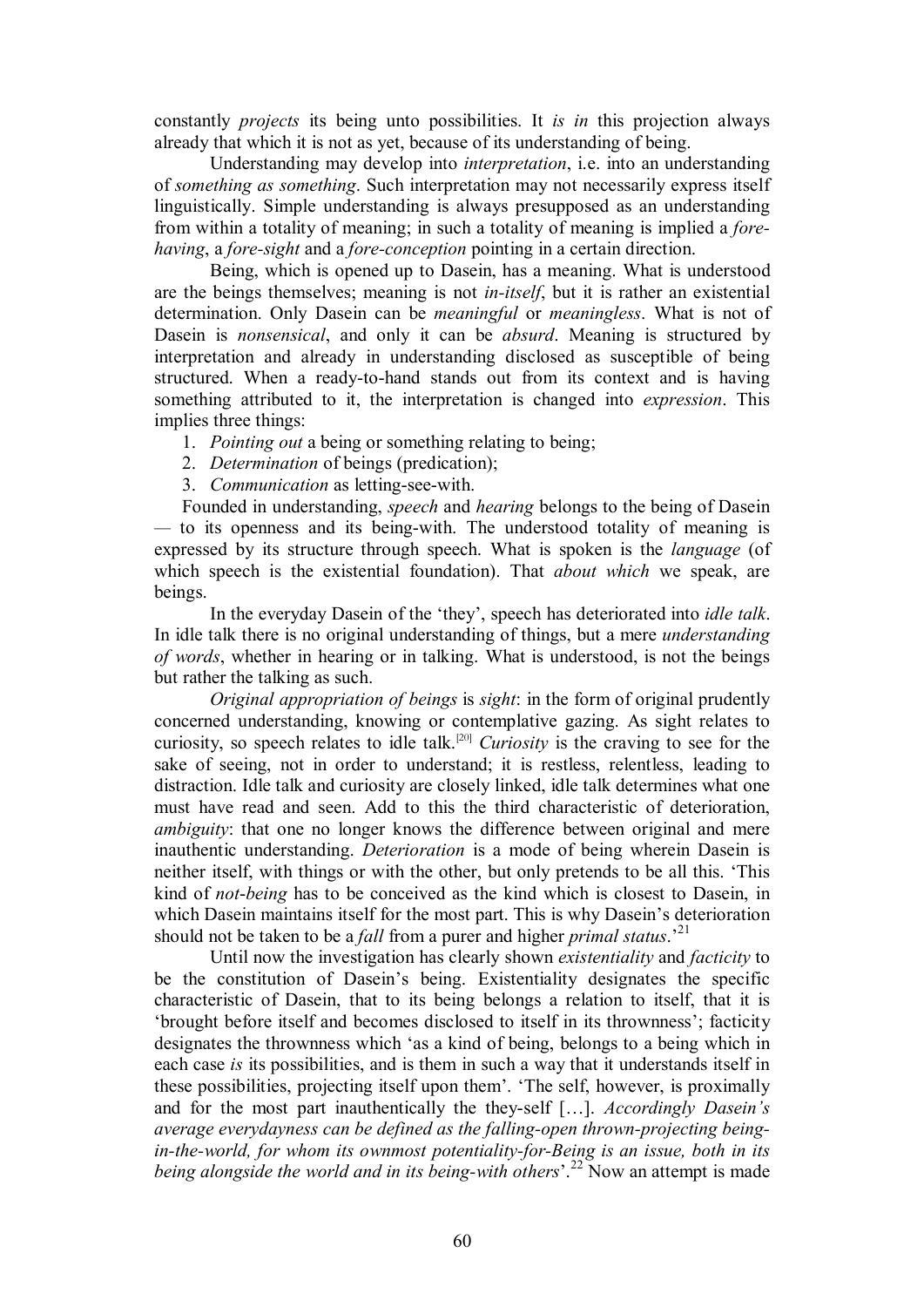to grasp the thus presented understanding of being in its *totality*, and to show the intimate relationship of its individual features designated by *existentiality* and *facticity*. To this end Dasein's *fundamental state-of-mind*, in which this relationship could become clear, is sought. There must be 'in Dasein an understanding state-of-mind in which Dasein is specifically disclosed to itself'.<sup>23</sup> It will be shown that *anguish* meets this condition. While fear always is directed towards something threatening in the world, anguish is not anguish for something in the world, but for being-in-the-world itself. Yes, it is anguish that brings the 'world' as such in sight. It is anguish 'for' being-alone-in-the-world (as 'solus ipse'), i.e. for an authentic being from which Dasein in its deterioration flees into the world and the 'they'. Even from the point of view of this turning away can anguish be detected with hindsight. That *about which* Dasein is anguished is its possibility for being in the world. The deterioration is a deflection of its own free possibilities to be towards being-by-the-world and to the 'they-self'. In the possibilities it is always already 'ahead of itself' *—* and this belongs to being thrown; its being-ahead is named *'care'* and is the foundation for all concern and solicitude, all wishing and willing, all addiction and urge.

According to Heidegger it is a reversal of the order of being to want to understand the being of Dasein in terms of *reality* and *substantiality*. According to him the tradition understands reality to be nothing but 'the being of beings that are present-at-hand within-the-world (*res*) [...]';<sup>24</sup> one could also take it in a wider sense including the different ways of being of innerworldly beings. As the understanding of being is something that belongs to Dasein, there is understanding of being only when Dasein is. From this it follows that being itself, if not beings, is dependent on Dasein. The *substance of human beings* — understood *as* caring — is claimed to be their *existence*.

If *truth* and being belong so closely together as tradition has always held since Parmenides, then the original meaning of truth must also be obtainable from the analysis of Dasein. The common definition of truth as adequatio rei et intellectus does not manage to point to an equality or similarity between subject and object or between ideal judgement content and fact, through which speaking of an agreement can be justified. *The assertion states something of the thing*: it is *the same* thing of which something is taken to be true and of which something is stated. Truth is equivalent with *being true*, and that means *being revealing* ( $\alpha\lambda$ ήθεια<sup>25</sup> — revealedness). It pertains thus originally to Dasein. Only in a derived manner is *revealedness* of beings in-the-world to be designated as truth. This is because of *Dasein's openness*: *it is in the truth*. Likewise, however, — in its deterioration — it is in *falsity* when covered over by idle talk, curiosity, and ambiguity.

The *assertion* is a *pointing* to beings growing out of understanding and interpretation. As asserted, however, it becomes ready-and-present-to-hand, and as such it is brought into relation with the ready-and-present-at-hand of which it is an assertion: in this way is achieved the accord between knowledge (= judgement) and beings (= res). The modification must be understood to stem from the fact that all truth must first be wrought from beings; that revealedness in contrast with hiddenness — as something unusual — demands proof. The *truth of judgement* is thus *not the most original* [form of truth], but is indeed derived. In its original meaning truth is an existential. As such *truth is only when Dasein is*. There can only be *eternal truths* if there were an *eternal Dasein*, and only if the latter were proven to exist, *would* the former be shown to be. On the other hand truth must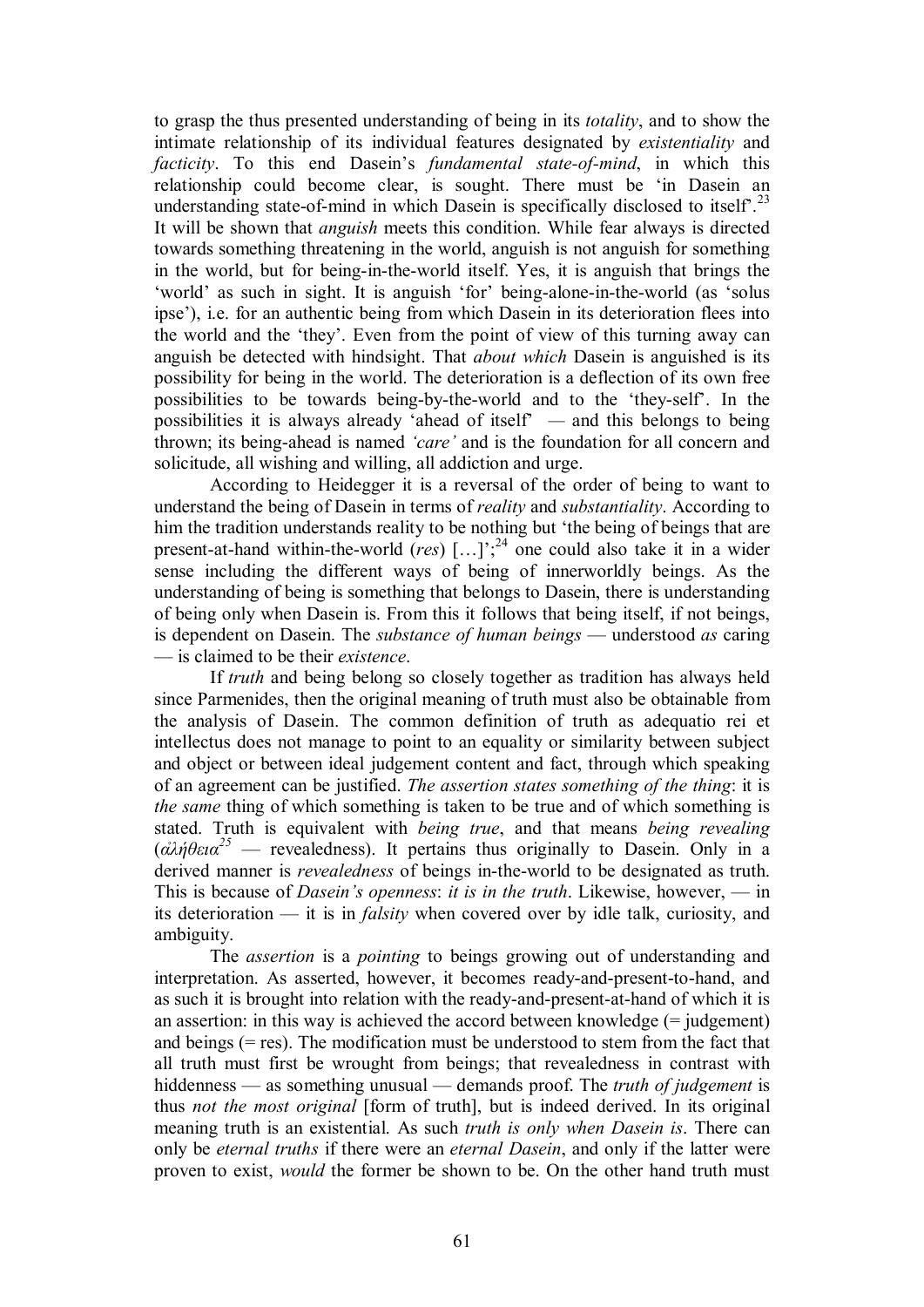be, as it belongs inextricably to Dasein. We must 'presuppose' it, as we 'presuppose' ourselves, i.e. as always already found thrown into Dasein.

#### II. Dasein and Temporality

The preparatory investigation of Dasein is at an end. It should serve the purpose of disclosing *the meaning of being*. To suffice for this it should have conceived *Dasein in its totality and authenticity*. Recapitulating, the question is raised whether this has been achieved with the determination of Dasein's existence as care. It is decided, however, that something essential is still missing. If Dasein is concerned with its own possibility, this obviously entails that there is something which it is not yet. In order to be grasped in its totality, also its end — *death* must be grasped, something which only is possible in being towards death. In order to show moreover the authenticity of Dasein, it must be indicated how it testifies to itself, and this happens in *conscience*. Only when the authentic possibility of Dasein's being can be accounted for in its entirety is the analytic of Dasein's original being secured, and this is only possible when Dasein's *temporality* and *historicality* have been accounted for. The death, conscience, temporality and historicity of Dasein are thus the objects of the following investigations.

The specificity of Dasein's being as *care,* in which it is ahead of itself and according to which something of its being always remains *outstanding* seems to exclude an understanding of Dasein in its totality. It must therefore be shown that *death can be grasped*, and that as a consequence the entirety of Dasein can be grasped along with it.

The experience of the death of others is not an authentic experience of death. We experience their not-being-any-more-in-the-world, a transition from Dasein to something which comes close to sheer being-present-at-hand but which nevertheless does not coincide with it, as what is left behind is no mere bodything, nor is it something merely dead; but for us being-with and care are still possible in relation to the one who has 'died'. And the ceasing to be is only a ceasing for us; it is not understood from the point of view of the one who is dying, *we do not experience the dying of the other*. While standing in for the other is to a large extent — possible in the being-in-the-world which is concern, *no one can take upon herself the death of another*. *As the ending of Dasein* it is itself an *existential*, and it can, in so far as it can be *experienced at all*, *only be so as mine*, not from the point of view of others'.

The 'outstanding', which belongs to Dasein's being and which matures in death, is not the outstanding of a not yet ready-to-hand, which becomes disposable of its kind (like an outstanding debt). It is not the immaturity of the fruit which is consumed in the ripening, and it is not like the unfinishedness of the road ending only at the goal. The ending that lies in death is also not a disappearing (like the rain that stops). It cannot be understood in terms of anything else but the being of Dasein itself, i.e. in terms of care. *Dying* is neither identical to the 'perishing' of a living being, nor to the *demise* as a passage from life to being-dead, but it is the *mode of being* in which Dasein *is* towards death.<sup>26</sup>

'The existential interpretation of death takes precedence over any biology and ontology of life. But it also founds any investigation of death which is historico-biographical, or ethnologico-psychological. [...] On the other hand there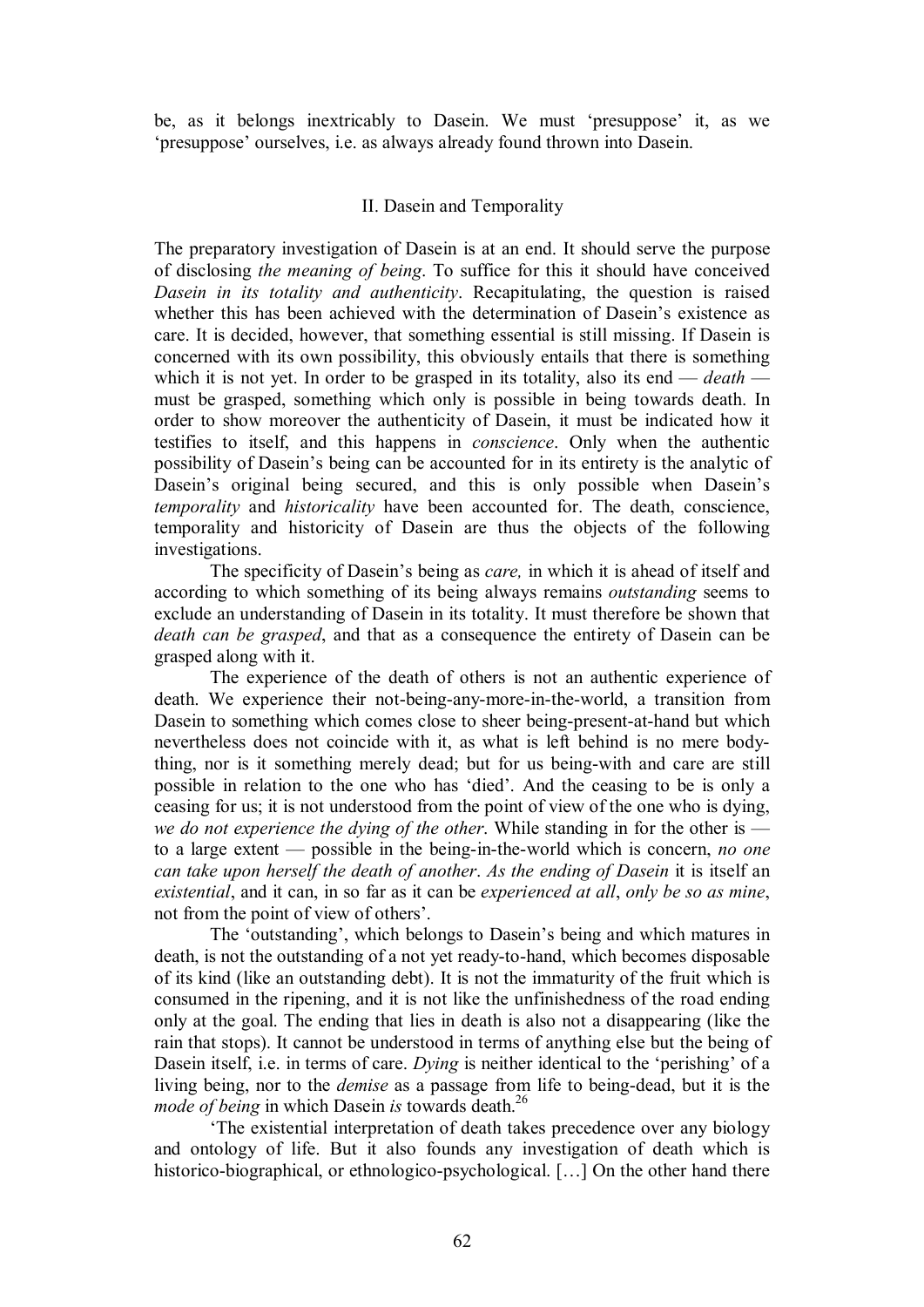is in the ontological analysis of being-towards-the-end no anticipation of our taking any existential stance towards death. If death is defined as the "end" of Dasein, i.e. of being-in-the-world, this does not imply any ontical decision as to whether "after death" still another being is possible, whether higher or lower, or whether Dasein "lives on" or even "outlasts" itself as "immortal". Nor is anything decided ontically about the "other-worldly" and its possibility, any more than about the this-worldly; [...]. But the analysis of death remains purely "thisworldly" in so far as it interprets the phenomenon merely in the way in which it "enters into" any particular Dasein as a possibility of its being. Only when death is conceived in its full ontological essence can we have any methodological assurance in even *asking* meaningfully and with justification *what may be after death*.<sup>27</sup> *Being towards death* is prefigured in care as the being-ahead-of-one-self. It belongs as originally to Dasein as being-thrown and expresses itself most clearly in *anguish*; but it is mostly hidden, as Dasein flees it in the mode of deterioration towards the present-at-hand. What *impends* is the *possibility-not-tobe*, the ownmost possibility of being free from all relations; but it impends not as something exterior imposing itself but as an ownmost possibility to be. The everyday idle talk of 'the they' makes this an event which 'the they' comes across, from which, thus, one's individual self can feel secure.<sup>[28]</sup> Idle talk makes anguish out to be fear of a threatening event and thus as something which one ought not to indulge in; it does not let the courage to anguish before death come up, but hides Dasein's ownmost, non-relational possibility to be. In that the 'they' accords to death only an empirical certainty (as a fact of general experience), it hides Dasein's own *authentic certainty* belonging to its openness: the specific certainty *that death is possible at every moment*, even if temporally undetermined. *Dasein is*, with this certainty, *already given* in some kind of totality.

The *authentic being towards death* is no concernful wanting-to-makeavailable, no waiting for a realisation; it envisages the ability-to-not-be as pure possibility, in that it *anticipates* it as its *ownmost* possibility, which it must take up itself *independently* of all relations, and which therefore reveals to it its authentic being together with the inauthenticity of average being and the other's authentic possibility to be. From inside the *anguished* state-of-mind this possibility poses a threat. But for its totality it has significance, 'as anticipation of the unrepeatable possibility opens up all its presented possibilities with it', 'it harbours the possibility of an existential anticipation of the whole of Dasein'.

Dasein's authentic possibility for being whole, announcing itself in the anticipation of death, needs, however, *an attestation of the possible authenticity of its being* from Dasein itself. Such is found in *conscience*. From being lost in the 'they' Dasein must be called to itself. The voice of conscience has the character of a *call*. *Called* is *Dasein* itself *silently*, despite the they. *The calling* is again *Dasein*, but the appeal is not accomplished 'by' me, rather it 'comes upon me': Dasein in its anguish concerned with its own possibility to be as care, is the caller. The self is, for the Dasein lost in the they, a foreigner; from this stems the *foreignness* of the call. 'The appeal to the self [...] does not force it inwards upon itself, so that it can close itself off from the 'external world'.<sup>30</sup> 'The call points *forward* to Dasein's possibility to be [...].' It 'calls us back by calling us forth'.<sup>31</sup> It speaks not of occurrences and gives nothing to talk about. When it speaks of *guilt*, this *guiltiness* designates an *existential*: *a reason for a notbeing's being*. (This is fundamental to all having of guilt.) Dasein, as thrown into existence (i.e. a being as project), is reason for its being: it is delivered over to being as reason for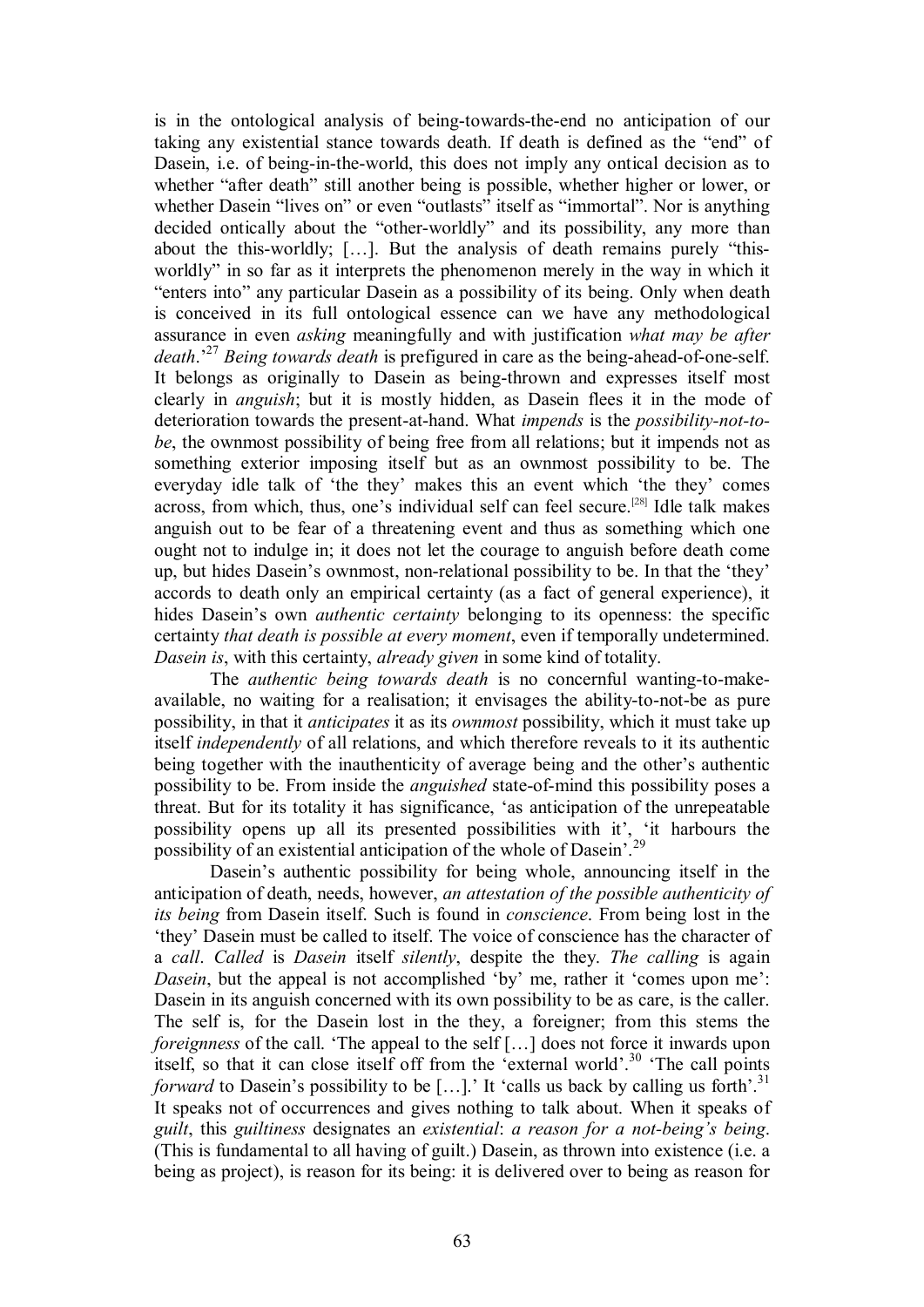the possibility to be. As it always stays behind its possibilities, as it in being *one* is *not* being another, it is *essentially* always reason for not-being and therefore always *guilty* (in a sense which is not oriented towards evil, but is presupposed for good and evil). The correct understanding of the call of conscience is thus *wanting to have a conscience*, to willingly act from the *freely-chosen ability to be*, and thus to be responsible. 'In fact all action is necessarily *conscienceless*, not only because it may fail to avoid some factical moral indebtedness, but because it for the null reason of its null projection already has, in being-with-others, become guilty towards them. Thus the wanting-to-have-conscience becomes the takingover of that essential consciencelessness within which alone the existential possibility of *being* 'good' subsists'.<sup>32</sup> 'Thus conscience manifests itself […] as an *attestation* belonging to Dasein's being, in which it calls Dasein face to face with its ownmost possibility to be.<sup>33</sup> When the habitual interpretation of conscience as 'good' or 'bad' reckons things passed or warns against things in the future, this (mis)represents the call of conscience from the point of view of everyday concernedness, directed at the present-at- or ready-to-hand and fleeing from authentic being. The *correct understanding* of the appeal of conscience is as a *mode* of *Dasein*, indeed as *its openness*. The corresponding state of mind is *uncanniness*, the appropriate 'talk' to *remain silent*, in both of which Dasein takes upon itself its possibility-to-be. The whole is to be designated '*resoluteness'*, and this means a 'distinctive mode of openness',<sup>34</sup> which is identical to *original truth*. Dasein is not by this released from its being-in-the-world, but is only now authentically *situated* and hence capable *of authentic being-with* and authentic solicitude.

In the wholeness which is hidden by anticipation, the *temporality of Dasein* marking all its fundamental determinations shows forth. '*As being towards the end which understands*, i.e. as anticipation of death, resoluteness becomes authentically what it can be.'<sup>35</sup> Being resolved means to be hidden and hide in the possibility to be, i.e. to be in the truth and to appropriate in being conscious the taking-of-something-to-be-true. The current 'situation' is not to foresee and it is not given beforehand as a present-at-hand; it 'merely gets disclosed in a free resolving which has not been determined but is open to determination.<sup>36</sup> Hearing the appeal of conscience means Dasein's reverting back to authentic being, as well as the acceptance of its ownmost possibility to be in death, coming with anguish and uncertainty. To make this authentic being shine forth is not easy: it must first be weaned from the dissimulating everyday attitude.

With the term 'care' is designated the *entire structure of Dasein* (*facticity* as thrownness, *existence* as selfanticipation including being towards the end, *deterioration*). The *unity* of this whole expresses itself in the *self* or *I*: it is not to be understood as 'res', nor as 'res cogitans'; nor does it speak from the I, but it expresses itself silently in care, and it is 'independent' in authentic being. It belongs to the meaning of care, i.e. to the being of 'a being for which this being is an issue', that this being understands itself in its being. 'The meaning of Dasein's being is not something free-floating which is other than and outside of itself, but it is the self-understanding Dasein itself.<sup>37</sup> The understanding of self is understanding of the ownmost possibility to be and this is possible because Dasein *comes to itself* in its being. Likewise it is *what it has been*, and it is this *by something present*: future, having been (past), and present are its *outside itself* or the *ecstases* of its *temporality*. The *future* has *primacy*. With it Dasein, future and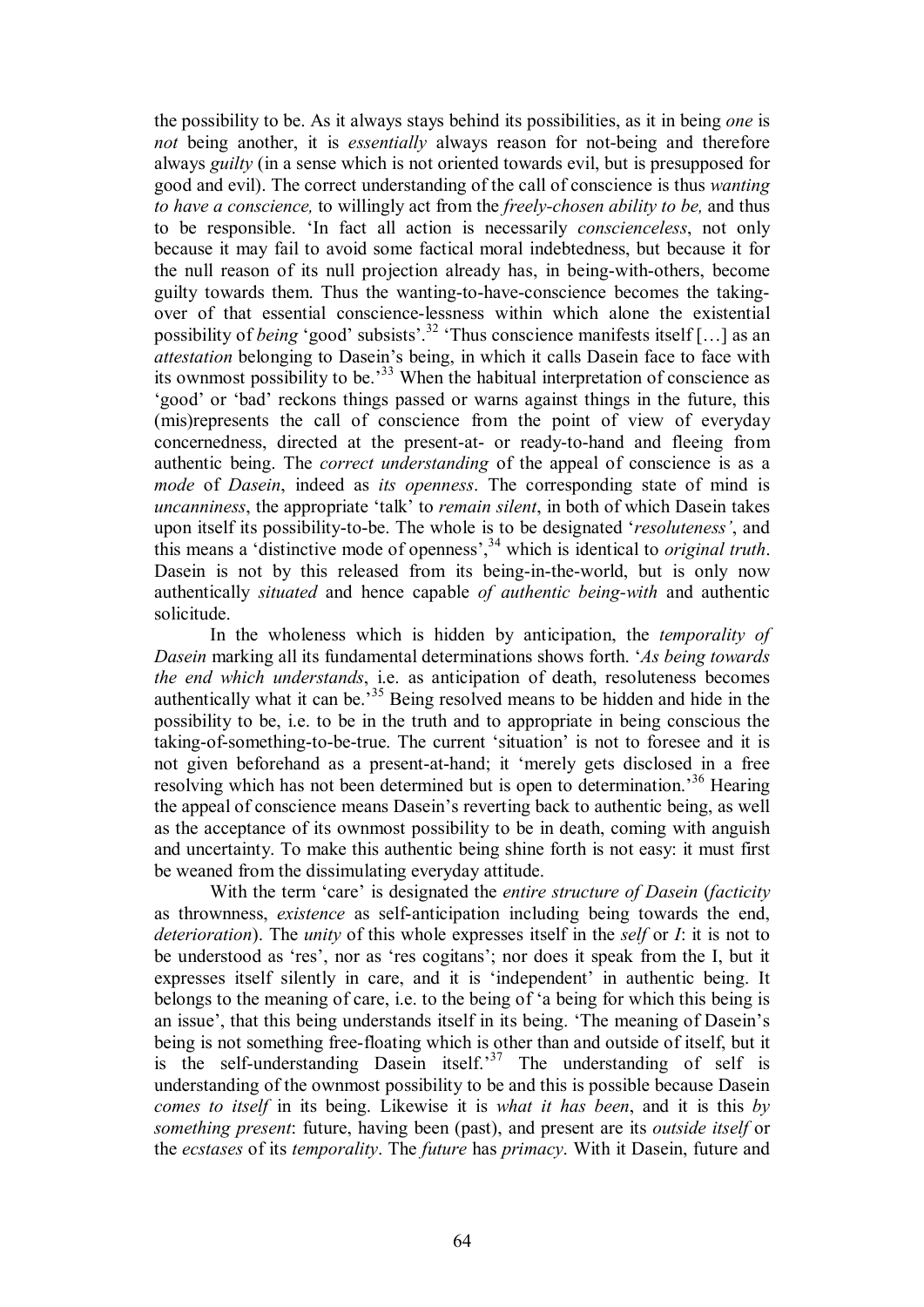temporality are given as *finite*. What in relation to this original time the infinite means still remains to be shown.

If the being of Dasein is essentially temporal, this temporality must be noticeable in all that belongs to its constitution of being. *Understanding* as projection is authentically oriented towards the *future*, insofar as it anticipates. In contrast *everyday understanding* as care has only authentic future in that it expects the cared-for. The *moment* is the *authentic present*, in which the self recollects itself and opens up a situation by its *resolution*. Authentic understanding takes *having-been-being* upon itself, while concern lives in *forgetfulness* of the havingbeen. The temporality of inauthentic understanding in which the self is closed up is thus a forgetting-making present-expecting.

The *state of mind*, which being-thrown unveils and which accompanies every understanding, is founded *primarily* on *having-been-being*, even if it is directed towards future things; for example, anguish is authentically, and fear inauthentically, flight from having-been-being and from the lost present into the threatening future that must be faced. It is essential to the having-been which belongs to the state-of-mind of anguish that it brings before Dasein its 'repeatability': Anguish 'brings back to the pure "that" of the most authentic individualised thrownness. This bringing back has neither the character of an evasive forgetting nor that of a remembering. But equally does anguish not imply a repeat taking over of existence in resolution. On the contrary, anguish brings back to thrownness as something that can *possibly be repeated*. And in this way it is revealed *with* the possibility of an authentic possibility to be, which, in repetition must come back to its thrown "there".<sup>38</sup>

*Deterioration* has its *temporality primarily* in the *present* where curiosity always tends to be occupied with something; its *emptiness* stands in the greatest possible contrast to the *moment* of authentic being.

To *temporality* belongs at all times all three *ecstases*, and these are not to be understood as *one next to the other*.

'The being which bears the title Dasein is "cleared"',<sup>39</sup> not through a 'present-at-hand implanted power', but in that 'ecstatic temporality clears the there primordially'.<sup>40</sup> Through it the unity of all existential structures becomes possible. From it being-in-the-world is to be understood, [as well as] the meaning of the world's being and its transcending.

Prudent concern and theoretical understanding are modes of being-in-theworld. It is characteristic of the *temporality of prudent concern* that the wherefore of the *present* and *retained* totalities of involvement are *expected*. The current concern takes off from inside a totality of involvement. Its original understanding is called *overseeing* and has its 'light' from Dasein's possibility to be. Practical *deliberation* concerning the involvement relations of the ready-to-hand is a making present of possibilities. In the transition to *theoretical knowledge* lies not only an example of praxis — theory requires no less its own praxis — but a revision *of what is now present-at-hand*: outside its relations and its place, in an indifferent space. This is thematisation, in which the uncovered present-at-hand can be set free and meet us as an object; a special making-present founded in resoluteness — 'in the disclosedness of the "there" the world is disclosed along with it<sup> $14$ </sup> — and in Dasein's transcending of thematised being.

To Dasein belong the three ecstases and being-in-the-world, which is itself temporal. *Dasein's being* as thrown, concerned, making present, and even as thematising and objectifying, always *presupposes a world* in which something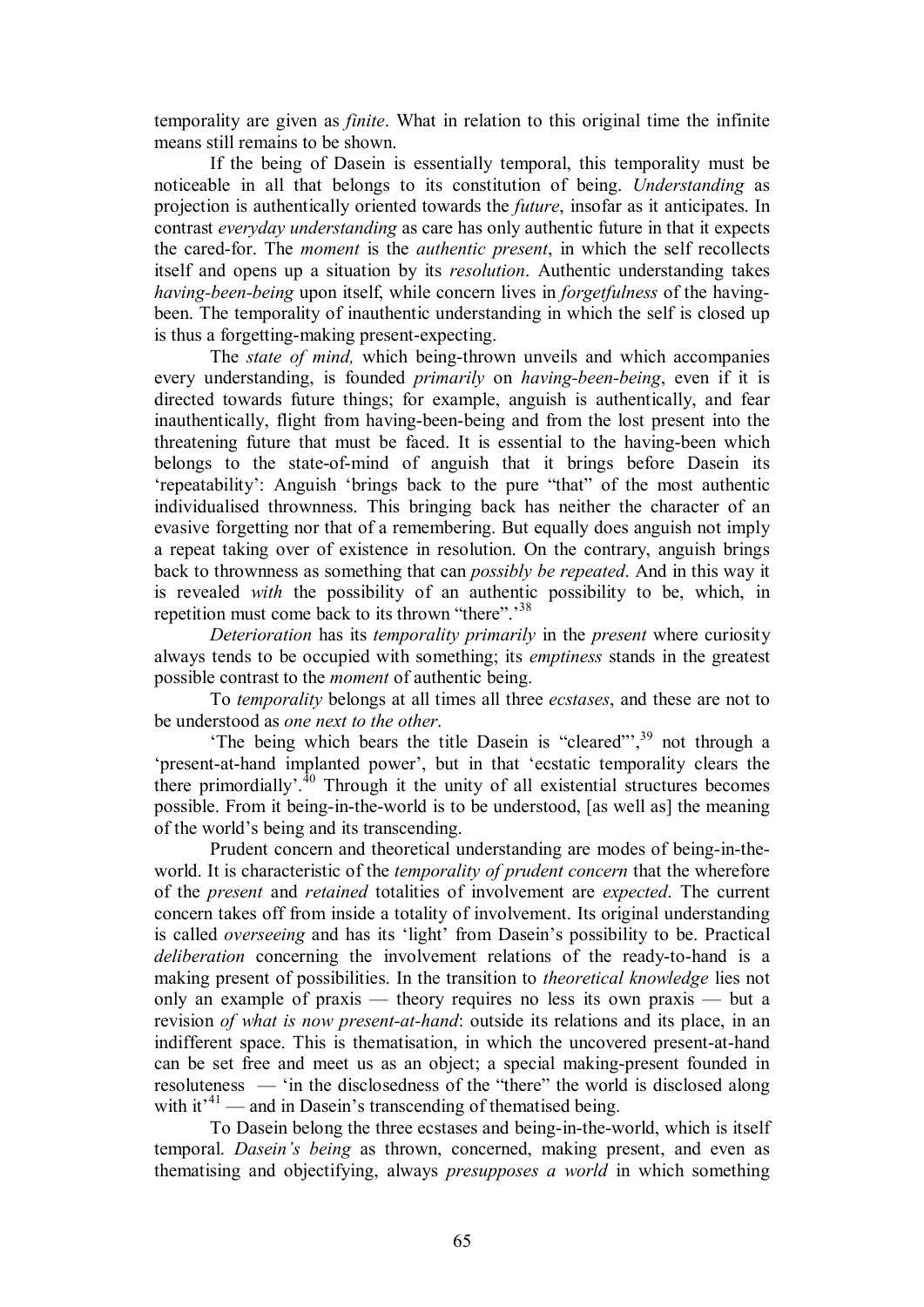present-at-hand or ready-to-hand can be met. On the other hand, *without Dasein* there is *no world* either. 'It is existing its world'.<sup>42</sup> The 'subject' 'as an existing Dasein whose being is grounded in temporality',<sup>43</sup> obliges us to say: the *world* is *more objective* than every possible object.

Dasein's *temporality* is not one in which space is coordinated to time. But the *spatiality* of Dasein is temporal. Dasein is not at a point in space, but rather takes up space (and not only that which the body fills. 'Because Dasein is "spiritual", and *only because of this*, can it be spatial in a way which remains essentially possible for the extended corporeal thing').<sup>44</sup> It is directed out in space and uncovers regions wherefrom and whereto it expects something and where things become present. Its temporality makes it possible for it to take up space. In the approaching making present which gives preference to deterioration, the yonder is forgotten and it appears hereafter only as a *thing in space*.

*Everyday Dasein* has its own special temporality. It is as Dasein 'is for the most part'; running its course 'like yesterday, so today and tomorrow'; and in addition including an habitual calculation with time. Everydayness thus means temporality; as 'this makes possible the *being* of Dasein, an adequate conceptual delimitation of everydayness can succeed only in a framework in which the meaning of being in general and its possible variations are discussed in principle'.<sup>45</sup>

Because understanding of being is necessary to disclose the meaning of being, and as understanding of being is something that belongs to Dasein's constitution, the analysis of Dasein is used as a preparation for the investigation of the meaning of being. The analysis has so far determined the *being of Dasein as care* and therewith as *being towards death*. For the sake of completion, moreover, *birth* and the *relationship between birth and death* is to be included. This relation is not to be conceived as a succession of real moments in time. Dasein's temporality with its three equally real ecstases shows that Dasein does not primarily order itself according to time, its being is a self-stretching to which birth and death always belong, and to which these are what happens. This happening, which follows from Dasein's temporality, is a pre-condition for history  $(=$  the science of what has happened). *Historicality and being-in-time both follow from original temporality*; therefore history is also secondary in time.

According to common linguistic usage *historical* has a fourfold sense; it signifies: 1. What has *passed* (and that as either what is no longer influential or what remains so); 2. That *wherefrom* something comes about or descends; 3. The whole of that which is *in time*; in particular: 4. The *being that is human* ('spirit', 'culture'). The four senses are taken together in the affirmation that: 'History is that specific occasioning of existent Dasein which comes to pass in time, so that that which is "past" in the being-with-one-another, and which at the same time has been "handed down to us" and is continuingly effective, is regarded as "history" in the sense that it gets emphasised'. [46] But *primarily historical* is *Dasein*, which is not 'past' (no longer present-at-hand), as it never was 'present-at-hand'; and *secondarily* all that is *internal to the world* of a having-been Dasein (it is called the 'world-historical'): for example, equipment that still is present-at-hand when the world in which it was ready-to-hand no longer is.

*Dasein exists in possibilities that are handed on* and into which it is *thrown*, but which it nevertheless takes upon itself in *free resolution* as its *destiny*. By *destiny* we designate 'the primordial happening of Dasein, which lies in authentic resoluteness and in which it hands itself over, free for death itself, in a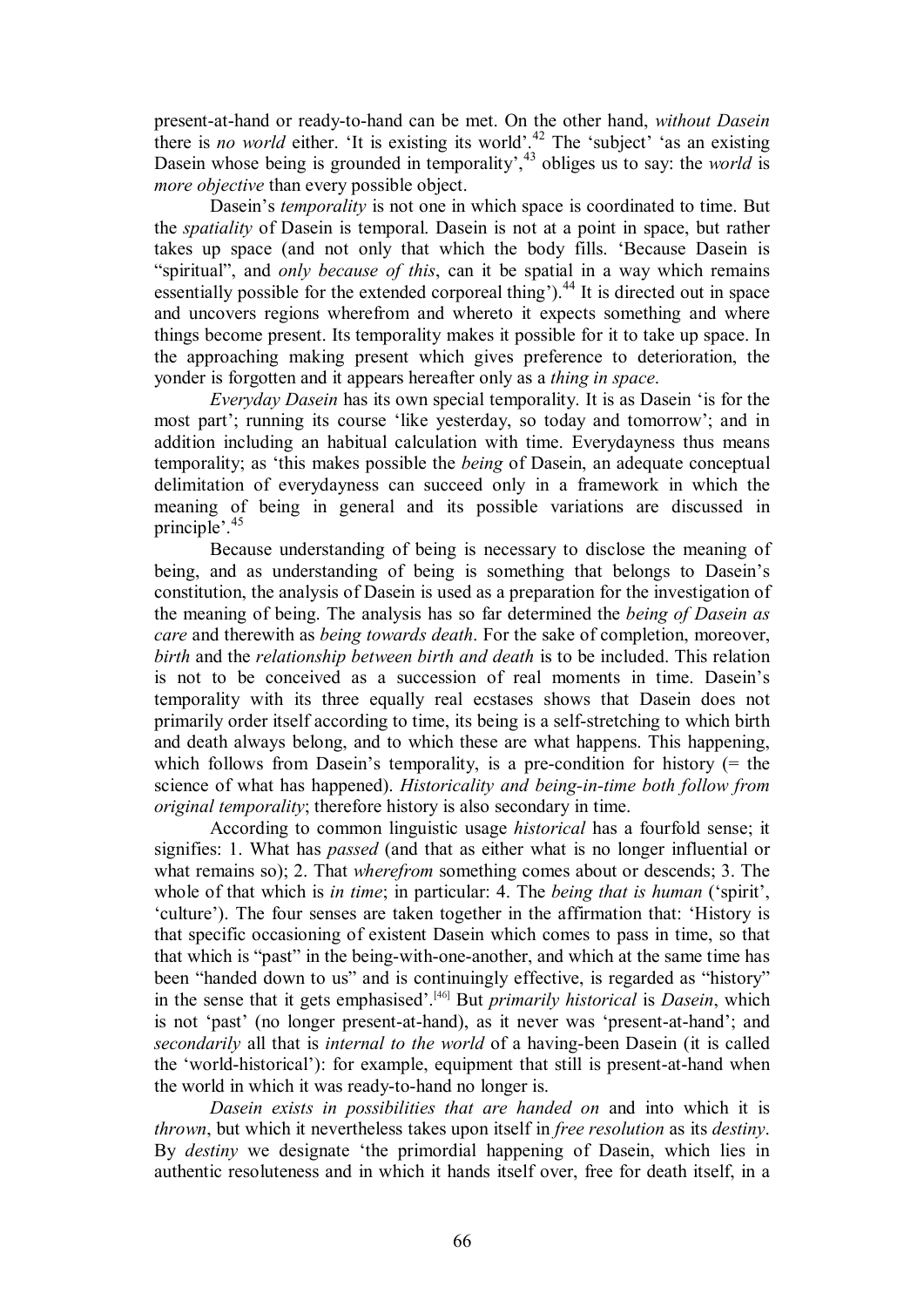possibility which it has inherited and yet has chosen'.<sup>47</sup> 'Fate as the powerless superior power of the concealed preparing itself for adversity, ready for anguish in a projection of itself on its own being-guilty requires care as its ontological condition for its possibility, that is to say, [it requires] *temporality*.' 48

'Only a being which, in its being, is essentially *futural* so that it is free for its death and can let itself be thrown back upon its factual "there" by shattering itself against death, that is, only a being which, as futural, is equiprimordially *having-been*, can, by handing down the inherited possibility, take over the own thrownness and instantaneously be for "its time". Only authentic temporality which at the same time is finite makes something like fate, that is to say, authentic historicality, possible.<sup>'49</sup>

'*Repeating is explicit handing down,* that is to say, the going back to the possibilities of the Dasein that has-been-there.<sup>50</sup> It allows not only a returning to what was previously real. 'It does not abandon itself to that which is past, nor does it aim at progress. Both are indifferent to authentic existence in the moment.'<sup>[51]</sup>

In *being-with* others *Dasein* has part in the *destiny of the community*. Fate and destiny are being-towards-death. Thus *all history has its gravity in the future*, which only inauthentic historicality covers up.

The *innerworldly present-at-hand* is historical not only insofar as it is in the world, but insofar as *something happens to it* (which is fundamentally different compared to natural events). In the *inauthentic sense* of everyday concern the distracted Dasein collects its life from these particular happenings. In the *authentic being* of resoluteness it lives in its fate and in faithfulness to its own self.

History is existentially founded in Dasein's essential historicality. Its theme is neither what merely happens once, nor something universal which floats above it, 'but the possibility which has been factically existent':  $52$  The possibilities which drive history, which are from the itself historically determined Dasein, are repeated. *Nietzsche*'s tripartition [of history] in *monumental, antiquarian,* and *critical* is necessary, and corresponds to the three ecstasies of temporality.<sup>53</sup>

The final chapter will show what significance *temporality and internal time* have for *the origin of the vulgar concept of time*. Before all measuring of time, Dasein *counts on time* (which it *has*, *has not*, *loses,* etc.). It finds time first in the inner-worldly ready-to-hand and present-at-hand, and it understands itself as a presentathand. The *origin of the vulgar concept of time* derives from Dasein's temporality.

Everyday 'concern' always expresses itself temporally as expecting-when, retentive-then and present now. Thus it dates all 'then, when...', 'at the time that…', 'now, as…'. The irresolute Dasein always *loses* time and *has* therefore none. The resolute never loses time and thus always has some. 'For the temporality of resoluteness has […] the character of a moment […]. This kind of temporal existence has always time *for* what the situation demands of it<sup> $54$ </sup>.<sup>54</sup> Because Dasein exists *with others*, who understand its now, then, etc., as also dated by others, *time* is not understood as one's own, but as *public*.

*Counting on time* is founded necessarily in Dasein's basic constitution as care. 'Dasein's being thrown is the reason why public time exists;<sup>55</sup> time 'in which' there is — within-time — present-at-hand and ready-to-hand. As *brightness* belongs to the sight of the world into which Dasein is thrown, Dasein dates according to day and night ('it is time to ...'), *counts* time in days, and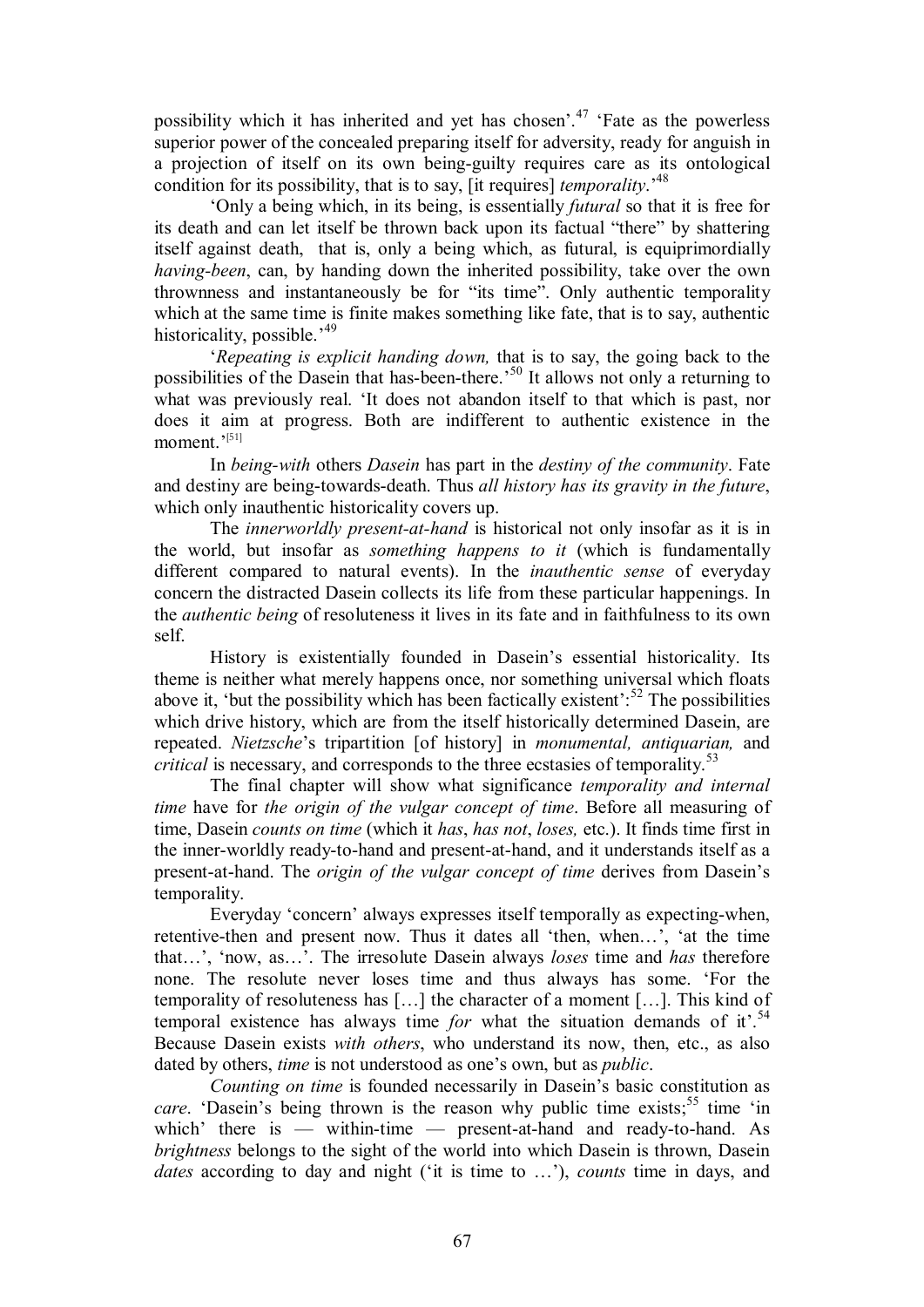*measures* these by the position of the sun. The time which is based in concern is always 'time to ...'; it belongs to the world's worldliness and is therefore called 'world-time'. It is *datable, tense,* and *public*. To read the time is always a nowsaying expressing a making-present. In the *measuring of time* its being made public is accomplished, according to which it always and at any time is given for everyone as 'now, now and now'. It is dated according to spatial measurement relations, without thereby becoming spatial itself. Only through the measurement of time do we arrive at *the* time, and to every thing in *its own* time. It is *neither subjective nor objective*, as it makes world and the being of the self possible. Only Dasein is *temporal*; the ready-to-hand and the present-at-hand exist merely *within time*.

The above serves as a foundation to show the *origin of the vulgar concept of time*: with the openness of the world time is made public and busy. Insofar as Dasein counts on *itself*, it counts on time. One regulates oneself according to time by the use of the clock, by reading the pointers. In this lies a present retention of then and a making present of later. The time that shows itself in this 'is the *counted* expecting, counting following of the travelling pointer showing itself.<sup>56</sup> It expresses the *Aristotelian* definition of *time* as the *number of movement*: it stays with the natural understanding of being without making it into a problem. The more concern loses itself in the equipment provided, the more naturally it counts on time, without paying attention to it itself, and it takes it 'as a sequence of constant *present-at-hand*, simultaneously passing away and coming along now', 'as a succession, as a stream of now  $\left[\ldots\right]$ <sup>57</sup>.<sup>57</sup> This world-time = now-time, lacks the datability (= meaningfulness) of *temporality*: This is *original time*. Because time is seen as a present-at-hand now-succession, one calls it the *image of eternity* (Plato). The tension of world-time, which follows from the extendedness of temporality, remains covered up. Because every *now* isunderstood both as a *just now* and an *immediately,* time is understood to be *infinite*. This is founded on *care*, which flees from death and ignores the end. One speaks of the passing away, but not of the beginning of time, as one cannot conceal the evanescence of time to oneself: Dasein knows it from 'its "fleeting" knowledge about its death'.<sup>58</sup>

Also in the *irreversibility* of time is revealed its origin from temporality, which is primarily futural.

The *moment* cannot be explained from the vulgarly understood *now*, nor can the datable then and at that time. In contrast, the *traditional concept of eternity* can be seen to originate from it *as a standing now*. From the point of view of *original temporality, God's eternity can only be understood as infinite time*. In the juxtaposition of *time and soul* or spirit in Aristotle, Augustine, Hegel an approach to the *understanding of Dasein as temporality* is opened up.

\*\*\*

The analysis of Dasein was the way to prepare the question of the meaning of being. The difference between Dasein-like and non-Dasein-like being has hitherto not been elucidated; nor has the fact that ontological interpretation, which since time immemorial has been directed on thingly being, has again and again deteriorated. Everything was ordered to show temporality as the basic constitution of Dasein. Thus the investigation ends with the question: 'Is there a way which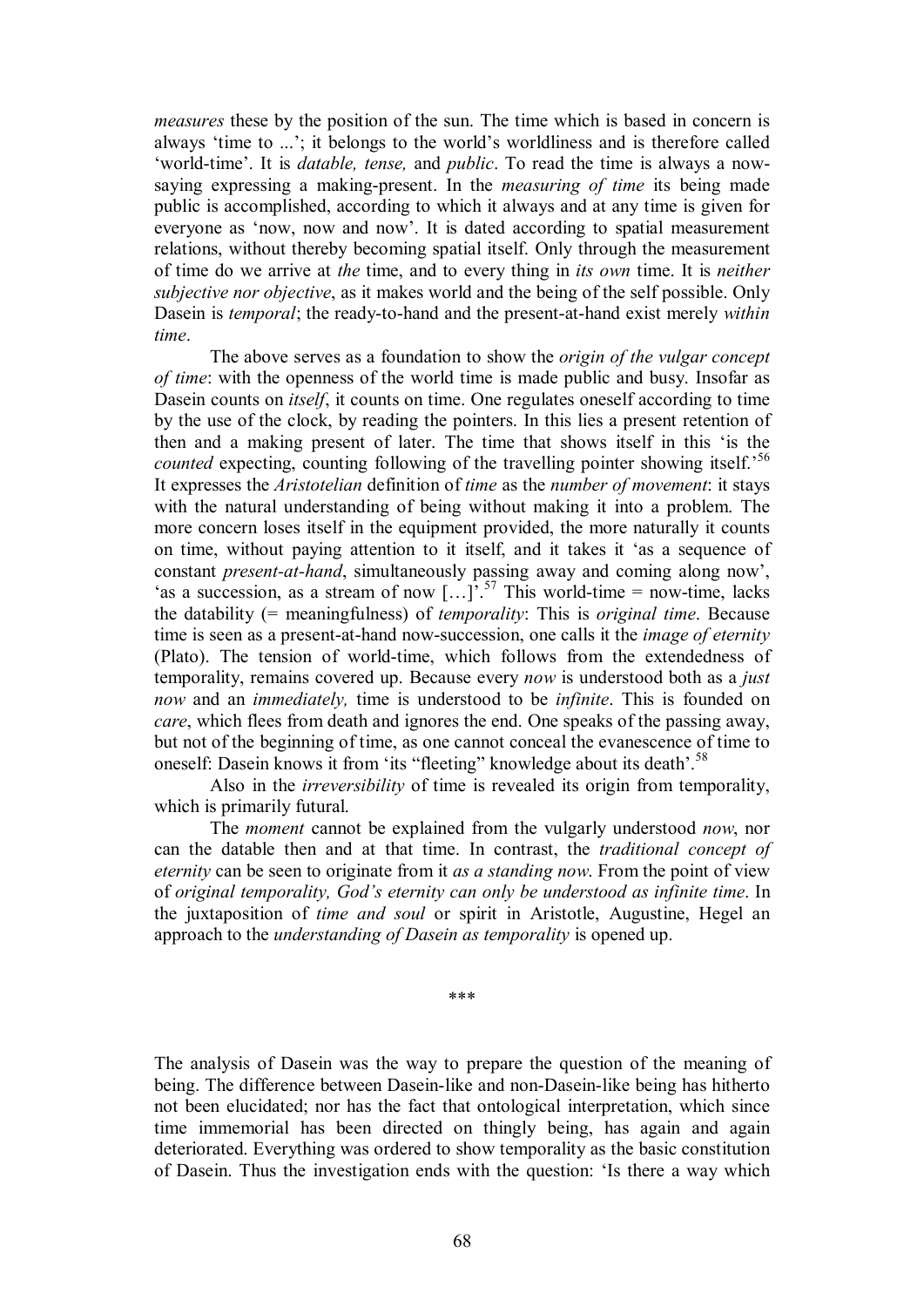leads from primordial *time* to the meaning of *being*? Does time itself manifest itself as the horizon of being?' 59

#### *B. Evaluation*

The goal of the entire work was nothing else but to ask the question of the meaning of being in an appropriate manner. *Is* thus the question with which the work rings out identical with this question that was put aside, or is a doubt expressed as to whether the way chosen was the right one? Whatever the case is, it invites us to look back at the road taken and to question it.

It will not be possible to give attention to all the difficulties which the quite short abstract lets shine through.<sup>60</sup> To this end a large volume would be necessary. Here we shall merely concentrate on the main features of the thought and attempt to answer the following questions:

1. What is 'Dasein'?

- 2. Is the analysis of Dasein accurate?
- 3. Is it a sufficient foundation for posing the question of the meaning of being in an adequate manner?

#### 1. What is Dasein?

It can hardly be doubted that Heidegger wants to understand *Dasein* as *the human kind of being*. We could also say: 'human beings', as Dasein often is called 'a being', without opposing the being, as 'that which is', with being itself. It is also directly said that the *essence* of human beings is *existence*. That means nothing else than that something is claimed for human beings which according to the *philosophia perennis* is reserved for God: the identity of essence and being. The human being is nevertheless not simply put in the place of God; 'Dasein' does not simply mean being, but a particular way of being, in contrast with which there are others: the present-at-hand and the ready-to-hand, and also something which here and there is hinted at, but which is not further discussed. The human being, however, is conceived as a little god insofar as it is claimed to be the being distinguished among all beings as *that* being from which alone information about the meaning of being is to be hoped for. God is spoken of only now and then in footnotes, and then only in a dismissive fashion: that divine being is something which could have significance for the meaning of being remains completely excluded.

The choice of the name 'Dasein' for human beings is *positively* founded on the fact that it belongs to their being to be 'there'; i.e. being open to itself in a world in which it is always 'directed' towards a 'yonder'. The *negative* reason is that the traditional and dogmatically determined definition of human beings as 'consisting of two substances, soul and body', $61$  which is implied by the name human being, should be excluded in advance. That the human being has a body is not disputed, but nothing further is said about it. In contrast, the way in which the 'soul' is spoken about indicates that this is a word behind which there is no clear meaning. This must not be understood to suggest that what we have here is a materialist outlook. In contrast: it is clearly stated that the 'spirit' (this is admittedly also a word we ought not to use) has priority.<sup>62</sup> Apparently the analysis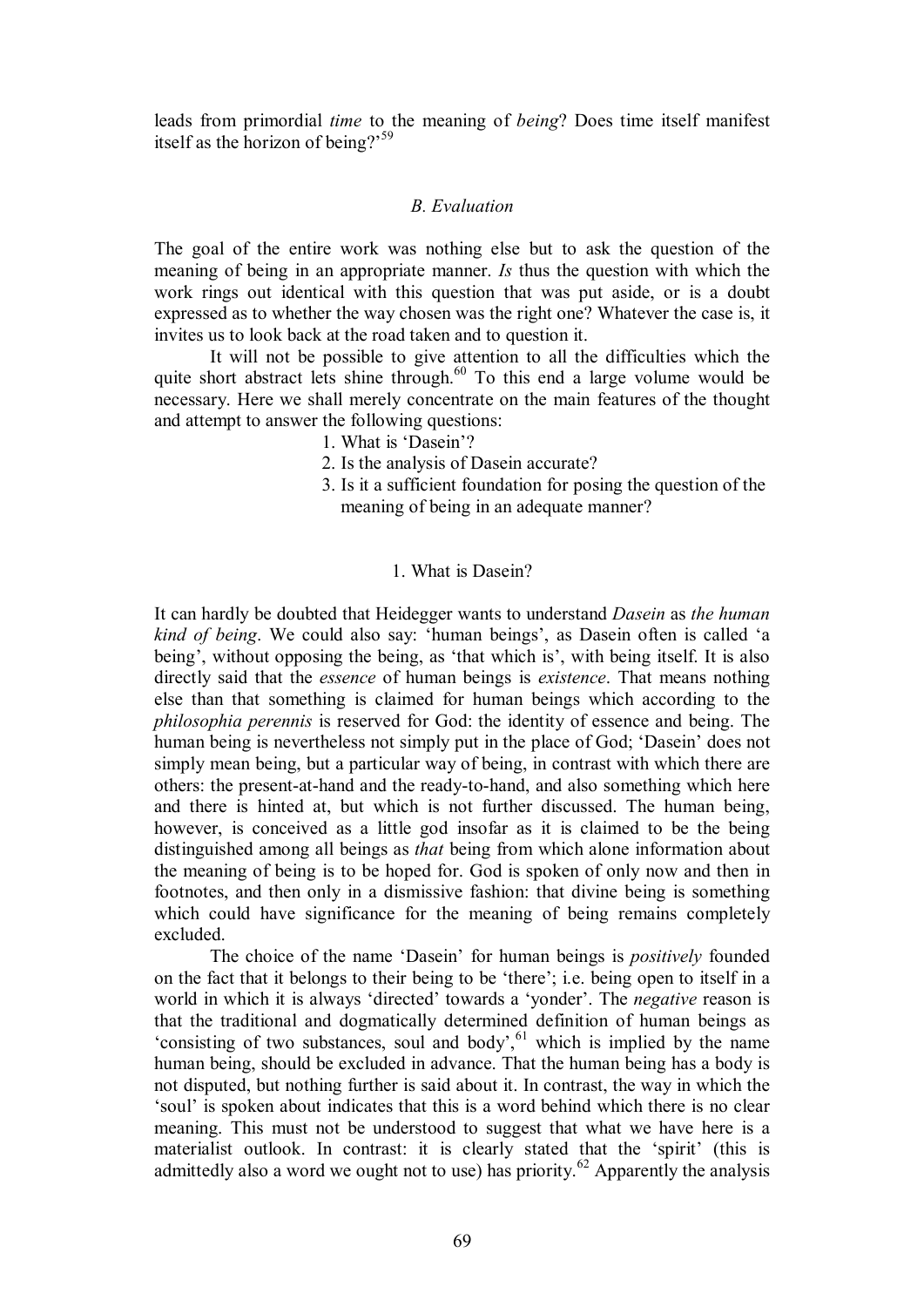of Dasein should give us the clarity that until now no 'doctrine of soul' has been able to.

What is left of the human being, when it is abstracted from body and soul? That another quite large volume could be written about this is perhaps the best proof of the distinction of essence and existence in human beings.<sup>[63]</sup> That Heidegger does not get away from this distinction, even when he denies it, is shown by the fact that he constantly speaks of the 'being of Dasein': something which would have no meaning if by 'Dasein' was meant nothing else than the human kind of being. Moreover, he also speaks about something that belongs 'essentially' to Dasein. And when 'being-in-the-world' is set forth as belonging to Dasein, and 'who' is distinguished not only from the 'world' but also from 'beingin', then it is expressed that the word *Dasein* is used for different things intimately belonging together to the point where they cannot be without the others, and yet without being identical. Thus we must say: 'Dasein', for Heidegger, designates sometimes human beings (referred to as 'whom' or 'self'), sometimes the being of human beings (in this case the expression the 'being of Dasein' is often used). This being, in its difference from other modes of being, is called *existence*. If we think of the formal structure of beings, as shown in our investigations — 'something that is' — then 'something' expresses the 'who' or 'self', the 'that' is articulated by body and soul, whereas the 'being' becomes valid in *existence*. Sometimes the analysis is concerned with the self, but mostly, however, it is dedicated to being.<sup>64</sup>

### 2. Is the Analysis of Dasein Accurate?

It is nowhere expressly said — even though it probably is presupposed as self evident — that the analysis as a whole does not claim to be complete. The fundamental determinations of the human being  $-$  e.g., state-of-mind, thrownness, and understanding — must be very undetermined abstractions, as they do not take account of the specificity of the psychosomatic being into consideration. (The 'state-of-mind' seems particularly important to me in order to ascertain what is bodily and what is of the soul, and how these relate, but its full meaning cannot be completely clarified, if it is not seen in its unfolding as relating to the being of body and soul). This incompleteness does not exclude, however, that what is said is genuinely informative about the human way of being. The description of the already mentioned fundamental constitution and its changing between the two different modes of everyday and authentic being must be described as masterly. It is probably largely thanks to this that the book has occasioned a strong and lasting effect. Is, however, this fundamental constitution to be evaluated as an analysis of the human being which proceeds as far as it can? Does the investigation not in many places and in surprising ways halt in front of references which present themselves in a direct and imperious manner?

The human being is designated as *thrown*. With this it is expressly made clear that the human being discovers itself in Dasein, without knowing how it came to be there, that it is not from and through itself and that it also cannot expect information concerning its origin from its own being. With this, however, the question concerning the origin does not completely disappear. One might try by whatever power to silence it till it dies or to prohibit it as meaningless — it always inevitably arises again from the displayed distinctiveness of the human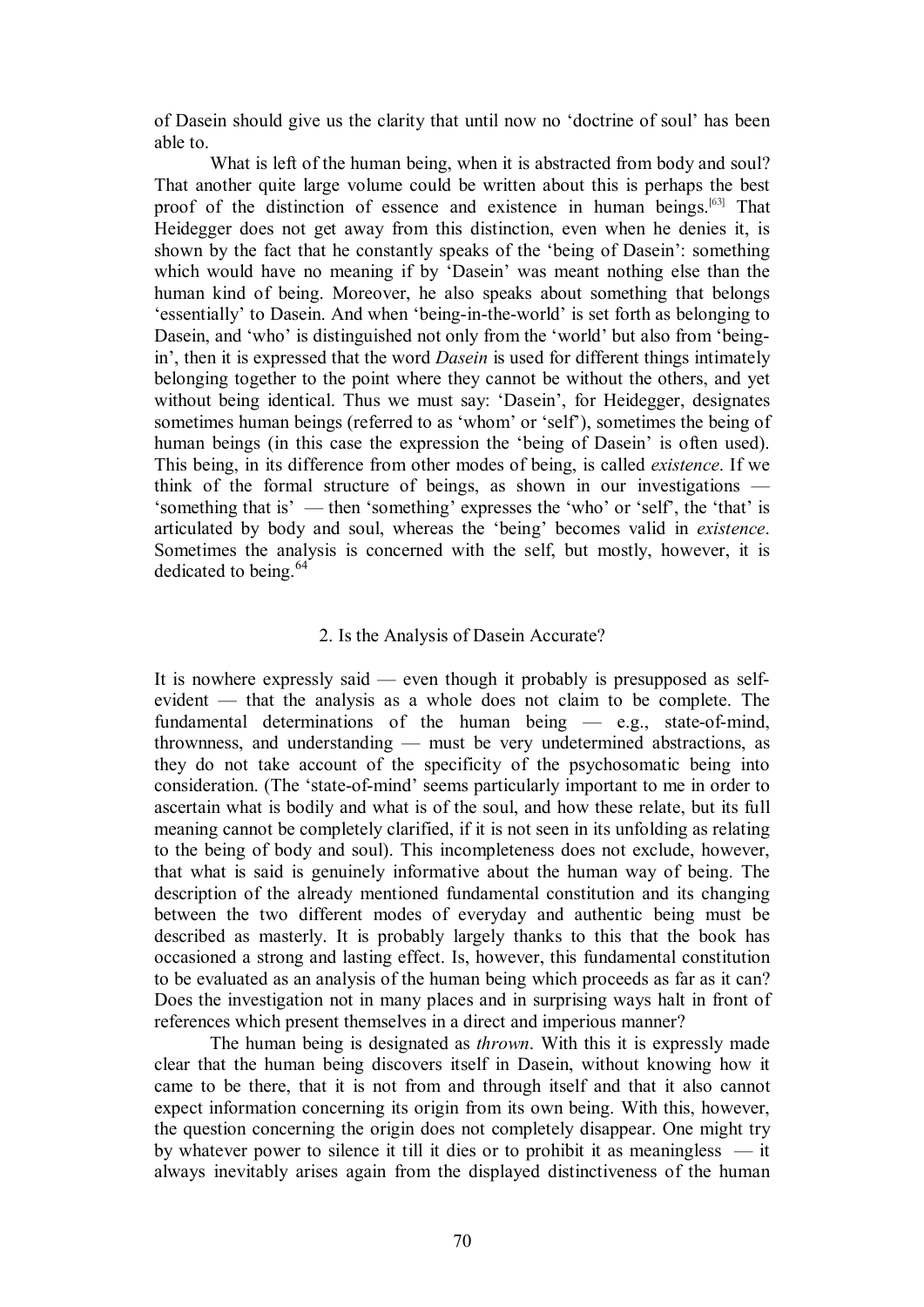being and requires a something which is founding without being founded, something which founds itself: One that throws the 'thrown'. Thus thrownness reveals itself as creatureliness.<sup>65</sup>

Especially plausible is the exposition of *everyday Dasein*: being-in-theworld, the concerned commerce with things, the being-with others. It must also unhesitatingly be conceded that human life 'firstly and for the most part' is life with others in traditional forms, before one's own and authentic being breaks through — a thought which Max Scheler already emphatically stressed. Are the reasons for this fact sufficiently illuminated, however, through the distinction between the 'theyself' and the 'authentic self', and the designation of either as 'an existential' or 'form of existence'? What we are to understand by an 'existential' is repeatedly stated: that which belongs to existence as such. And by existence we are to think of the being of beings, in which their being is in question, i.e. the human being as distinct from other modes of being. In contrast, the expression *form* is left completely unclarified. And we know from the investigations of this book how much in need of clarification it is. [66] Thus we cannot gain from the expression *form of existence* any information about the meaning and the mutual relationship of the two 'selves'. That a who or a self belongs to existence seems obvious. But what characterises this 'existential' against another (as, for example, 'being-in-the-world' and 'understanding')? And again: what is the relationship between the they-self and the authentic self *at the level of being*? Is it not clear that in the constitution of being in human beings the 'self' plays a very special role, which it shares with no other existential? And has not Heidegger made the necessary clarification of this special role impossible in advance by declining to talk about 'I' or 'Person', while instead enumerating the possible meanings of these terms? With due regard to earlier clarifications we may well dare to affirm: what Heidegger intimates with the 'self' is the *personal being* of human beings. And it is the distinction of personal being before all else that belongs to being human, that the person as such is the bearer of all other 'existentials'*.*

Can both the 'authentic self' and the 'they-self' be claimed to be person in the full sense? It seems to me that one takes 'idle talk' too seriously if one wanted to show the 'they' this honour. In order to get to the heart of the matter, we must further investigate what in fact is meant by the 'they'.  $[67]$ 

In common parlance one often uses *one*, in the same sense in which I just used it here: '*one* takes idle talk too seriously…' Instead it could have been said that '*whoever* would, *he'd take* [idle talk too seriously]'. It is an expression of undetermined commonality of a hypothetical character: to 'taking seriously' as a personal attitude belongs a personal bearer; but it is not affirmed as a fact and not attributed to a specific person. The statement: '*one* uses the word usually in this sense' affirmatively establishes a fact. It concerns moreover a personal attitude: to a series of individual cases which are both experientially established and yet still to be expected, and to an undetermined circumference that common experience allows one also to affirm with a special certainty. Often the speaker designates him- or herself, as well as the one or those addressed, equally by 'one': for example: 'one could go for a walk on Sunday?' This can be due to a certain shyness to express the 'we', which in fact is meant, and it can thereby give expression to a not yet fully confessed or secretly guarded community; perhaps this is also a shyness which would like to hide from oneself as well as from the addressee the claim which lies in the question, the feelings of the questioner that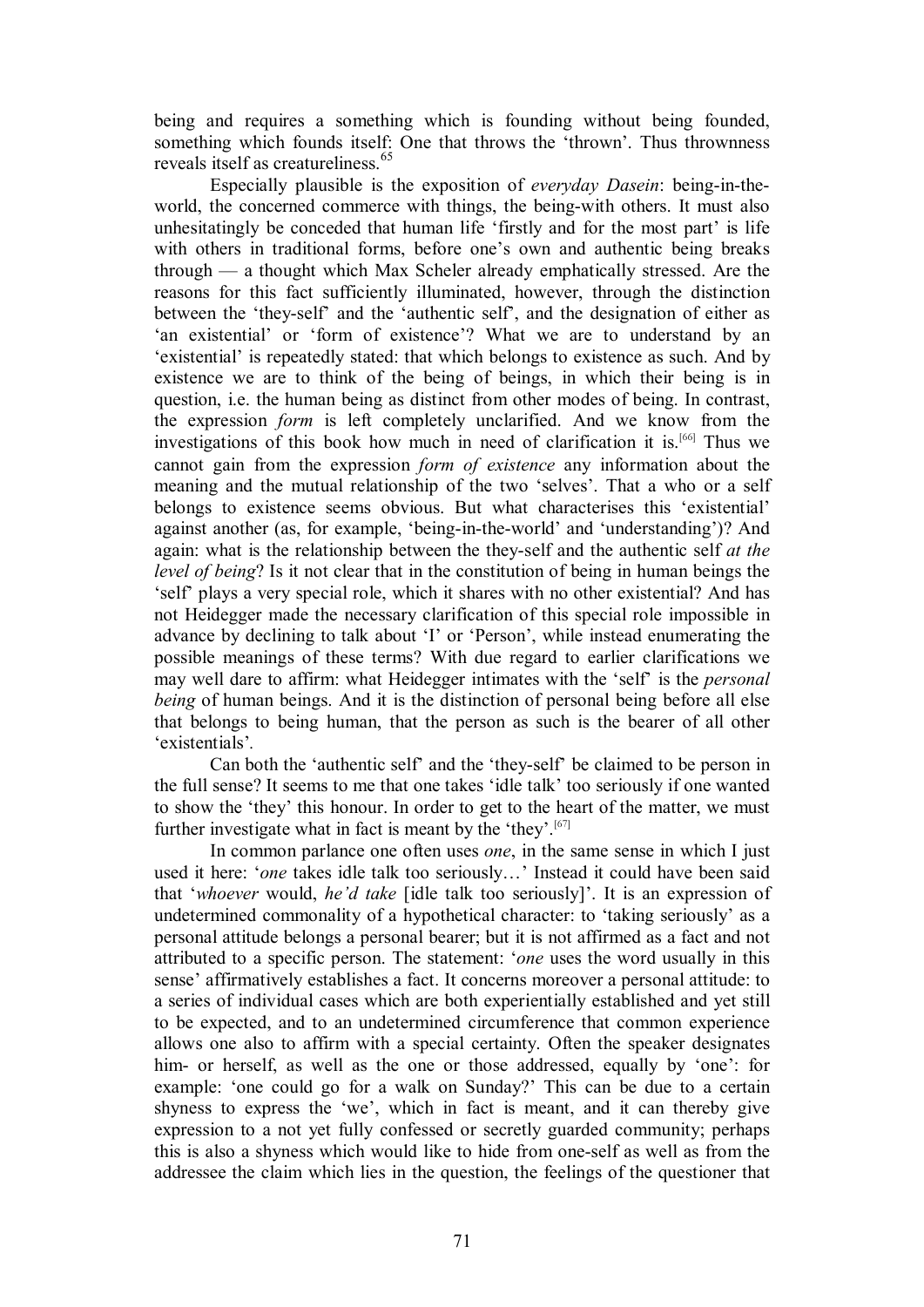he perhaps goes further than what he ought to, or which could gain acceptance. With this we touch something that seems to lie in the Heideggerian 'one'. The speaker knows him- or herself to be ruled by a common law, or at least by a rule of assessment. He or she has an impression of what 'one ought' and 'ought not' to do. And in this the 'one' has a common meaning: it designates an undetermined circle of human beings, to whom the speaker knows himself or herself to belong.

To sum up we can say: 'one' means:

1. A certain group or an undetermined circle of individuals, ultimately all human beings, for whom something is valid as a common fact, or who are concerned by a common rule of attitude;

2. The individual insofar as he stands under the common law or knows himself to do so.

Should we conclude from this that the individual flees from his own self into the one [the they-self] and shifts its responsibility onto it? Let us stick to the examples Heidegger himself gives: 'One' prescribes, what 'one' ought to have read. It stands here in both senses: referring to the one that dictates, and the one concerned by the dictate. Those who 'must' have read this or that book are those belonging to a certain social stratum within a certain culture: 'barbarians' need not; our builders, insofar as they still live according to their state and do not claim to build cities, need not either; but the 'cultivated European' must. Many levels are here to be observed: some things are expected from the professor, the students, the lady of society, others are limited to a scientific speciality. Who determines what must be read? It is also those who belong to the same level, though not all those who make the claim theirs, but a small selection of predominant individuals. It is here much as it is in a state: here there is 'authority' and 'subjects'; it is simply not laid down by law and in fact not at all determined who belongs to one group and who to the other. At any rate, in one case as in the other, the 'one' is not existing outside of and next to the individual human beings, nor is it an authentic self; it designates a 'community' (in a wide sense of the word, including every kind of structure grown out from individuals as something that includes them),<sup>68</sup> as well as the members belonging to them as such. The 'predominant' individuals belong to a wider community but form among themselves a more restricted one.

What can then the flight into the 'one' [the they-self] mean? Who flies? Why and whereto? The individual flees  $-$  so we heard  $-$  before his or her ownmost and authentic being, which is a lonely and responsible one, into the community, and unloads his or her responsibility onto it, whether unto the more restricted one or the wider one. This can, strictly speaking, only be called a 'flight', when the individual is awake to authentic being and is conscious of responsibility. The first 'Dasein', in which the human being finds him or herself — 'thrown' — is not, however, the lonely one, but the communal one: the 'beingwith'. According to its being the human being is co-originally individual and community-oriented, but its conscious life as an individual begins later than the communal life in time. The human being acts with and like what he sees others do, and is led and drawn by this. And this is perfectly in order as long as nothing else is demanded of him. A call is needed to awake the ownmost and most authentic being. If this call has been felt and understood, and if it has not been paid attention to, then the flight from authentic being and from responsibility first begins. And only then does being-with become 'inauthentic' being: or better said perhaps 'counterfeit' being. Being-with is not as such counterfeit.<sup> $69$ </sup> The person is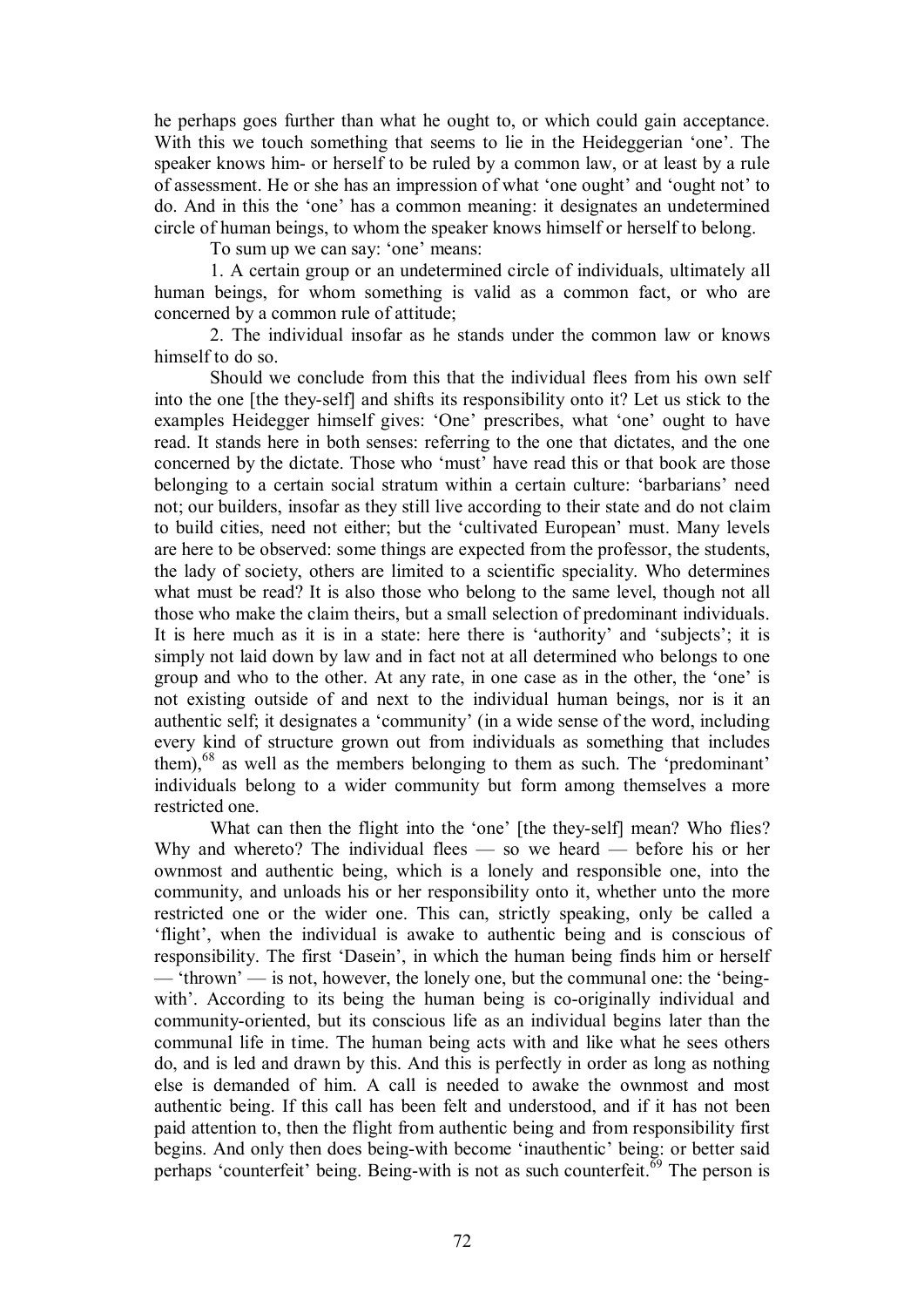just as much called to being a member as to be an individual; but in order to be able to be both in its *own* particular way, 'from within', it must first step out of the imitating mode in which it lives and is bound to live at first. Its ownmost being is in need of the preparation provided by the being-with others in order to be, in its turn, guiding and fruitful for others. This must be ignored if one does not want to acknowledge *development* as an essential feature of the human way of being; and one *must* ignore development if one denies human beings an essence different from their Dasein, the temporal unfolding of which is its existence.

If it is recognised that the individual needs the community's support  $$ right from becoming awake to his or her own identity 'as such' and 'in a specific sense' (i.e. as a member) — and that to a community belong *leading* spirits, who form and determine its lifeforms, then it is no longer possible to see 'the they' as a form of deterioration of the self and nothing else. It does not designate a person in the strict sense of the word, but a plurality of persons linked in community who fit themselves into its forms by their Dasein.

Responsibility begins with the awakening of the individual to its own life. One can speak of the responsibility of the community, which is different from that of the individuals. But this is borne for the community by its members, and to different degrees: it is borne by all those who are capable of it, i.e. those who are awake to their own life, but it is borne first and foremost by the 'leader'.<sup>70</sup>

Now to the question of 'what one must have read'. In a community there are certainly human beings who are more qualified than others to judge what may contribute to genuine spiritual education. They carry then in this regard an intensified responsibility, and it is thus appropriate when those who are less able to judge let themselves be led by them. In the reference to 'the they' lies the remains of an understanding of the fact that every community must preserve a treasure of acquired wisdom forwhich the individual, with his or her narrow field of experience and modest depth of insight, does not suffice, but [which he or she] on the other hand cannot renounce without substantial loss. Deterioration, however, consists in this: the 'predominant' often are not at all those with professional expertise, and they let their unprofessional judgement be broadcast in an irresponsible manner. On the other hand, however, the mass also subjects itself irresponsibly to the judgement of non-professionals and lets itself be bossed around when instead an independent, responsible attitude is called for. *Irresponsible* does thus not mean here that human beings have no responsibility, rather it means that they close their eyes to it, and moreover seek to pretend it is not there. In this really lies a flight from one's own authentic Dasein. That it is possible is founded in the human being itself — we can happily say: in the essence of the human being — in that its life encloses a richness of possible kinds of attitudes and that freedom allows for choosing between drawing back and engaging oneself, between taking a stand in this way or that. It is, however, also founded in the natural bonding of human beings with each other, in the drive to 'participate' and to make oneself 'count': the drive of the 'strong' to force others to follow, the drive of the 'weak' to fit in and assure themselves a place by 'justifying the other'. In this is expressed the care for one's own possibility, in which, according to Heidegger, 'existence' really consists. What is meant by this remains to be seen, but the question of 'deterioration' must first be further clarified.

Deterioration does not consist in communal life as such, nor in the letting oneself be guided, but in undiscerning collaboration ignoring the 'call of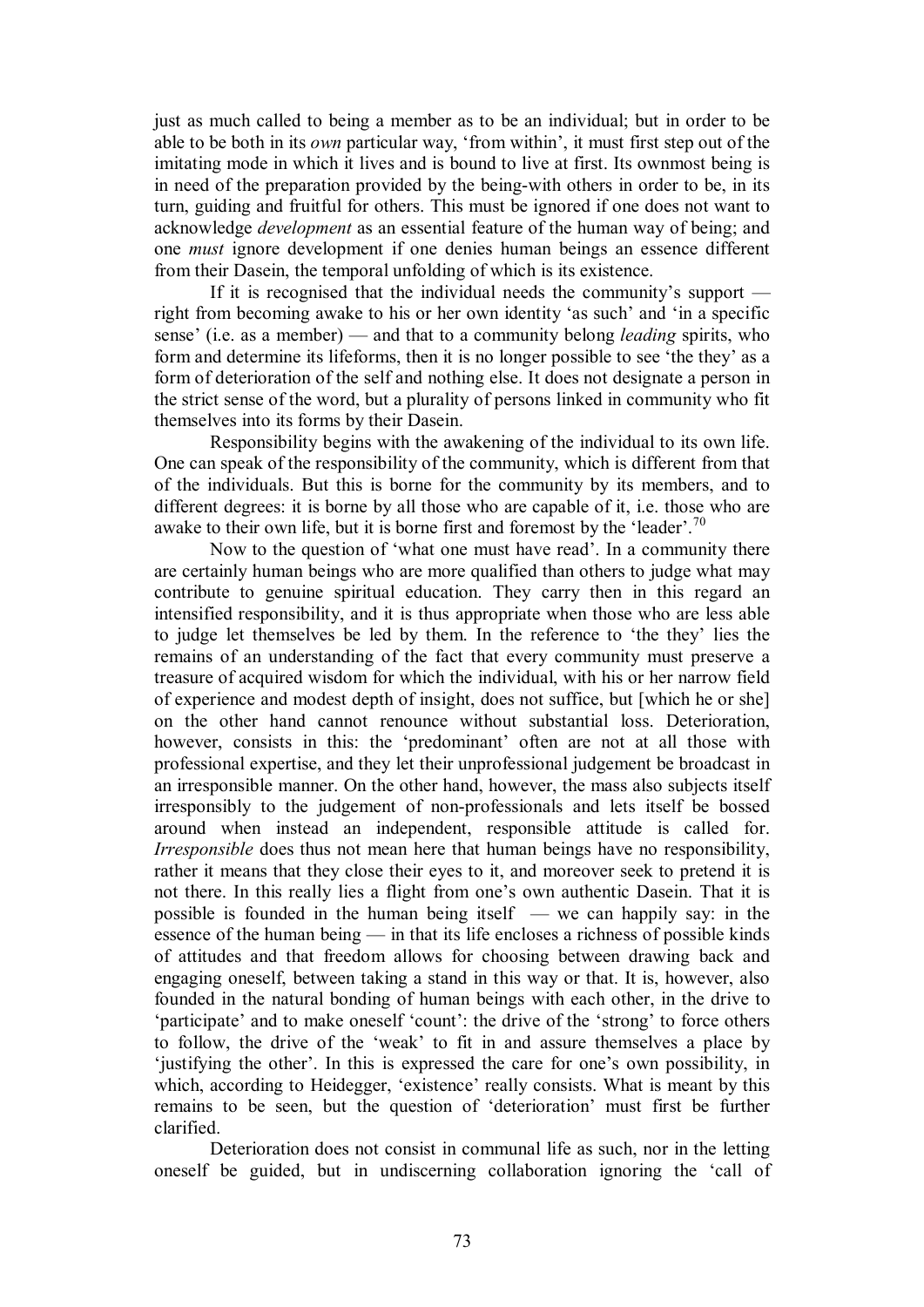conscience'*,* at the cost of the authentic life to which one is called. When Dasein deteriorates, neither its individual, nor its community life is genuine. Yet it sounds very strange when Heidegger declares that the deteriorated Dasein ought not to be understood to have fallen from a purer and higher original state.<sup>71</sup> What meaning can 'deterioration' have, if there is to be no reference to a 'fall'? (This is a parallel to 'thrownness' without a 'throwing'). The reason advanced also is poor: *because* deteriorated being (it is even called 'non-being') is the closest kind of being to Dasein's, in which the latter exists for the most part, deterioration ought not to be interpreted as a fall. When the average everyday human being is characterised as deteriorated, this is only possible in contrast with authentic being, of which we must also have knowledge. And in relation to deteriorated being, authentic being is, *qua being,* more original. A further question is how the temporal relationship is to be conceived. This issue is obscured by Heidegger, as he does not observe the difference between the breakthrough from a previous level of development to authentic being and the turning back from a degenerate condition. It is possible in the natural order of things to rise from an earlier incomplete developmental stage to a more perfect being. From a degenerate condition, however, no more perfect stage can be reached, according to the natural order. All decay also temporally presupposes a fall: not unconditionally in the being of the individual, but as a historical event from which it results. The special kind of fall which we know from Revelation cannot be derived from this. But we must say, however, that the teaching of the Church concerning the Fall is the solution to the puzzle which has arisen from Heidegger's exposition of degenerated Dasein.

Wherefrom comes then the required knowledge of authentic being? It is announced in the voice of everyone's conscience. This voice calls Dasein from being lost in degenerate being-with, back to its authentic being. The caller must, in Heidegger's view, again be Dasein. If the call sounds as if it comes *upon* me, and not *from* me, this is explained by the authentic self being foreign compared to the self lost in the 'they'. What, however, testifies, against appearance, to the fact that the one called should also be the caller? As far as I see, nothing does apart from the fundamental attitude that issues from and dominates the whole work: that the 'solus ipse' is distinguished above all other being, that it is that from which all answers concerning being is to be expected, the ultimate origin beyond which there is nothing further. The uninhibited investigation of this 'solus ipse', however, again and again comes up against references testifying to the fact that it is itself not the ultimate: not ultimately fundamental and not the ultimate light.

We will not further concern ourselves with the call of conscience, but dwell instead on the affirmation that there are two forms of being: degenerate and authentic, and then ask of what authentic being consists. The mode of Dasein which corresponds to the call of conscience is 'resoluteness'; a special kind of 'openness' or 'being in the truth', by which the human being takes upon itself its authentic being, which is an 'understanding being to the end', an 'anticipation of death<sup> $, 72$ </sup>

We have now reached the essential feature of 'Dasein' which Heidegger obviously has privileged. That it is always 'ahead' of itself, that it is concerned with its possibility to be (expressed by the word 'care'), that the future has priority among the three 'ecstases' of its temporality, all this is merely preparatory references to the fundamental attitude: that the human being has its ultimate possibility in *death* and that its openness, i.e. its understanding of its own being, from the very first includes this ultimate possibility. This is why anguish is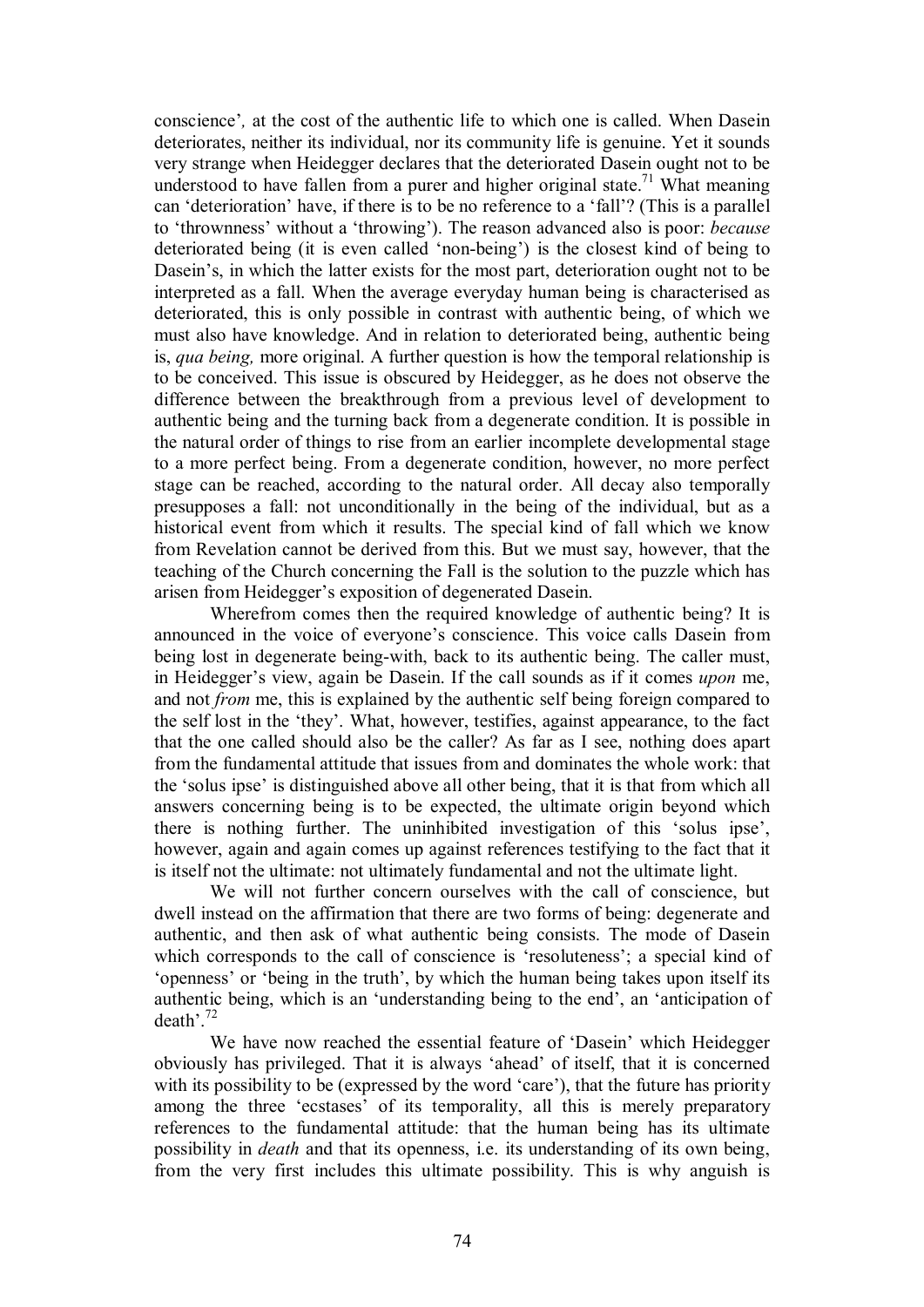perceived to be its fundamental state of mind. An answer to the question that concerns us, of whether the analysis of Dasein is accurate, can therefore not be possible without probing what is said about death.

We must first and foremost ask: *What is death?* Heidegger answers: *the end of Dasein*. He immediately adds that with this no decision should be favoured as to the possibility of a life after death. The analysis of death remains purely 'of this world': it looks at death only insofar as it belongs to this world as a possibility of the particular Dasein. What comes after death is a question that can only be asked meaningfully and with justification when the ontological essence of death has been grasped.<sup> $73$ </sup> Much is strange in this discussion. If it is the ultimate meaning of Dasein to be 'being towards death', then the meaning of Dasein should be clarified by the meaning of death. How is this possible, however, if nothing else can be said of death than that it is the end of Dasein? Is this not a completely fruitless circularity?

Moreover: does the possibility of a life after death really remain open, if one sees death as the end of Dasein? Dasein has here been taken in the sense of *being-in-the-world*. One should thus be able to say: it is possible that the *being-inthe-world* of human beings ends, without them thereupon ceasing to be in another sense. But this would run against the sense of the previous analysis, which, although underlining other *existentials* besides *being-in-the-world* (e.g. understanding), did not regard these as separable. Furthermore: if something of what has been shown to belong to *the being of Dasein* remains while other things cease (and how could one then speak about *living on*?), one could no longer speak about the end of Dasein.

Finally: could we speak about having grasped the ontological essence of death as long as one leaves it open whether it is the end of *Dasein* or the transition from one mode of being to another? (We must here understand the word *Dasein* as Heidegger has used it in the entire previous investigation, to mean not only the end of earthly existence but the end of human beings as such). Is this not rather the decisive question concerning the meaning of death and therefore decisive for the meaning of Dasein? Should it transpire that no answer to the question is to be gained from the analysis of Dasein, then it would be shown that the analysis of Dasein is incapable of clarifying the meaning of death and thus of giving sufficient information concerning the meaning of Dasein.

As it happens Heidegger quickly passes over the question of what death is, and concentrates on the question of how it can be experienced.<sup>74</sup> He claims that it cannot be experienced as the death or dying of others, but only as an 'existential', as belonging to Dasein. (As dying also is designated as the 'ending of Dasein', there is apparently no sharp distinction to make between death and 'dying'.) We will now treat these questions: 1. Is there an experience of one's own death? (Heidegger says yes!) 2. Is there an experience of the death of the other (Heidegger says no!) 3. How do the two relate?

According to Heidegger's interpretation dying is 'that way of being in which Dasein *is* towards its death',<sup>75</sup> and by this is not meant its 'demise' as transition from life to death, but something belonging to Dasein as such, which coconstructs it as long as it lasts. Do we not meet another ambiguity here: on the one hand, death and dying are an end towards which Dasein is proceeding and, on the other hand, it is this proceeding itself? In the first sense, death is always yet to come; in the second, Dasein is itself a continuous dying. Both meanings are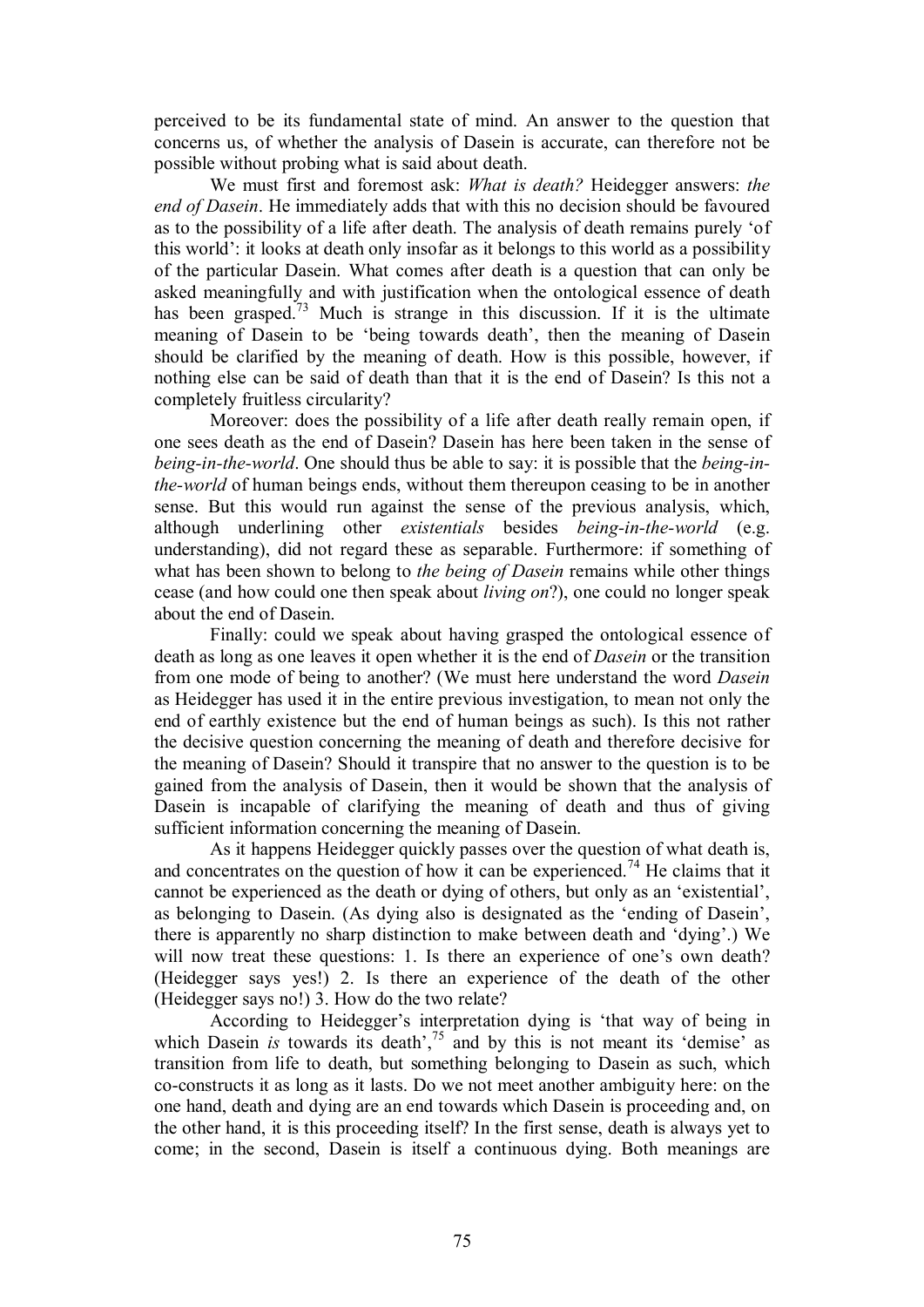acceptable, but we must be clear which one is in question when we speak about death or dying.

We now take death in the sense of what is yet to come for Dasein. Do we have an experience of it? Certainly, and even as an experience in the body; dying means to experience death in the body. In a completely literal, non-metaphorical sense, we can only have this experience when we die. In the meantime much of it is already anticipated in life. What Heidegger calls 'dying' — 'being towards death' or 'anticipation of death' — testifies to this. (That he does not take into account this anticipation as compared with authentic dying is linked to his general overvaluation of the future and devaluation of the present. With this is also connected the fact that he completely omits consideration of the phenomenon of *fulfilment* fundamental to all experience). We must here distinguish between anguish as the state which reveals to human beings their 'being towards death' and the 'resoluteness' that takes it on. In resoluteness, anguish has reached understanding. Anguish as such does not understand itself. Yet Heidegger interprets it as both anguish *for* one's own being and as anguish *about* one's own being. Does 'being' here mean the same in these two cases? Or more correctly: is it the same being *wherefore* and *where-about* one is anguished? That wherefore one is anguished is the possibility not to be, to which anguish testifies: it is the experience of *the nothingness of our being*. That about which one is anguished, and likewise that about which human beings are concerned in their own being, is being as a *fullness*, *which one would like to preserve and not leave behind — of which there is no mention in Heidegger's entire analysis of Dasein* and through which it would nevertheless first be founded. If Dasein were simply not-being, then no anguish would be possible *for* the ability-not-to-be and *about* the possibility to be. Both are possible because human beings share in a fullness from which something continually slips and something is continually won: both life and death. In contrast, authentic dying means the loss of fullness right to complete emptying, and death means emptiness or nonbeing itself. We now have to ask whether the understanding of the possibility of one's own nonbeing and even the insight into the inevitability of death would grow out of anguish, if this were the only way in which our own death was anticipated. Rationally we can only conclude from the not-ness of our being to the possibility of nonbeing, not to the necessity of an expected end. In the pre-theoretical understanding of being which belongs to human beings as such, there is a purely natural and healthy 'life feeling', a certainty of being that is so strong that, when unbroken by anguish, one would not believe in death were it not for other testimonies. There are, however, such other testimonies, and they are so convincing that the natural certainty of being is annihilated when confronted with them. These are first and foremost one's own near-death states: severe illness, especially when it brings sudden or progressive deterioration of powers or the threat of immediate, violent death. Here is where the real experience of dying sets in, even if the end does not come in the cases where the danger passes.

In severe illness, which brings us face to face with death, all 'concern' stops: all the things of this world, with which one has been concerned, lose importance and fade completely from view. This also means a separation from all those who are still caught up in concern; one stops living in their world<sup>76</sup>. Another care may replace it, as long as the inevitability is not yet understood or recognised: the exclusive care for one's own body. But that will also end (even if it is possible that someone might stay prisoner to it and even be 'surprised by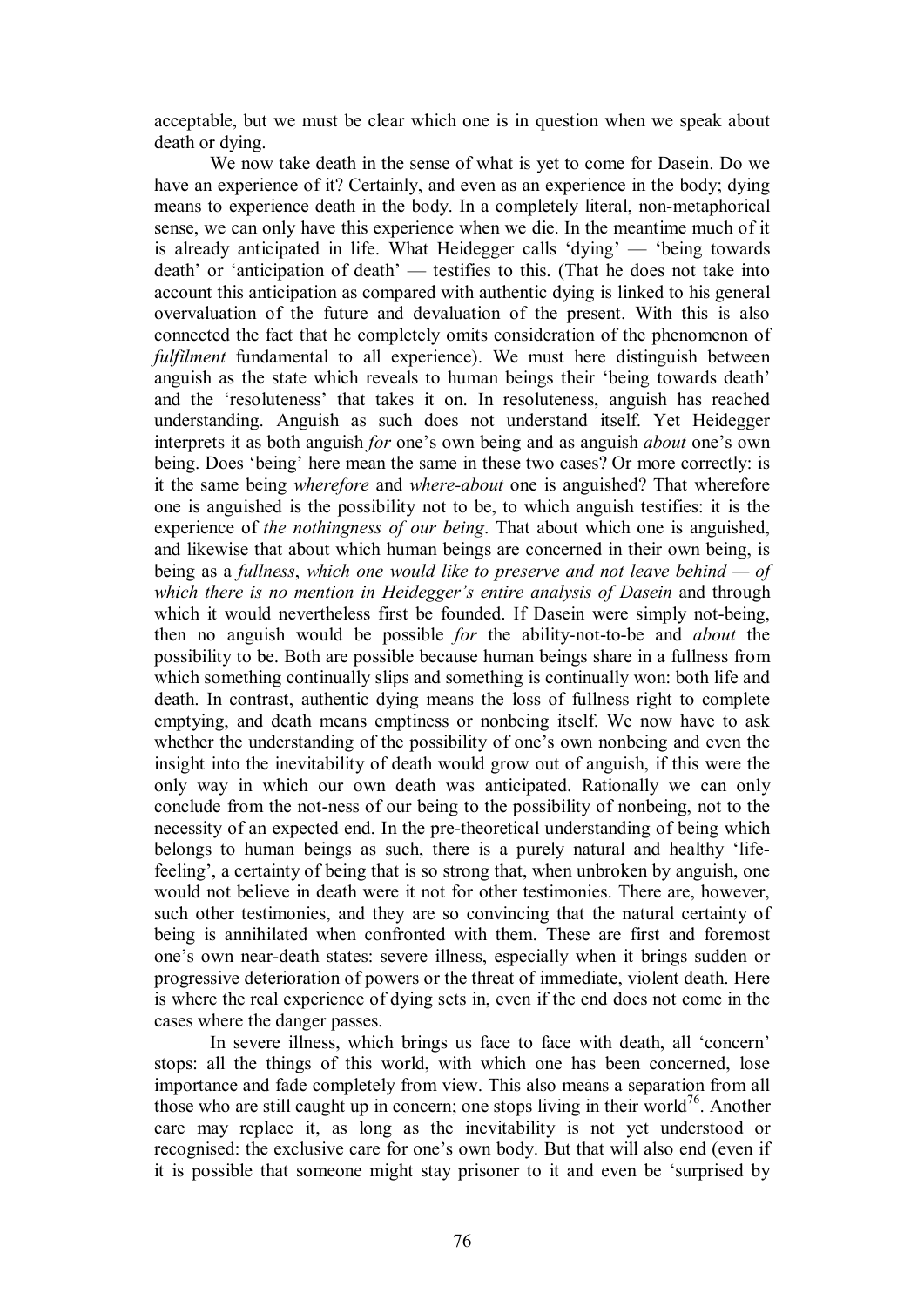death' in the midst of it), and then there is finally only one important question: being or not-being? The being now in question is most certainly not 'being-in-theworld'. That has already ended when one actually sees death eye to eye. It is the end of bodily living and of all connected to bodily life. Beyond that, however, is a large, dark gate: one must pass through it — but what then? This 'what then?' is the real question of death that is experienced in dying. Is there an answer to this question even before one passes through the gate?

People who have faced death and then turned back are an exception. Most are faced with the fact of death through the death of others. Heidegger claims that we cannot experience the death of others, and we do of course not experience it in the same manner as our own death. Yet the dying and death of others are fundamental to our knowledge of these and thus also for the understanding of our own being and of the human being as such. We would not believe in the end of our lives and we would not understand anguish, yes, in many anguish would not even erupt (without it being disguised as fear for this and that), if we did not constantly experience the fact that others die. As children we usually first experience death as being-no-longer-in-the-world. People, who have belonged to our close or distant environment disappear, and we are told that they are dead. As long as we do not experience any more than that, anguish is not awoken, nor is the horror of death. On this basis, what Heidegger calls 'one dies'*,* can grow: a knowledge that all human beings one day will be cut out of the world in which we live, and that also such a day will come for us. It is a fact that we do not doubt. But we do not either have a lively experiential faith in it: it is not a happening that is embraced with a live expectation. Therefore it leaves us cold, we are not concerned about it. For these first years of childhood this carefreeness is natural and healthy. If it is maintained, however, into maturity and perhaps through one's whole life, then one must say that such a life is not *authentically* lived. A full human life implies an understanding of being which does not ignore 'the last things'. Even a thoughtful child is soon disturbed by the disappearance of people in its neighbourhood and wants to know what it means to be dead; and the explanation one gives him will induce reflection upon death. Perhaps already this suffices to shatter the carefreeness of 'one dies'. It is certainly shattered by seeing someone dead. Even attending funerals can have this effect on a sensitive child. The clearing of the coffin that first was covered in flowers, the carrying away and the lowering of the coffin into the grave, make one shudder in the face of the finality of the farewell, perhaps it also awakes a horror at the wrenching away of the soul.

If religious education has not given death a new meaning through reference to eternal life, seeing the dead adds wrenching away of the soul to the interpretation of death as being-no-longer-in-the-world. This is so particularly when one understands vital liveliness to predominate in living human beings, as compared with the spiritual expression. Heidegger must ignore this contemplation of death as it would force him to consider body and soul in their mutual relationship, something which he excluded from the start. Human beings have, since time immemorial, spontaneously met the experience of death with the question of the *destiny of the soul*.

The question is definitely awoken when one sees not only the dead, but lives through the *dying process* with the person dying. The one who has once witnessed a difficult death is for always lost to the indifference of 'one dies'. It is the powerful sundering of a natural unity. And when the struggle is over, then the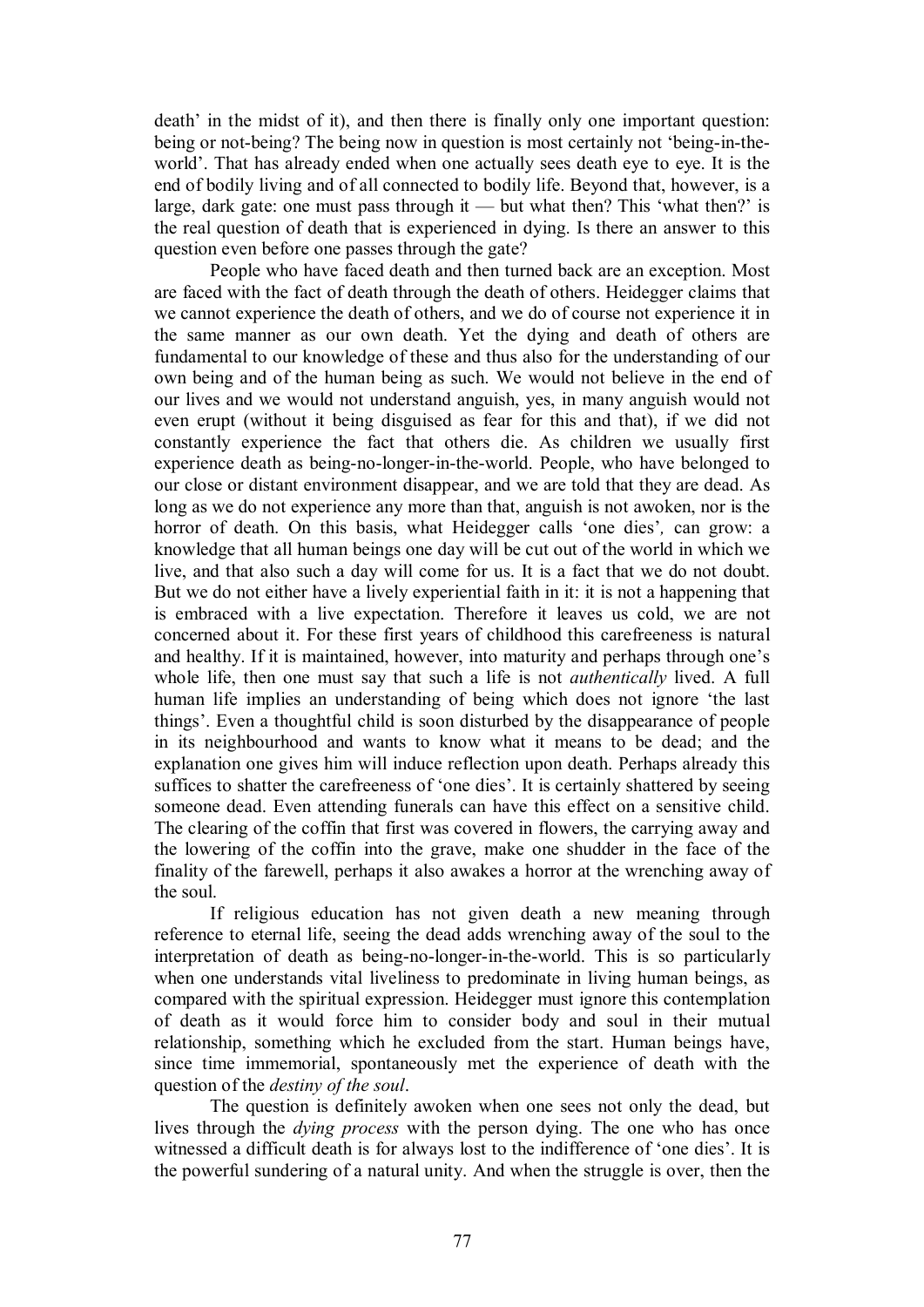human being, who has fought or in whom the fight has taken place, is no longer there. What is left of her is no longer 'her self'. Where is she? Where is what made her into this living human being? If we cannot give an answer to this question, the full meaning of death is not clear to us. Faith knows an answer. But does there exist, within the realm of our experience, something that affirms it? In fact there does. Heidegger rightly says that no human being can take away someone else's death. It pertains to Dasein, and every single one has *her* death as she has *her* Dasein. And so what one sees at various deathbeds is in no way is the same thing. I do not refer to this case being a difficult fight and that one being a mild falling asleep. I refer to the fact that many a dead person lies there, after the fight, like a victor: in majestic calmness and deep peace. So strong is the impression on the survivors that the pain over the loss fades in comparison to the importance of what has happened. Could the simple cessation of life, the transition from being to not being, bring forth such an impression? And could it be thought that the spirit, which has impressed this seal on the body, does not exist anymore?

There is a dying in which something else happens: in which all signs of struggle and suffering disappear, even before bodily death sets in. Here the dying person is illumined by another life in a manner visible to all those who surround him. He is illuminated as his eyes see into a light out of reach for us: Its glory still lingers in the body whose soul has been wrenched away. Anyone who had not heard of a higher life, or who had lost belief in such a life, would in this sight meet the likelihood of its existence. The meaning of death as a transition from life in this world and in this body to another life, from one mode of being to another, is revealed to him. Then, however, *Dasein* — as being towards death — is not being towards the end, but towards a new [kind of] being: even though it is reached through the bitterness of death, the violent sundering of natural existence.

The consideration of death should help us to understand *authentic* being, to which the human being is called back from its everyday living. Authentic being reveals itself as a being to which the human being tunes himself by reference to a different being, and loosens himself from everyday being, in which he first finds himself. In this manner we have three ways or degrees of being within Dasein itself, which we — from the point of view of faith — can understand as natural life, life of grace, and life of glory. It is obvious that if one replaces the life of glory with non-being, then for the life of grace the being to an end is replaced with a stepping into nonbeing. We must now ask whether within Dasein itself and not only from within its dying and death — reference can be found to an 'authentic' (i.e. 'fuller', not '*more* empty') being. Such suggestions can be found in Heidegger, in expressions from which one can clearly see that authentic being means more than the anticipation of death. 'Resoluteness' involves understanding one's own possibility, which renders the human being capable of 'throwing' herself forth, as well as an understanding of the factual 'situation' and its demands. Living 'authentically' means to realise one's ownmost possibilities and to meet the challenges of the 'moment', which always expresses the given life conditions.

How should we understand this, if not in the sense of the realisation of an *essence* or a *specificity*, which is *given with* being human (i.e. *with* which one is thrown into Dasein), that, however, for its development needs free co-operation and hence is entrusted to one? What else can the concepts of the 'moment' and the 'situation' mean apart from an understanding of an *order* or a *plan*, which the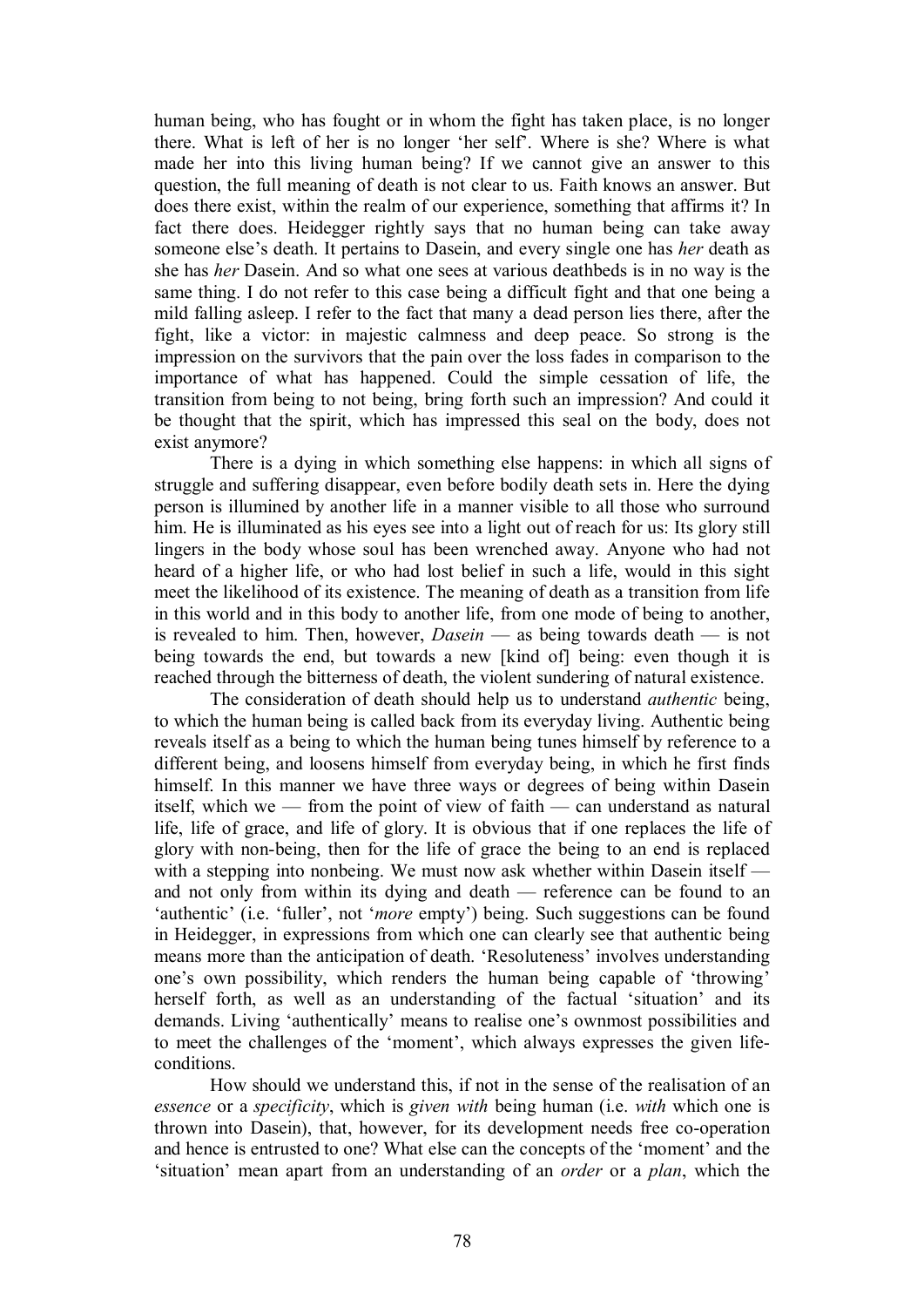human being has not herself projected, but in which she nevertheless is included and plays a role? All this means *a bond between Dasein and a being which is not its own*, but which is the foundation and goal for its own being. It also means a *breaking open of temporality*: the 'concerned' bustling that dwells on no particular thing, but always hastens towards the future does not do justice to the *'moment'*. Herein is expressed that all moments present a fullness that should be brought out. Much is hereby said. First, that the 'moment' is not simply to be taken as a mere 'moment in time', a section between 'stretches' of past and future. It rather designates the way in which the temporal touches something which is not itself temporal, but which reaches into its temporality. Heidegger himself speaks of the interpretation of time as the 'image of eternity', but only in order to exclude it. From the standpoint of an understanding of time that knows of no eternity and declares being as such to be temporal, it is impossible, however, to clarify the meaning he gives to the moment. 'In the moment' — and this does here mean a moment in time — something meets us that perhaps no other moment will offer us. To 'bring it out', i.e. to take it up completely into one's own being, we must 'open' ourselves to it and 'hand ourselves over' to it. It is moreover necessary that we do not relentlessly hasten on to something else, but stay with it until we have brought it out or until a more pressing claim obliges us to renounce it. 'To dwell with...' means that we, because our being is temporal, 'need time' to acquire the timeless. That we, however, despite our being's fleeting nature, can take the timeless up into ourselves, *maintain* something (what Heidegger calls *having been-being* is a maintaining), proves that *our being is not simply temporal*, that it does not exhaust itself in temporality.

The relationship between the temporality of our being and the timeless it can take into itself and realise — according to the possibilities decided in it — is no simple equation. Our earthly existence does not yearn for the realisation of all our possibilities, nor to take up all that is offered to us. The decision for a possibility and the letting go of others is designated by Heidegger as a being guilty, which is unavoidable and to which we must consciously acquiesce, as we 'resolutely' take our existence upon ourselves. He fails to distinguish this guilt, founded in our finitude, from the avoidable and therefore sinful denial of an obligation. It is probably also a much too idealised picture of the 'resolute one', when he affirms that he never 'loses time' and always 'has time' for what is demanded of him in this moment. Even the holy one, who comes closest to this ideal, will often say that the necessary time is lacking for him to fulfil all that is required of him, and he is not capable always of clearly discerning the best choice among the different possibilities open to him.<sup>77</sup> He will find rest in the confidence that God preserves the one who is of good will from a tragic mistake, and makes his involuntary errors serve a good end. But he also is convinced of his own fallibility and that God alone is the unrestrictedly *open* one.

The inability of our temporal being to fully unfold our essence, to express what we are bid to assume into ourselves and possess 'as a whole', points to the fact that the 'authentic' being which we in temporality are capable of — 'resoluteness' freed from the 'deterioration' of everyday mediocrity and obedient to the call of conscience — is still not our final authentic being. In this connection we should remember a saying of Nietzsche: 'Woe to the one who says: end! For all desire wills eternity, wills deep, deep eternity.' Desire must here not be taken in a narrow and lowly sense. It must be thought of as the deep liberation in which the fulfilment of yearning is experienced. Heidegger does not want 'care' to be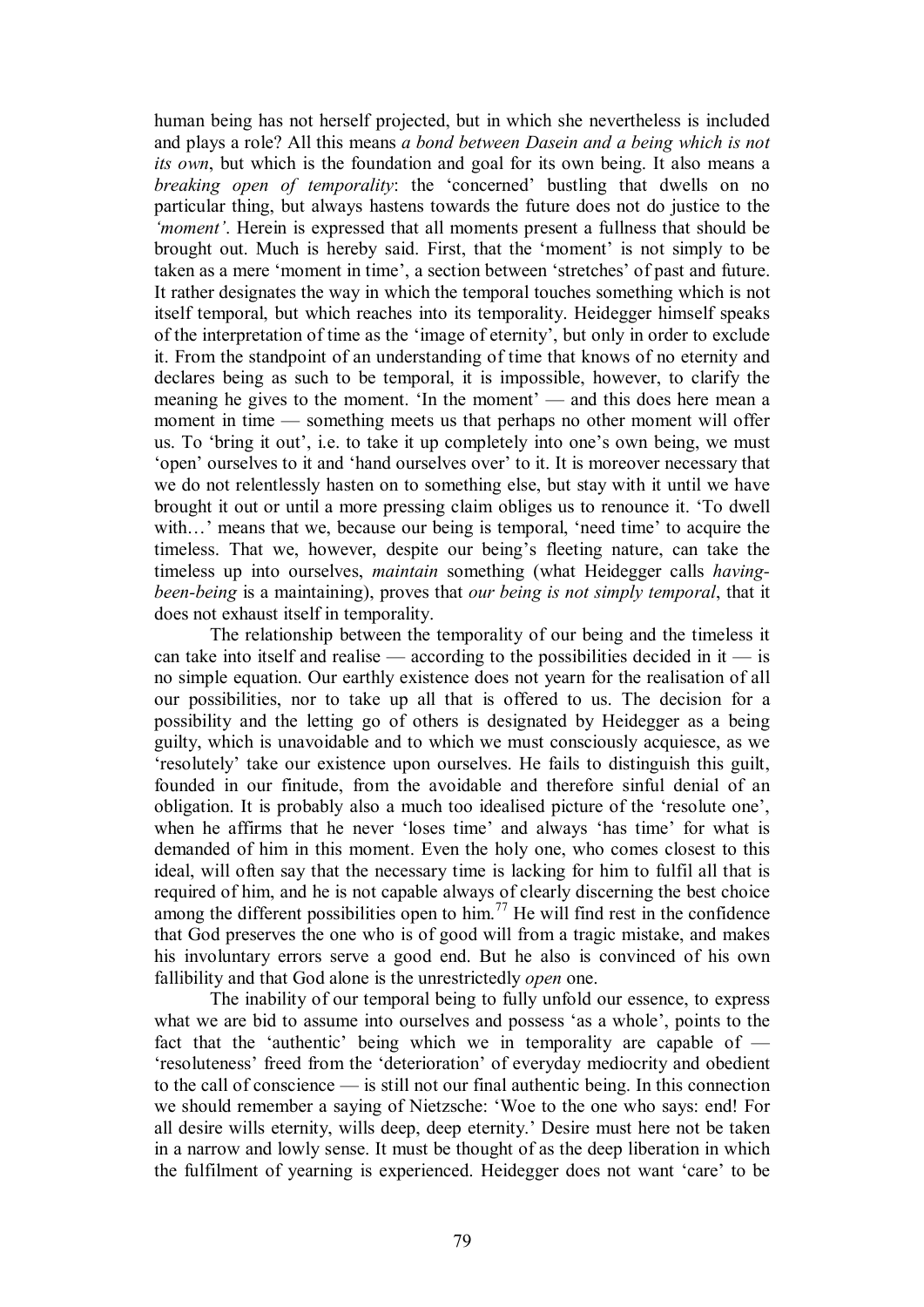understood as a state of mind, and not 'in the sense of a worldview-ethical judgement of human life', $7^8$  'but purely as the specificity of the human being: that humans by their being are concerned with their being'. But it is probably no coincidence that the word 'care' has been chosen, and that his investigation, on the other hand, leaves no room forwhat gives human life fullness: joy, happiness, love. Dasein is for him emptied to the point of being a sequence from nothing to nothing. And yet, it is rather the fullness that first really makes it understandable why the human being is 'about its being'. This being *is* not only a temporal extension and therefore constantly 'ahead of itself'; the human being always *requires* being given new gifts of being in order to be able to express what the moment simultaneously gives her and takes away. She does not want to abandon what fulfils her and she would like to *be* without end and without limits in order to possess it entirely and definitively. Joy without end, happiness without shadows, love without boundaries, the most intense life without sleep, the most powerful action which at the same time is complete stillness and freed from all tension that is *eternal bliss*. This is the *being about which human existence is.* The human being reaches out in faith, as she here is promised, that she will be in the full sense when she is in full possession of her essence; this promise speaks from her deepest essence, because it reveals the meaning of her being. To this belongs 'openness' in a double sense: as transition from all possibilities into reality (the perfection of being) and  $-$  in the Heideggerian sense  $-$  as unlimited understanding of one's own being and absolutely all being, limited [only] through the limits of one's own finite being. In both [of these senses] the 'recollection' of the temporal extension into a unity, referred to by Kierkegaard and Heidegger as the 'moment', is necessary. The mode of being in which the difference between the moment and duration is surpassed and the finite reaches its highest possible participation in the eternal is a midway between time and eternity that Christian Philosophy 'has designated as Aion (aevum)*'*.<sup>79</sup> Hence there is no more thorough distortion of the idea of the eternal than in Heidegger's remark: 'If *God*'s eternity can be *constructed* philosophically then it may be understood only as a more primordial and 'infinite' temporality'.<sup>80</sup> A being that has reached full possession of its own being is no longer concerned for it. And also: to the extent that it is freed from the disfiguring tension of care for its own existence in order to embrace abandonment and the relaxation of the self-forgetting gift of self to eternal being, to this extent even its temporal being is already filled with the eternal. Care and temporality are therefore in no way the final meaning of the human being, but rather  $\frac{1}{2}$  according to their own testimony  $\frac{1}{2}$  what must be surpassed as far as possible, in order to reach the fulfilment of the meaning of being.

It is clear, then, that the entire understanding of time given in *Being and Time* needs to be revised. Temporality, with its three *ecstases* and its extention, must have its meaning clarified as the way in which the finite gains participation in the eternal. The significance of the *future*, so strongly emphasised by Heidegger, must be explained in two ways. First as Heidegger does — as the *care* for its preservation stemming from understanding the flux and nothingness of one's own being; secondly as a direction towards a *fulfilment yet to come*, a transition from the dispersion of temporal being to the gathering of authentic, simple, eternity filled being. Moreover, the *present* must be accorded its rightful position as the *way of being open to fulfilment*, which — like a flash of eternal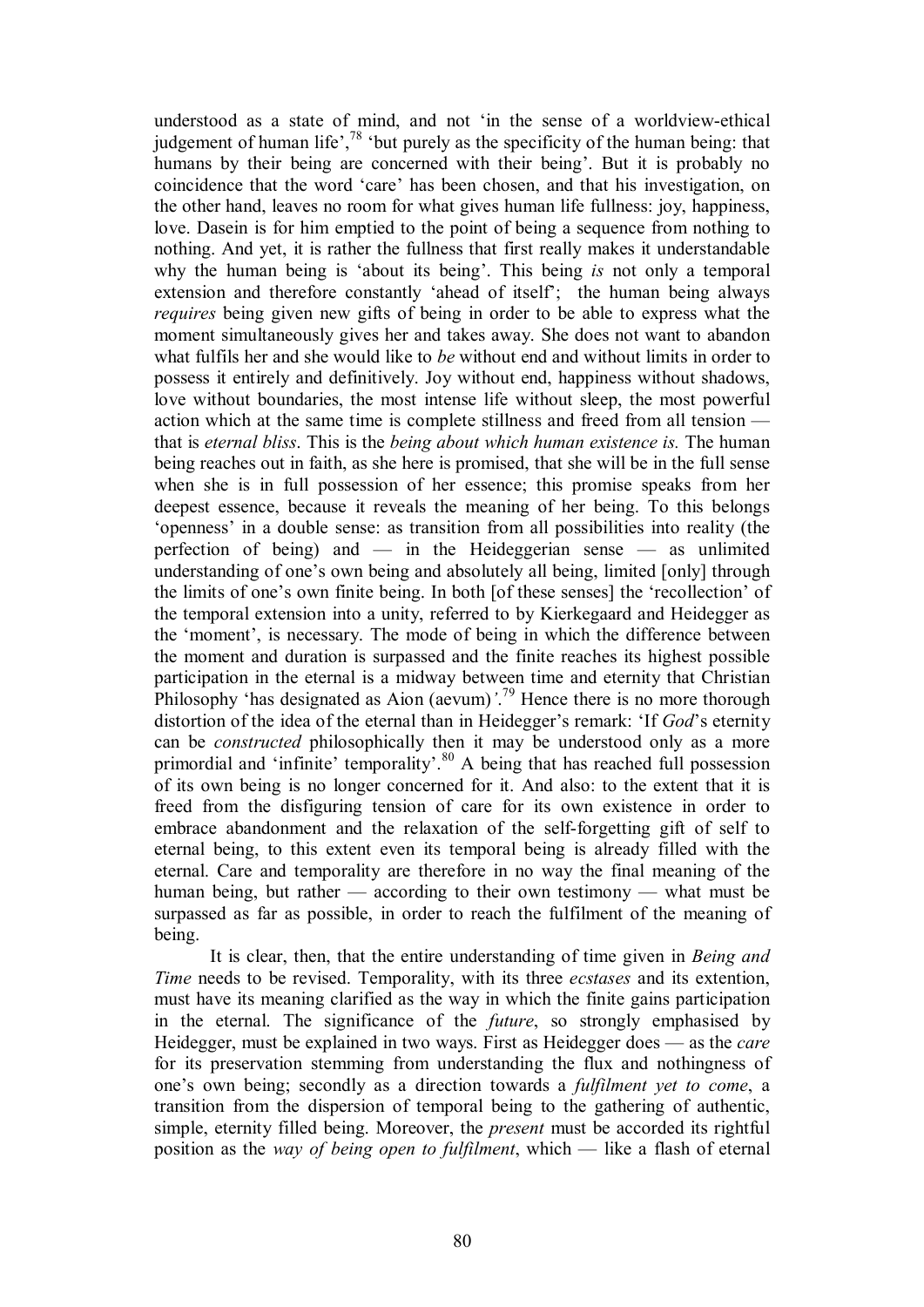light — opens up the understanding to being's fulfilment, and the *past* as the way of being that gives an impression of *durability* in the flux of our being.

There is of course much more to say about Heidegger's analysis of being. But we have come far enough to answer the question of whether it is accurate: it is accurate in a certain sense, in [the sense namely] that it reveals something of the basic constitution of the human being, and sketches a certain way of being human with great clarity. I know of no better expression for this way of being, which he calls *Dasein* and understands to pertain to all human beings, than *unredeemed being*. Unredeemed is both its deteriorated everyday being, and that which he holds to be its authentic being. The first is the flight from authentic being, the avoiding of the question: 'being or not being'. The second is the decision for non being against being, the turning down of *true*, authentic being. With this is said that *the human way of being as such is caricatured*, despite it being elucidated in its ultimate depths. The exposition is not only defective and incomplete because it wants to understand being without reference to essence and sticks to a particular way of being  $-$  it is also deceptive in regard to its subject-matter, because it isolates this from the totality of ontological relations to which it belongs, and thus cannot reveal its true meaning. The description of 'everyday' being is ambiguous, as it comes close to the mistaken affirmation that community life as such is 'deteriorated'*,* and that 'authentic' being means lonely being, whereas in fact both solitary and community life have their authentic and deteriorated forms. And the description of 'authentic being' replaces it with its denial.

# 3. Is the Analysis of Dasein a Sufficient Foundation for Addressing the Question of the Meaning of Being Appropriately?

Hedwig Conrad-Martius says about Heidegger's approach that it is 'as if a door, so long left unopened that it can hardly be opened anymore, is blown wide open with enormous strength, wise intention and unrelenting stamina, and then immediately closed again, bolted and so thoroughly blocked that any further opening seems impossible<sup>'.81</sup> He has 'with his conception of the human I worked out with inimitable philosophical clarity and energy the key to an ontology which, dispelling all subjectivist, relativist and idealist ghosts could lead him back into a truly cosmological and God-borne world.' He establishes 'being first and foremost in its full and complete rights' even if only in one place: the I. He determines the *being of the I* by the fact that it '*understands being*'. Thus the way is cleared to bring out the understanding of being that belongs to the human being — undisturbed by the 'critical' question of how the knowing I can reach out beyond itself — but also to bring out the being of the world and all created being, which in turn grounds the understanding of divine being. Instead of this, the I is thrown back on itself. Heidegger justifies his taking the analysis of Dasein as point of departure with the fact that one can only ask a being for the meaning of being, if it belongs to its meaning to have an understanding of being. And as 'Dasein' not only has understanding for its own being, but also for other beings, one must start with an analysis of Dasein. But does not the opposite follow from this reasoning? Because the human being understands not only its own being but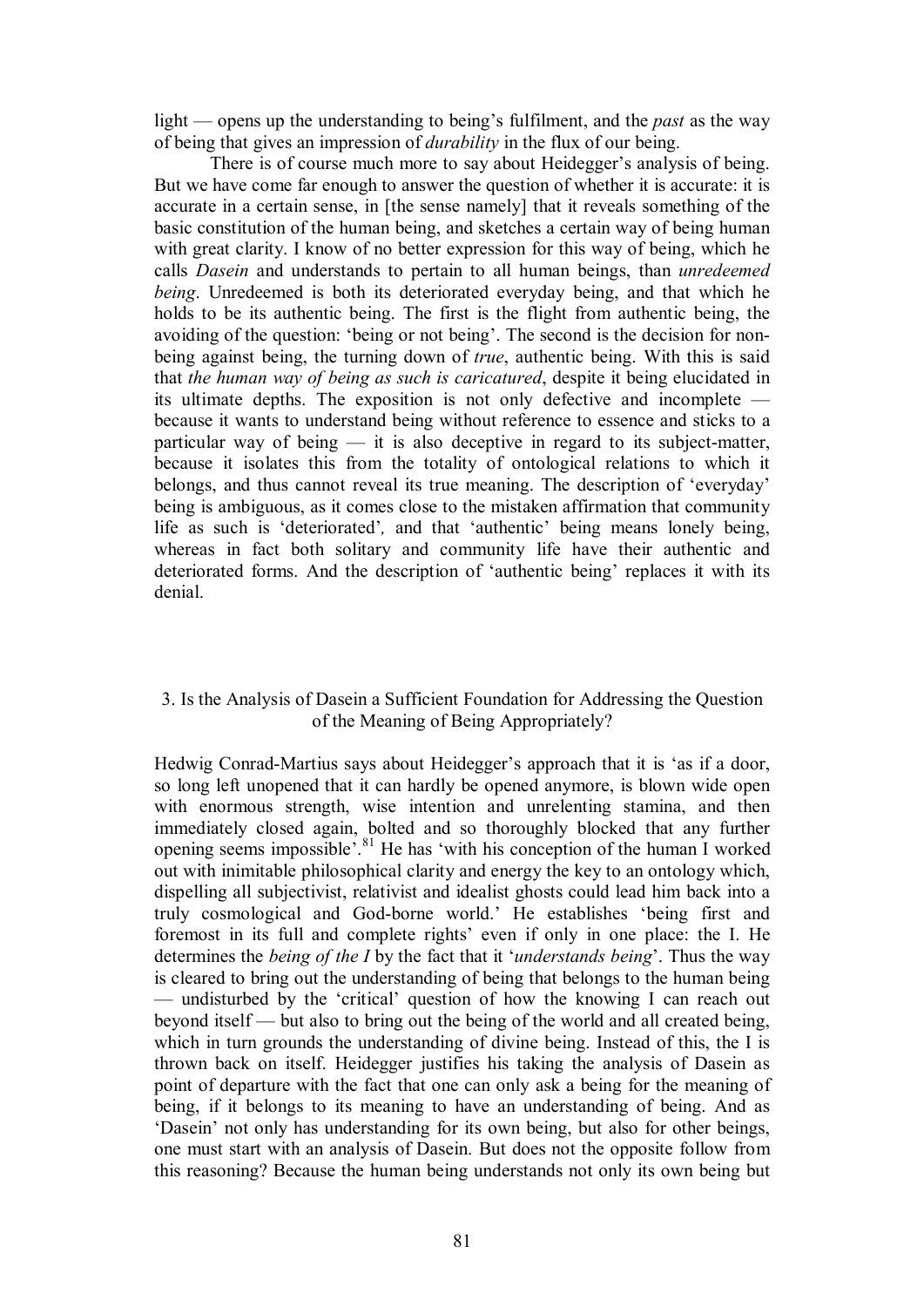also other beings, it is not referred to its own being as to the only possible way to the meaning of being. Surely the self-understanding of being must be questioned, and it is advisable to take one's own being as point of departure, so that the understanding of being can be laid bare in its root and critical reservations be encountered from the start.<sup>[82]</sup> But the possibility always persists of beginning with the being of things or with primary being. One will not get from this a sufficient explanation of the human being, but only references to it that must be checked. On the other hand, the human being also gives only references to other ways of being, and we must 'question' these if we want to understand it. They<sup>[83]</sup> will of course not answer in the same manner as a human being answers. A thing has no understanding of being and cannot talk about its being. But it is and has a *meaning* that is expressed in and through outer appearance. And this selfrevelation belongs to the meaning of thingly being.

Heidegger cannot accept this however, as he recognises no meaning distinct from understanding, but dissolves meaning in understanding — although meaning is seen as related to understanding. (We will have to speak of this later.) That one cannot reach understanding of other ways of being from the starting point of the human being, if one does not approach this latter without prejudice, is shown by the darkness in which the being-present-at-hand and the being-ready-tohand are left by Heidegger. In fact the human being is caricatured already in what it shares with the being of things: in the deletion of its essentiality and substantiality.

It is obvious that Heidegger's investigation is borne along by a particular and presupposed understanding of being, not only by a 'pre-ontological understanding of being' which belongs to the human being as such and without which no questioning of being is possible. [It is] also not [borne] by any genuine ontology, as Heidegger himself would have understood it: research which with persistent focus on being brings this to 'speak'. From the start everything is meant to demonstrate the temporality of being. Hence a barrier is raised everywhere where a view could open onto the eternal; therefore there cannot exist an *essence* distinct from existence that could develop in existence, no *meaning* distinct from understanding that is grasped in understanding, no 'eternal truth' independent of human understanding. In all these the temporality of being would be broken open, and this is not allowed to happen, even though existence, understanding, and 'discovering' cannot be understood apart from something that is independent of them and timeless, which enters time through these and in these. Language takes on a particularly bitter and spiteful tone when such urgent references must be toned down: for example, when 'eternal truths' are designated as belonging 'to those residues of Christian theology within philosophy which have not yet been radically extirpated'. $84$  In such passages, an anti-Christian feeling comes through which is generally mastered, however, perhaps in a struggle with [Heidegger's] own, far from dead, Christian being. It also shows in the manner in which the philosophy of the Middle Ages is treated: in minor side remarks which it seems superfluous to discuss in earnest, as dead ends where the right question about the meaning of being got lost. Would it not have been worthwhile to investigate whether the real question of the meaning of being lives in the discussion of *analogia entis*? In a more serious investigation it would also have been clear that tradition did not understand 'being' in terms of mere 'being-present-at-hand' (i.e. thingly persistence). It is moreover very conspicuous how the discussion of the concept of truth in the sense of the tradition is simply said to pertain to judgement,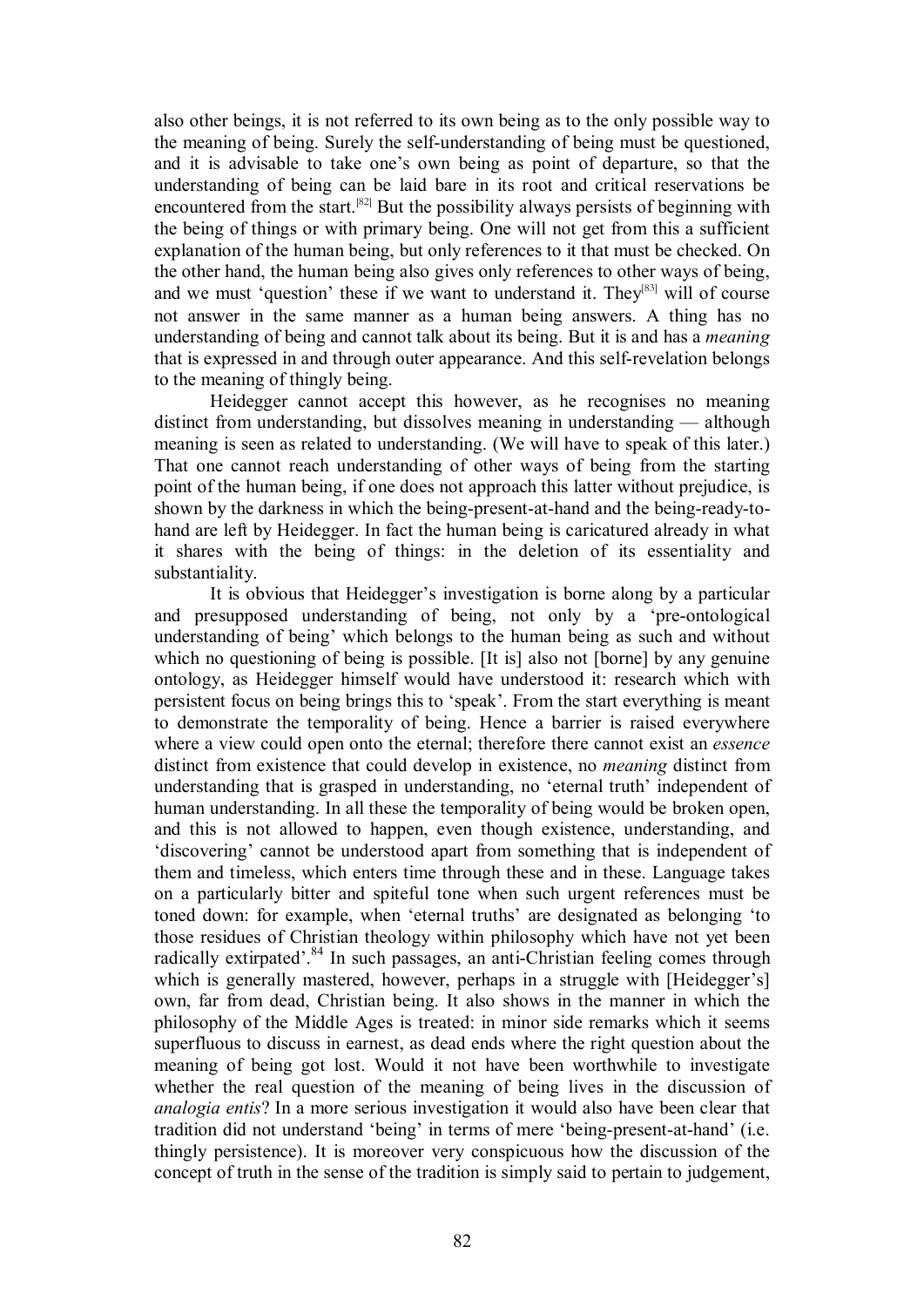when Saint Thomas, in the first *Quaestio de veritate* answering the question: 'What is truth?', distinguishes four senses of truth, and in no way considers the truth pertaining to judgement to be the primary, even if [he considers it to be] primary in relation to us. When he, with Hilary, denotes *the true* as '*being that reveals and explains itself'*, it reminds one specifically of Heidegger's 'truth as revealedness'. And where is the justification of talk about truth as an 'existential', if not in relation to the first truth? God alone is without restriction 'in the truth', while the human spirit, as Heidegger himself emphasises, is equally 'in the truth and in falsehood'. The critics of *Being and Time* have seen it mostly as their task to demonstrate the rootedness of this philosophy in the leading spirits of the previous century (Kierkegaard, Nietzsche, Karl Marx, Bergson, Dilthey, Simmel, Husserl, Scheler, etc.). It seems lost on them to what extent the struggle with *Kant* has been decisive. (The Kant-book has made that clear.) And of no less importance is the constant reference to the original questions of the Greeks and their transformation in later philosophy. It would be worthwhile in a separate investigation to assess Heidegger's relation to Aristotle and Scholasticism, from the way in which he quotes and interprets them. That cannot, however, be our task here.

When we look at the work in its entirety, we are left with the impression that it attempted to show the human being as the ultimate foundation to which all other ways of being lead back, but that the original attempt became questionable in the end. It will be good to compare this with Heidegger's later publications on the question of being, in order to see whether this impression remains.

# **KANT AND THE PROBLEM OF METAPHYSICS <sup>85</sup>**

This book sets out, on Heidegger's own account, to show not only what Kant in fact has said, but what he 'intended to say'.<sup>86</sup> It is also meant to show that *Being and Time* is a 'repetition of the Critique of Pure Reason', i.e. a new attempt to found metaphysics through which the 'own primordial possibility' of the Kantian attempt is disclosed. <sup>87</sup>

We will not here investigate whether this interpretation, which must 'necessarily resort to violence', <sup>88</sup> interprets Kant truly. Our task is only to find further clarification of the question raised in *Being and Time*: the question of the meaning of being. The question, with which the first part of *Being and Time* rings out — 'is there a way which leads from original *time* to the meaning of *being*? Does time manifest itself as the horizon of being? $89$  — must probably be designated as the real theme of the Kant-book. The entire investigation is intended to let a positive answer to this question come through.

Traditional metaphysics, on which Kant bases himself, has combined the question of *beings as such* with the question of the *totality of beings* and 'the excellent realm of beings as such […] through which the totality of all beings is determined'.<sup>90</sup> The question of being as such is an earlier one. But in order to 'be able to understand the essential determination of beings through being, being itself must first be grasped.<sup>'91</sup> Should 'the question, "what does being mean?" find an answer' it must be clarified '*from where* originally an answer can be expected at all'.<sup>92</sup> Hence the question: '*From where at all are we to grasp something like*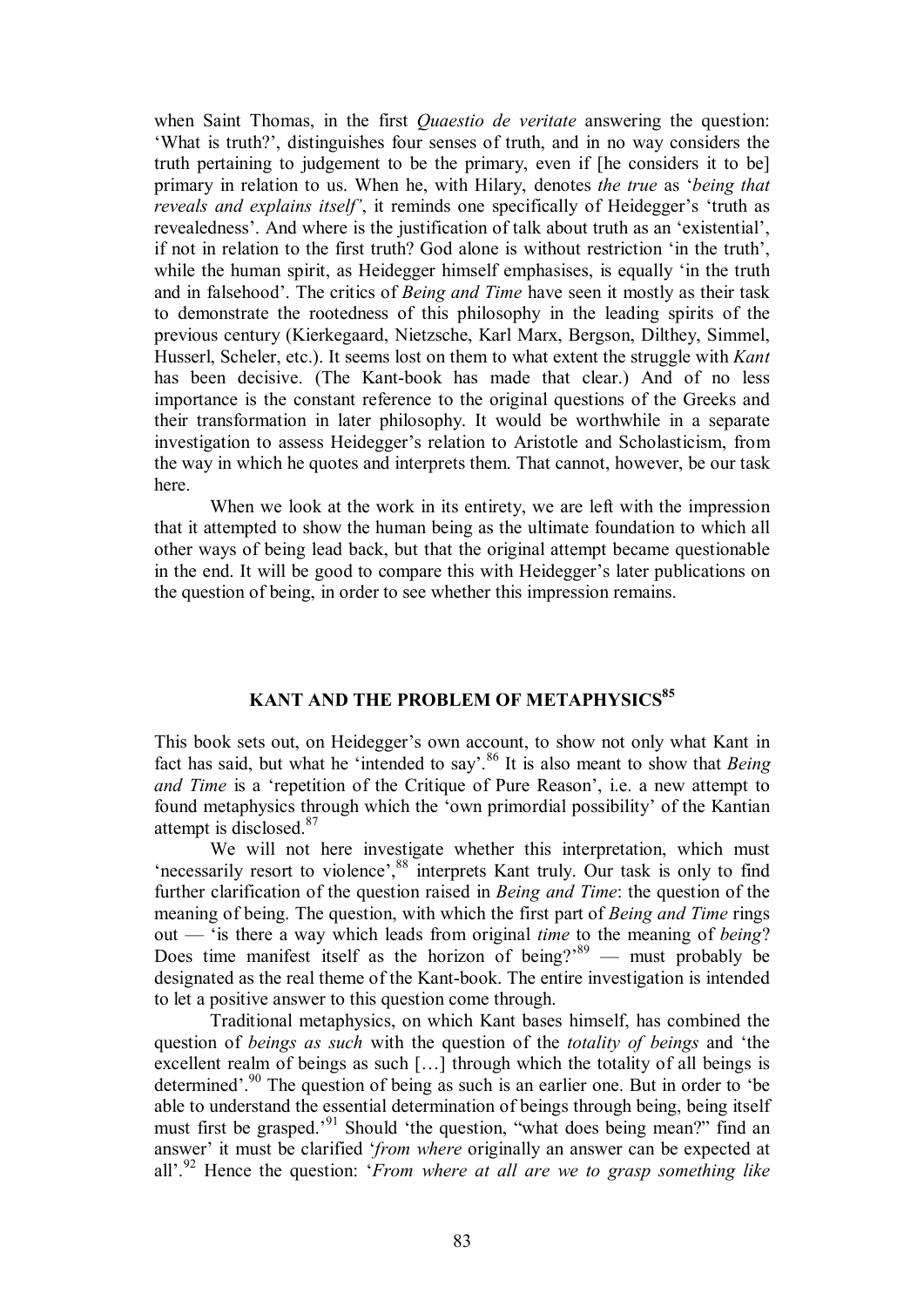*being* [...]?<sup>,93</sup> is still more primordial than the question concerning beings as such and being as such. We are thus 'driven back to the question concerning the essence of the understanding of being as such<sup>'</sup>.<sup>94</sup> In order to show the possibility of a knowledge of beings, the *founding of metaphysics* must be an 'elucidation of the essence of a relation to beings, in which these show themselves as such.<sup>95</sup> *Ontic knowledge* (= knowledge of beings) becomes *possible through ontological knowledge*, i.e. through an *understanding of beings' constitution of being*, which lies before experience. As it belongs to the essence of human reason to transcend itself towards beings, and as this fundamental constitution of the human spirit is called *'transcendence'*, the *fundamental ontology* which must achieve the founding of metaphysics is called *Transcendental Philosophy*. Thus *transcendence* is brought to the *centre of the investigation*: Because metaphysics — the questioning of being — lies in 'human nature',  $96$  the foundation of metaphysics must disclose that in the constitution of [the] being of human beings, which is the reason for their understanding of being. Fundamental ontology is therefore 'analysis of Dasein' and especially of its transcendence. In transcendence, however, *the finitude of human beings* announces itself. It is what makes all finite knowledge possible: a turning towards … which *builds a horizon* through which (i.e. in which) the objectivity of an object becomes possible. 'Transcendence makes the beings themselves accessible to a finite being.' <sup>97</sup> 'In transcendence, *Dasein* manifests itself as need of the understanding of being […]. This need is the innermost finitude that carries Dasein.<sup>98</sup> The human being is 'in the midst of other beings in such a way that the being that she is not and the being that is herself always already are manifest to her.' <sup>99</sup> '*Dependent* on the being that she is not, the human being is, at bottom, *not even* master of herself.' With her existence 'there occurs an *irruption* into the totality of beings such that, by this even, the beings become manifest in themselves, i.e. manifest *as* beings — this manifestation being of varying amplitude and having different degrees of clarity and certitude. However, this prerogative [...] to be in the midst of beings, *delivered up to them as such, and of being answerable to oneself as a being*, involves in itself the *necessity* of a need for an understanding of being'. The human being must, insofar as it is, be able *to let be*, and for this she must 'have already projected that which she encounters as a being.<sup>'100</sup> Existence (i.e. the human way of being) 'is in itself *finitude* and, as such, is *only possible on the basis of the understanding of* being. *There is and must be such as being only where finitude has become existent*'.<sup>101</sup>

The most original action of the finite spirit is the building of the horizon in which beings can meet. This action is *'completing presentation'*. It 'produces the immediate aspect of the now as such,<sup>'102</sup> which belongs to any seeing of the present, and likewise of the not-any-more of the past or then, which is united to the now and presupposed for all retaining. The seeing of the present, and the remembering of what has been, are inseparable: to these belong thirdly the understanding of the present and the past as *the same*: it relies on a 'search', a 'prospecting proceeding'. This 'prospects the horizon of proposedness in general', it is 'the original *formation* of that which makes all intending possible, i.e. the future'.<sup>103</sup>

And so, that which is formed as the *horizon of beings* is *time*. The *forming of the horizon* is, however, taken to engage *original time*: 'Time is pure intuition in that it spontaneously pre-forms the aspect of succession and, as a creative taking, proposes this aspect *as such to itself*. This pure intuition *concerns itself*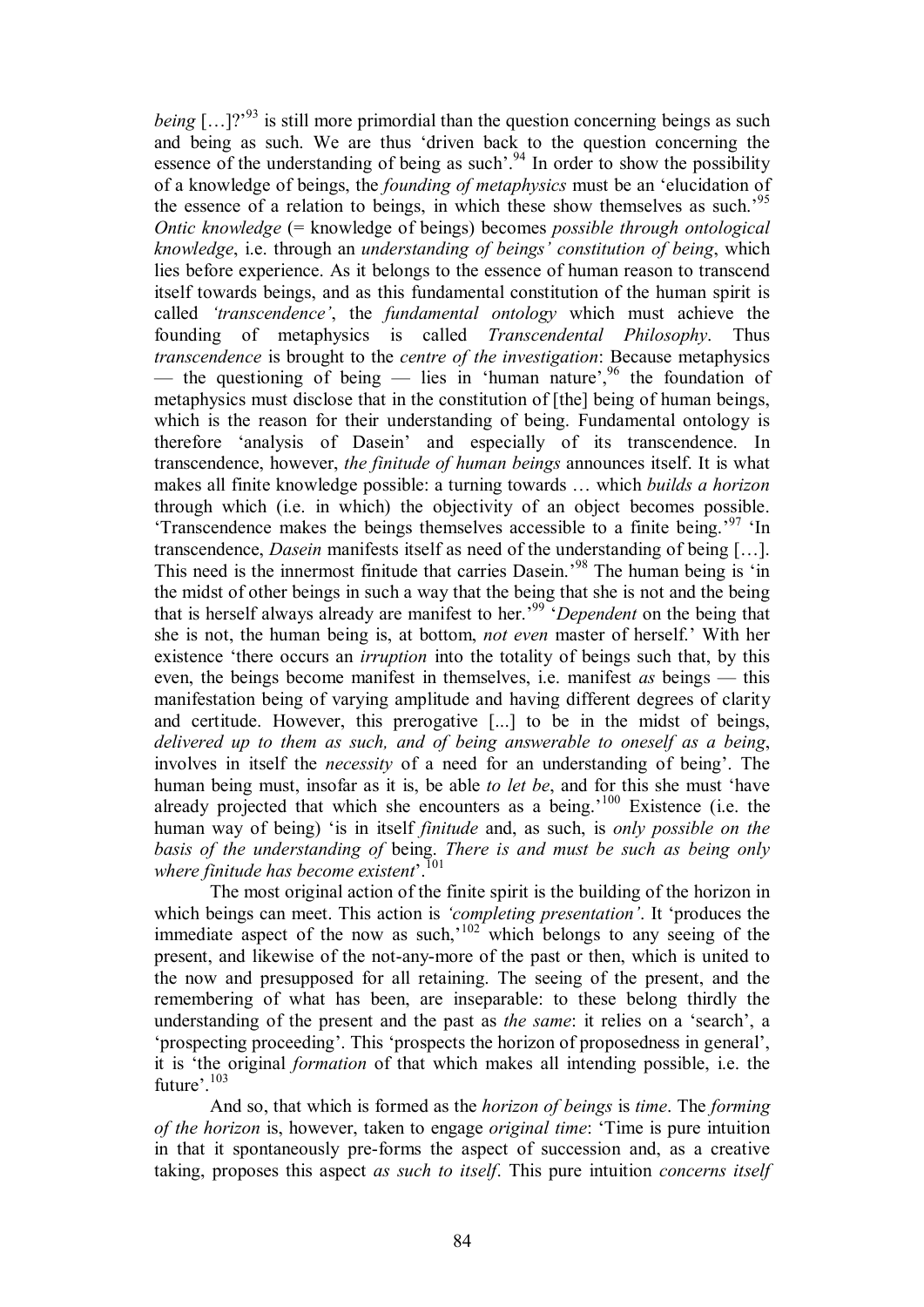with that which it intuits (forms) [...]. Time is, according to its nature, pure affection of itself.<sup> $104$ </sup> Time is not an active affection engaging a present-at-hand self; but as pure self affection, it forms the essence of all self concernedness. So far, however, as the power of being self-concerned belongs to the essence of the finite subject, time as pure self-affection forms the essential structure of subjectivity  $[...]$ . As pure self-affection, it originally forms finite selfhood in such a way that self-consciousness becomes possible.<sup>'105</sup> 'Pure self-affection provides *the transcendental origin-structure of the finite self* as such.<sup>'106</sup> The I is, like time itself, not 'in time'. From this it does not follow, however, that it is not temporal, but 'that it renders *time itself as such* possible according to its own essence.<sup>'107</sup> The 'abiding and remaining' of the I do *not* mark it as *substance*, but belong essentially to the letting-be of things which the I accomplishes. 'This abiding and remaining are *not ontic* assertions concerning the immutability of the I but […] *transcendental* determinations […]. The "abiding" I is so called because it as the *I think*, i.e. the *I represent*, proposes subsistence and persistence to itself. As I, it forms the correlative of subsistence in general.' <sup>108</sup> Because the pure obtaining of pure present sight is the *essence of time*, the *abiding and persisting* I is 'the I *in the original forming of time*, i.e. as *primordial time*'. The '*full essence of time'* comprises therefore two things: 'pure self-affection' and that which springs from *it*, and which can be caught sight of within the usual 'counting on time'<sup>[109]</sup>.

Original time is the ultimate foundation to which the human understanding of being is led back. The reference to the understanding of being is, however, founded on the *finitude* of humans. This is why the question of finitude as the *basic constitution of the human being* becomes the fundamental question of the foundation of metaphysics. (Only in *this* sense is it possible to make 'anthropology' the 'centre of philosophy'.)<sup>110</sup>

Thus Heidegger regards it as the essential task of fundamental ontology 'to show how far the problem of the finitude in human beings and the enquiries which it calls for necessarily contribute to our mastery of the question of being, […] it must bring to light the essential connection between being as such (not beings) and the finitude in human beings.' <sup>111</sup> This essential connection is seen in that 'the constitution of being of all beings […] is accessible only through understanding in so far as this [latter] has the character of *projection*.' <sup>112</sup> With *transcendence* (or 'being-in-the-world') 'the *projection* [...] of beings in general happens.<sup>'113</sup> In that 'Dasein' needs understanding of being, it 'is "cared for" that the possibility that something like Dasein can be.' The 'transcendental need' is 'as innermost finitude carrying Dasein'.<sup>114</sup> And *care* is the name for the structural unity of Dasein's essentially finite transcendence.

For the *critique of care* (and thus of the entire Dasein-analysis as fundamental ontology and foundation of metaphysics), Heidegger has himself handed us the perspectives; they should 'show that the *transcendence* of Dasein and consequently the understanding of being does not constitute the innermost finitude of human beings, so that the foundation of metaphysics does *not have* an essential relation to the finitude of Dasein, and finally, that the basic question of the laying of the foundation of metaphysics is *not* opened up by the problem of the inner possibility of the understanding of Being.'<sup>[115]</sup>

As these three perspectives strike the core of Heidegger's existential philosophy, we will now dare to test their validity. The first question goes like this: '*Is Dasein's transcendence and hence the understanding of being the*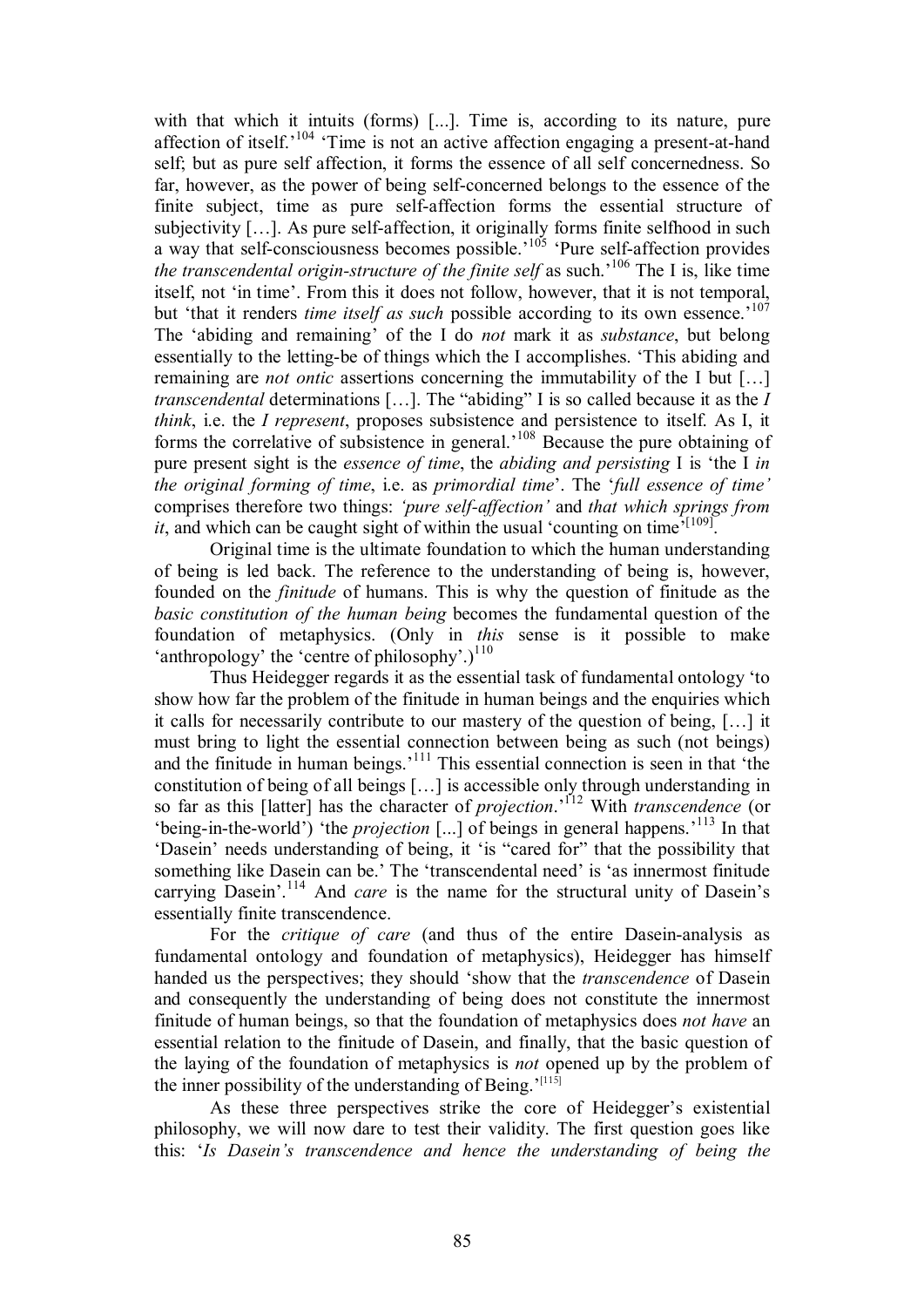*innermost finitude of humans?*' In order to answer the question, we must be clear about what is meant by 'transcendence', 'understanding of being', and 'finitude'.

What 'transcendence' means has been thoroughly dealt with. It is synonymous with 'being-in-the-world' — or more accurately: what founds it; the human finds itself as a being in the midst of beings, and the being he is himself is disclosed to him along with other beings, as he forms a horizon in an original turning-towards, in which beings can meet. This 'formation of the horizon' is thought of as *understanding of being*, and indeed as understanding projection of a being's constitution of being. Transcendence and understanding of being thus coincide.

They should also, however, coincide with *'finitude'*. What is meant by this is not so easily exposed. Various things are excluded which should *not* be meant by it: 1. The finitude of humans should *not* be determined as *temporality*; it also does *not* mean *imperfection*: imperfections do not let the essence of finitude be seen, they are perhaps only some of its *distant factual consequences*. 2. Finitude must *not* either be interpreted as *creatureliness*: 'And even if we succeeded in doing the impossible, i.e. in proving rationally that the human being is created, then the characterisation of the human being as an ens creatum would only point up the *fact* of this finitude without clarifying its *essence* and without showing how this essence *constitutes* the fundamental constitution of being of the human being.<sup>'116</sup> We are convinced, with the tradition, that the 'impossible is possible', i.e. that createdness can be proved rationally — perhaps not the special kind of creation which is presented by the biblical narrative of creation (with regard to this actual historical happening we talk about the '*mystery* of creation'), but the necessity, not to be *per se* or *a se,* but *ab alio*, which follows from the fact that the human being is *'something',* but *'not everything'*. Is this not precisely the *authentic meaning* of *finitude*? Heidegger touches on this when he finally brings up the question: 'Is it possible to develop the *finitude* in Dasein, even as a *problem*, without presupposing *infinity*?'<sup>[117]</sup> He must immediately add a further question: 'What is the nature of this "presupposition" in Dasein? What does the infinitude thus "posed" mean?' With these questions he addresses what, as 'pre ontological understanding of being', has given purpose and direction to our above efforts regarding the meaning of beings: *Finitude can only be understood in relation to Infinity, i.e. to the eternal fullness of being. The understanding of being of a finite spirit is as such always already a breakthrough from the finite to the Eternal*.<br>With this we have in advance answered more than the question under

discussion concerning the relation between transcendence and finitude. We must now take our thinking to its conclusion. *'Ens creatum'* has not only the meaning of the actually created, but also that of something which is essentially conditioned by the infinite. Herein lies the *meaning of finitude*: to be *'something and not everything'*. This meaning of finitude, however, is not only fulfilled in humans but in every being which is not God. *Thus finitude as such and transcendence do not simply belong together*. Transcendence means the breakthrough from finitude, which a *spiritual,* and, *as such*, knowing *personal* being, is given in and through its understanding of being. Heidegger sometimes speaks of the *specific* finitude of human beings, but without ever saying what he understands by it. In order to explain it, [he] would have to abolish that which distinguishes the being of human beings from that of non-personal spiritual beings and finite pure spirits.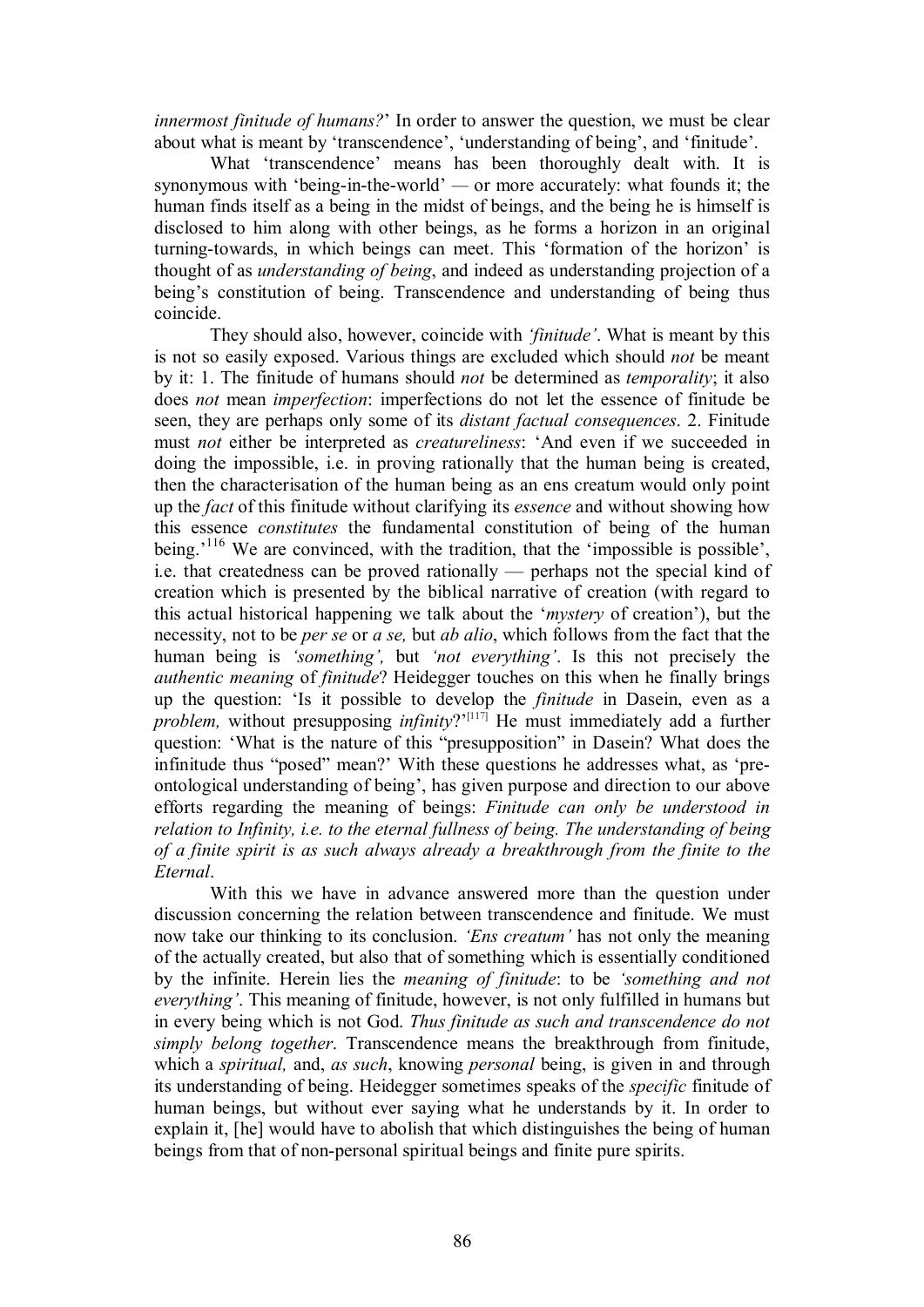We come now to the second question: *is the foundation of metaphysics ultimately concerned with the finitude of Dasein?* Heidegger has not given up the old sense of 'metaphysica generalis' as the doctrine concerning 'beings as such', but only emphasised that it is necessary to clarify the meaning of being in regard to it. In this we agree. He has, however, taken a step further and claimed that one, in order to understand the meaning of being, must investigate the human understanding of being, and as he found the ground for the possibility of the understanding of being in the finitude of human beings, he saw the task of founding metaphysics to lie in a discussion of human finitude. Against this, reservations must be made from two sides. *Metaphysics concerns the meaning of being as such, not only of the human being.* We must of course question the human — that is our own — *understanding of being as regards the meaning of being*. But this means that we must ask what it intends when it speaks about being. And this question may not be replaced by the other question of how such understanding of being 'happens'. The one who neglects the question of the meaning of being implicit in the 'understanding of being' itself, and 'projects' it carelessly as the human *understanding of being*, is in danger of cutting himself off from the meaning of being: and as far as I can see, this is what Heidegger succumbs to. We will have more to say about this. Then consider this other point: We saw that the understanding of being did not belong to finitude as such, as there are finite beings which have no understanding of being. The understanding of being belongs to that which distinguishes spiritual and personal beings from other kinds of being. Internal to this, the *human being*'s understanding of being must be distinguished from that of other finite spirits, and all *finite* understanding of being must be distinguished from *infinite* (divine) understanding of being. What *understanding of being* is *as such*, however, cannot be explained without clarifying what the *meaning of being is.* Therefore it remains that for us *the fundamental question for the foundation of metaphysics* is *the question of the meaning of being*. What significance the human understanding of being has for the meaning of being is important for the evaluation of the role which the finitude of human beings must play in the foundation of metaphysics. This coincides with the third question which it remains for us to discuss: *whether the fundamental question of the foundation of metaphysics is contained in the problem of the internal possibility of the understanding of being*. The problem is not yet dealt with by the fact that we have designated the question of the meaning of being as the fundamental question. These two are intimately connected: to ask for the meaning of being presupposes that we, the questioners, have an understanding of being, that such [understanding] is 'possible'. To investigate this understanding of being in its 'inner possibility', i.e. according to its essence, is to presuppose that the meaning of being is accessible to us. For understanding means nothing else than having access to some being. Meanwhile it is possible to ask the question of the meaning of being without also asking how the understanding of being is achieved, since we in understanding something are turned towards the meaning and not towards the understanding. It is, in contrast, not possible to investigate the understanding of being without including the meaning of being. If disconnected from accessible meaning, understanding is no longer understanding. In any case we have a shift in the meaning of *'foundation',* if one considers the question of the understanding of being — and not the question of the meaning of being — as the fundamental one. It would still be possible, however, that the meaning of being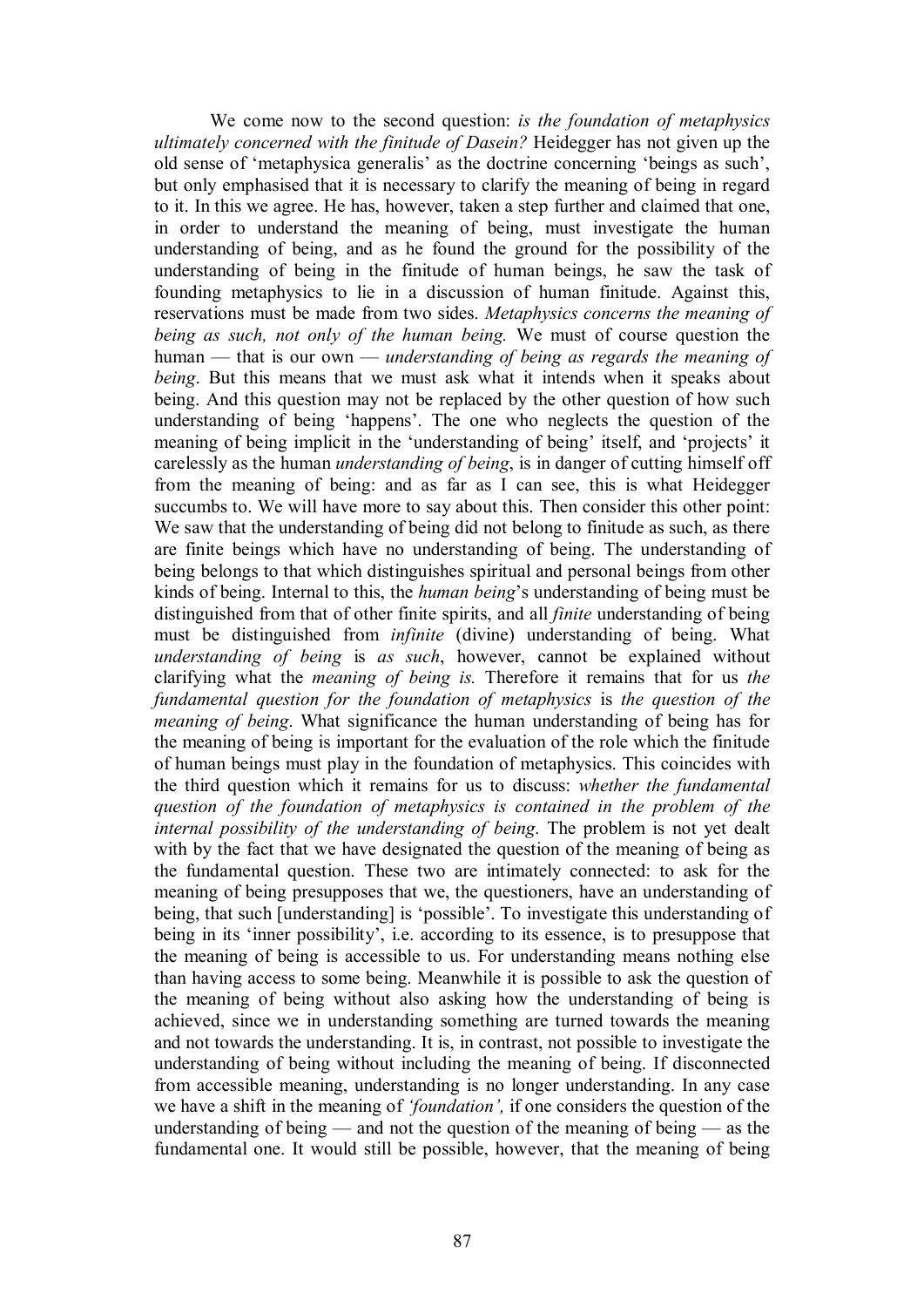also would be clarified in a faithful and sufficient investigation of the understanding of being. Is this the case in Heidegger?

Heidegger says that the human being must be able to *let* beings *be* and must also 'have projected that which he encounters as beings.<sup>'118</sup> Moreover: 'such as being is and must be only where finitude has become existent'. Finally: 'the being of beings is only understandable [...] if Dasein on the basis of its essence *holds itself into nothingness*.' <sup>119</sup> In order to be able to understand this last sentence, we must seek information as to what is meant by *nothingness*. At a previous occasion<sup>120</sup> that which pure knowledge '*knows*' — the pure horizon was designated as a *nothingness*. And it was said of it: 'Nothingness means: not a being, but yet "*something*" [...]' What is seen in pure intuition (space and time) is called 'ens imaginarium', and this expression is explained as follows: 'the ens imaginarium belongs to the possible forms of *"nothingness"*, i.e. to what is not a being in the sense of being present-at-hand.<sup>'121</sup>

According to all these explanations what is understood by nothingness is not *'absolutely nothing'*. As there is talk of various forms of nothingness and these are not further explained, it remains unclear what kind of *'something'* was meant earlier. If we take all the passages quoted together, and moreover remember what was said about 'original time', no other interpretation remains possible than that by *'nothingness'* is here meant a being's *'constitution of being'*, which is *projected with understanding* by human beings, i.e. *being itself*. If this really is what is meant — and everything points towards it, in the Kant-book even more clearly than in *Being and Time —*, *then beings and being are torn apart in a manner suspending the meaning of being:* if we designate a thing as a being (even Heidegger admits thingly being which he calls the *present-to-hand* to be a form of being), we mean that *it itself is*, that it has being independently of our understanding of being. Heidegger has correctly emphasised that in *being-a-what* (essence, essentia), *that-being* (reality, existentia) and *being-true* always means something different, and that it is necessary to clarify the reason for this division of being and the meaning of being. (This in fact is the big question of the *'*analogia entis'*.*) In any case we always mean by *being* something which is something, is essential, is real or true, is itself and not something in which it is captured at the same time by our understanding of being. Yes, even our own being is something which we *come upon*. Heidegger seeks to justify calling the human understanding of being an *accepting intuition*, a 'thrown project'. But his whole effort is centred on characterising the 'project' as such. 'Thrownness' (= finitude = referredness to other beings) is pictured as the fundamental constitution of the human being, but it does not obtain the clarification it could, and which would be able to disclose the meaning of being and of the understanding of being. Heidegger expressed the conviction that Kant would have recoiled from the results of his critique of pure reason. To this he adds the remarkable question: 'do our own efforts […] not evidence a secret evasion of something which we — and certainly not by accident — no longer see? $i^{122}$  He regards it thus as possible that his own foundation of metaphysics 'holds back from what is decisive.'<sup>[123]</sup> With this the point towards which we steered has been reached. Heidegger's existential philosophy withdraws and stops in front of what gives being meaning and towards which all understanding of being is directed: in front of the 'infinite', without which nothing 'finite' and the finite as such can be comprehended. That it is a withdrawal and a making halt, and [that it is] not a simple oversight, is seen from the fact that following Kant *finite knowledge*, *appearance* or *object* and *being as*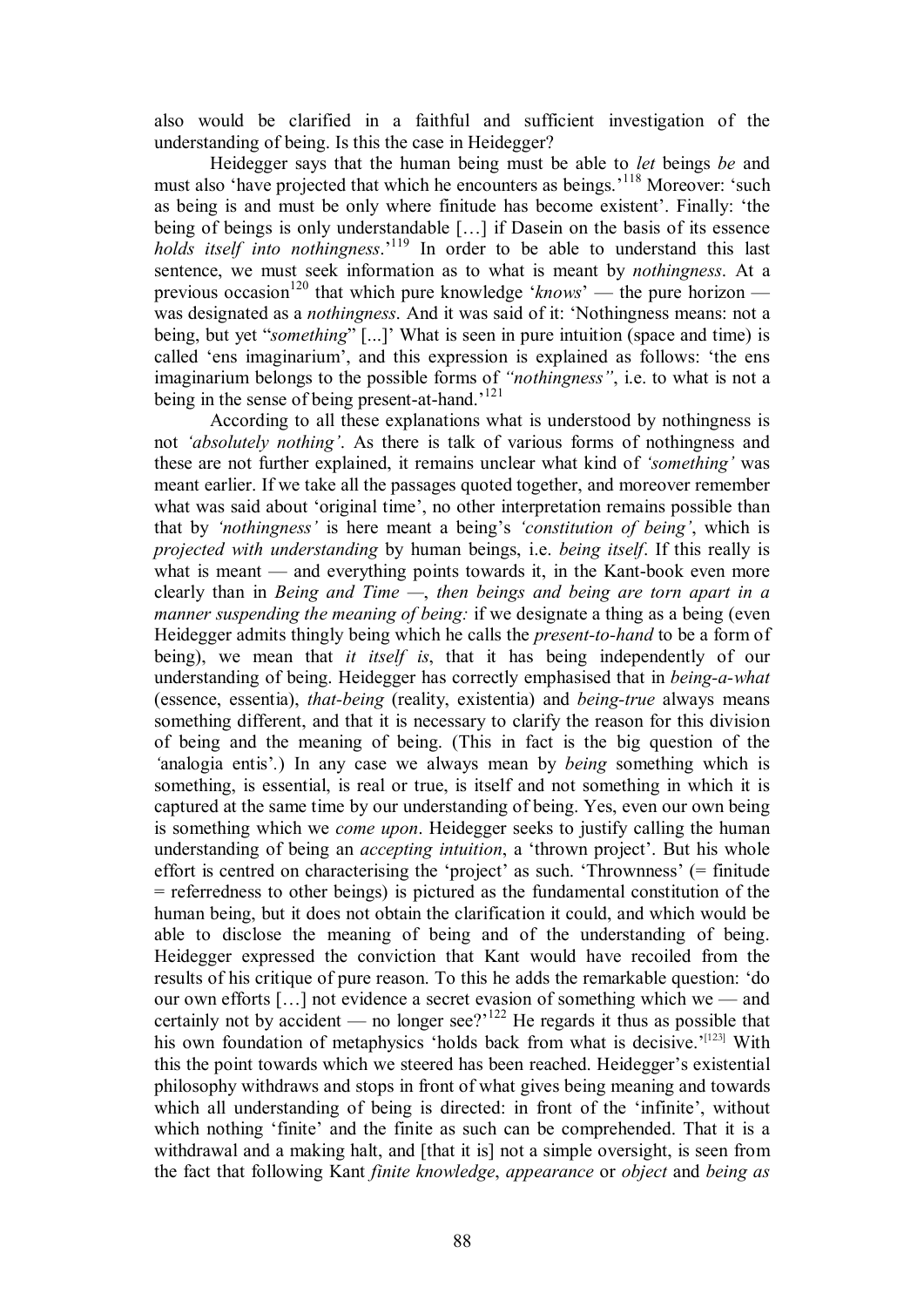*such* are opposed: 'The term 'appearance' refers to the being itself as the object of finite knowledge. More precisely: *only for finite knowledge is there such a thing as an object. Only such knowledge is exposed to the beings which already are*.' Infinite knowledge, in contrast, 'reveals beings to itself by letting them arise and has at the same time the arisen *'only'* in the letting-arise *i.e.* as revealed *arisen* [...]. They are beings as beings *in themselves*, i.e. not as objects'. 'The being *of the appearance* is the same being as the being as such', but as 'object' it discloses itself 'in conformity with the manner and scope of the possibility to accept which is at the disposal of finite knowledge;<sup> $124$ </sup> and it belongs to finite knowledge that it 'as *finite* also necessarily *conceals...*' <sup>125</sup> In what follows, however, this opposition [between finite and infinite knowledge] has been dropped. Only finite knowledge is talked about, and the being which it accepts as an *object*. Thereby are, however, 'beings in themselves' replaced by 'objects', and the formal structure 'projected' by finite knowledge for the 'object' claimed to be being itself. Is this shift to be justified by the fact that human reason as finite is circumscribed by the limits of finitude and must renounce the *claim* to understand and say something about 'beings as such' and 'infinite' reason? Is it not rather so, that the knowledge of one's own limits is necessary for breaking through these? Knowing oneself as 'finite' means knowing oneself as 'something, and not everything', but by this 'everything' is envisaged, even if not 'comprehended', i.e. enclosed and mastered by human knowledge. Human understanding of being is only possible as a breakthrough from finite to eternal being. Finite being as such must be known from the point of view of eternal being. But since the finite spirit only glimpses eternal being without being able to comprehend it, finite being, and also its own being, remains uncomprehended, a magis ignotum quam notum: the eternal embarassment, the αει απορούμενον which we met as starting point for Aristotle's metaphysics, and which comes to an end in Heidegger's foundation of metaphysics.

If the Kant-book was written in order to answer the question with which *Being and Time* rang out: whether a way led from original time to the meaning of being, whether time is the horizon of being, then it obviously did not reach its goal. The ambiguity of time, being both seeing and seen, 'projection' and 'projected', and likewise the shimmer of what is called the *horizon*, already bars the way to the meaning of being. If the road taken at the end of *Being and Time* became questionable, looking back on it from the perspective of the Kant-book makes it even more questionable. And what has since appeared in print changes nothing in this regard.  $[126]$ 

#### **THE ESSENCE OF REASONS**

Like the Kant-book, so too the two small writings *The Essence of Reasons*<sup>127</sup> and *What is Metaphysics*?<sup>128</sup> should serve the purpose of clarifying the previous great work, refuting misinterpretations [of it] and clarifying some points that had been left in the dark, while drawing up earlier lines that were merely indicated and continuing them on. Thus being-in-the-world is more clearly conceived under the name of *transcendence* in the treatise concerning the essence of reasons. Transcending means hereafter that Dasein constantly *goes beyond* all beings, also itself, in the direction of the *'world'*; i.e. not towards the totality of all beings, nor towards the entirety of all human beings, but towards *being* in its totality. World is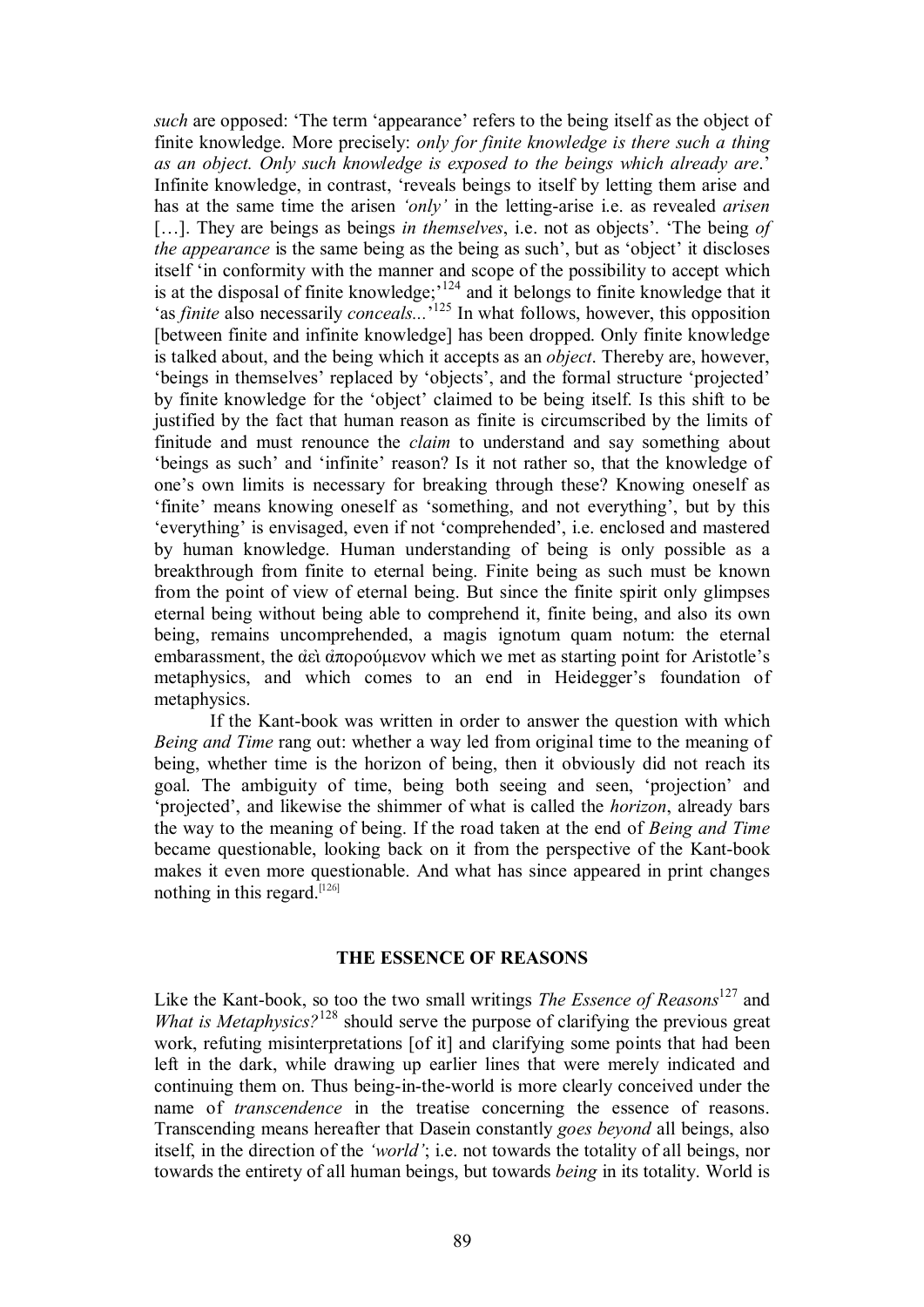'essentially Dasein-related<sup>'129</sup> and Dasein 'is in the essence of its being "forming" the world"'.<sup>130</sup> As the language of Scripture (the letters of St. Paul and the Gospel of St. John), as well as that of St. Augustine and St. Thomas, is used to clarify the concept of world, it can give the impression that the obvious anti-Christian feeling of *Being and Time* has been surmounted. <sup>131</sup> In the footnotes we are also assured that 'the ontological interpretation of Dasein as being-in-the-world tells neither for nor against the possible existence of God<sup>132</sup> and that Dasein should not be construed to be *the* 'authentic' being as such: 'ontological interpretation of being in terms of the transcendence of Dasein is by no means ontical derivation of non Daseinal [beings] from beings qua Dasein.<sup>'133</sup> In regard to the second [criticism], the critics have in fact not left 'being-present-at-hand' and 'being-ready-to-hand' in the darkness in which Heidegger left it, but rather developed it in a way not foreseen by him. And by a quite faithful and sufficiently far-reaching interpretation of the essential 'self-transcending', a view of 'Dasein' could have been gained which, at least, left open the possibility of a 'being-towards-God'. But actually no such interpretation is carried through in *Being and Time* or in this later treatise. In fact the interpretation which *being* received in the Kant-book even more evidently than in *Being and Time* — leaves no possibility open for any being [Sein] independent of Dasein. When, furthermore, transcendence is interpreted as *freedom*, by the power of which Dasein projects world and its own possibilities, and in connection with the establishment of the *finitude of Dasein* (witnessed by the limitation of its *really* realisable possibilities) the question is raised: 'And does the essence of freedom announce itself as *finite* in this?'<sup>134</sup> This (quite likely rhetorical) question excludes [the possibility] that the being of Dasein pertains to *all* personal being and it denies it to God: at least to the God of the Christian Faith and also to that of the other monotheistic religions. That 'Dasein is *thrown* among beings as *free* possibility to be'; that it 'does not stand within the power of freedom itself to be according to its possibility a self which it actually is according to its freedom,<sup>135</sup> this insight serves here as little as earlier as the point of departure for proceeding towards an unthrown thrower who would be infinitely free.

#### **WHAT IS METAPHYSICS?**

The Freiburg inaugural lecture *What is Metaphysics?* centres on the discussion of *nothingness*. For the reader of the Kant-book, this is not as surprising as it might be for an unprepared member of the audience, as a questioning of *'nothingness'* was already called for in the investigation of the understanding of being of the *horizon,* which makes being accessible to *'Dasein'*. As meanwhile the meaning of nothingness still remains obscure, it is worthwhile to go through the new developments dedicated to it.

All *science aims* at *beings*. The break-through to the totality of beings which belongs to human existence breaks beings up into what they *are* and how they *are*, and thus helps 'beings to come to themselves'.<sup>136</sup> 'That to which the world-relationship refers are *beings themselves* — and nothing else.' And now this apparently barely escaped 'nothingness' is grasped in a surprising fashion: '*But what about this nothing*?' <sup>137</sup> Reason cannot decide about it. *Nothingness* can *not* be understood as *negation of the totality of all beings*, as 'nothing is more original than the not and the negation'.<sup>138</sup>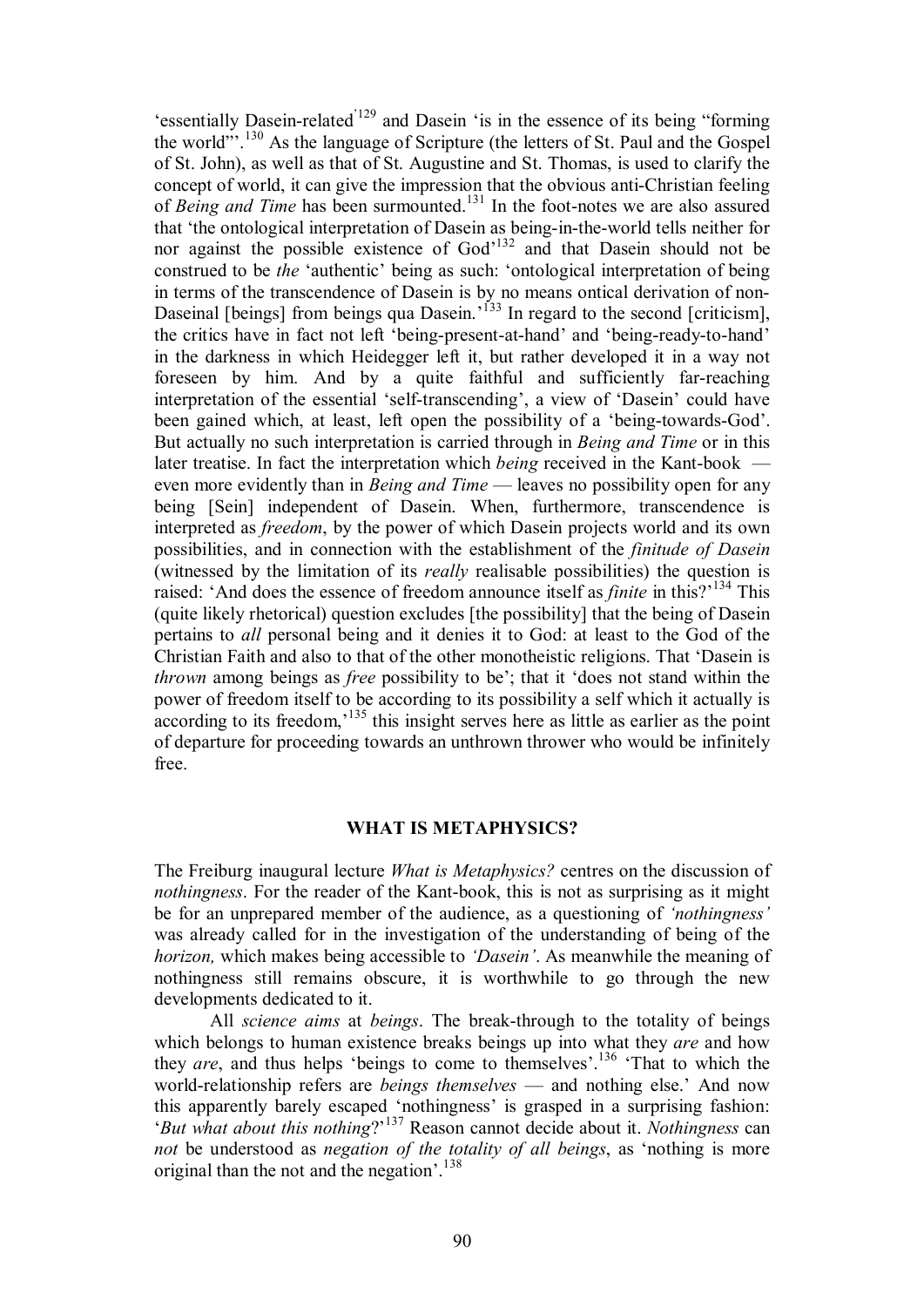The *'fundamental happening of our Dasein'*, which discovers being in its entirety, is the *being in a state of mind* or the *mood*; authentic boredom, for example (not when one is bored with this or that thing, but [when one is bored] 'simply'). The mood in which the human being is brought face to face with *nothingness*, is — as we already know — *anguish*: as beings fade and *we fade away ourselves,* anguish reveals nothingness. It reveals itself in anguish, not *as a being* and *not among beings*: it 'meets [us] *as* part of the totality of beings'.<sup>139</sup> This [totality] is *neither destroyed* nor *denied*, but it becomes *obsolete*. Nothingness 'does not aim at itself: it is essentially rejecting. This rejecting from itself is, however, as such the letting-fade referring to the vanishing of beings in their totality. This rejecting referring to the vanishing totality of beings, as which nothing crowds around us in anguish, is the essence of Nothing: the *nihilation*. It is neither destruction nor does it spring from negation. *Nothing nihilates of itself*.' [140] It reveals beings 'in their till now hidden *strangeness* as simply *other* in contrast with nothing.<sup>141</sup> In the clear night of anguish's nothingness, beings are revealed *as such* in all their *original* evidence: that they are *beings* — and not nothing […]. *The* essence of nothing as original nihilation lies in this: *that it alone brings Dasein face to face with beings as such*.' <sup>142</sup> 'Nothing is that which makes the revelation of beings as such possible for human existence. Nothing does not merely provide the conceptual opposite of beings, but belongs originally to the essence of *being itself.* It is in the *being* of beings that the nihilation of nothing occurs.' 143

A witness to 'the steady and extended, and yet dissimulated evidence of nothing in our existence' is the *negation*. It expresses itself in 'a *no*-saying about a not', but does not manage to bring a nothing out of itself, as it 'can only negate when there is *something there to be negated*.<sup>7144</sup> This, however, is only possible, if 'all thinking as such is already *on the look-out for the not* [...]. The not does not arise from the negation, but the negation is *based* on the not which derives from the nihilation of nothing.<sup>145</sup> Negation is also not the only negating attitude; counteracting, disdaining, renouncing, prohibiting, and lacking are also grounded on the not. 'The permeation of Dasein by nihilating attitudes points to the steady, ever-dissimulated manifestness of nothing.<sup>146</sup> The most repressed anguish which it makes manifest is brought forth in the *audacious Dasein*. 'But this occurs only for the sake of that for which *it spends itself*, so as to safeguard the *supreme greatness* of Dasein.' <sup>147</sup> The anguish of the audacious is not opposed to the joy or to the pleasant enjoyment of the satisfied Dasein. 'It stands […] in secret *union* with the serenity and gentleness of creative longing.<sup>'[148]</sup>

'The extendedness of Dasein into nothingness […] makes the human being the *stand-in* for nothing. So *finite* are we that we cannot, by our own choice and will, bring ourselves originally face to face with nothingness [...]. The extendedness of Dasein into nothing on the basis of hidden anguish is the overcoming of the totality of beings: transcendence […]. Metaphysics is the *enquiry over and above* beings, with a view to get it back for conceptualisation *as such* and *in totality*.' <sup>149</sup> *The question of nothing concerns metaphysics in its entirety* as 'being and nothing hang together […], because *being* itself is essentially *finite* and only reveals itself in the transcendence of Dasein extended into *nothing*.' 150

The *metaphysics of Antiquity* understood 'nothingness' as unformed matter, as in the expression 'ex nihilo nihil fit'*,* and let only the object count as being. *Christian dogmatics* denies the phrase and affirms instead: ex 'nihilo fit ens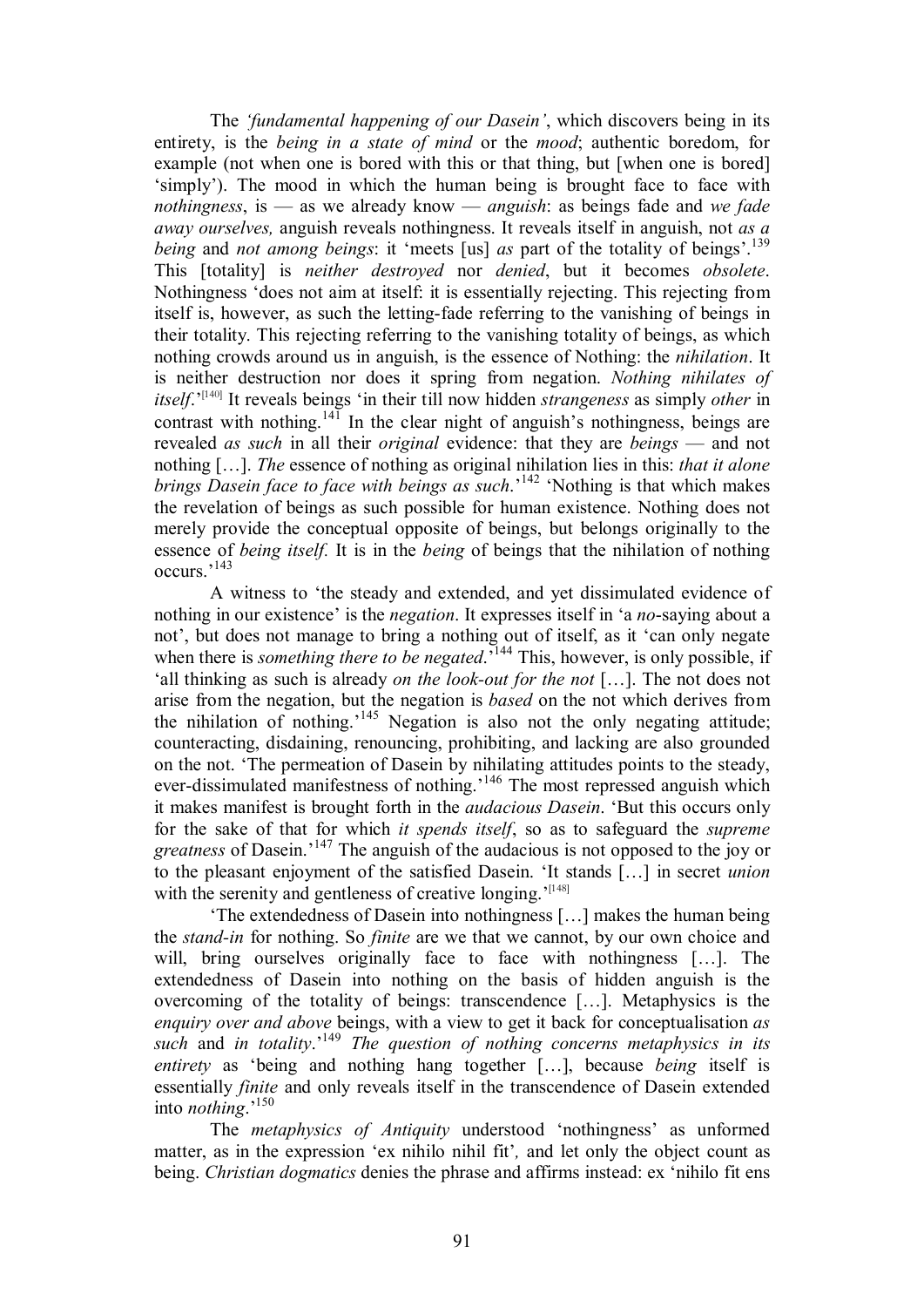creatum' and understands by 'nihil' the absence pertaining to non-divine beings. 'The questions concerning being and nothing as such remain in both cases unasked. Thus there is no need to be worried by the difficulty that if God creates "out of nothing" he, above all, must be able to relate himself to nothing. But if God is God, *he* cannot know nothing, assuming that the "absolute" excludes from itself all nullity.' 151

In Heidegger's interpretation the sentence takes on 'a different meaning, and one appropriate to the *problem of being itself*, so as to run: *ex nihilo omne ens qua ens fit*. Only in the nothingness of Dasein can the totality of beings come to itself, according to its most authentic possibilities, i.e. as finite.' <sup>152</sup> All questioning of beings relies on nothingness: 'Only because nothingness is revealed in the very basis of Dasein is it possible for the utter *strangeness* of beings to dawn on us.' 153 *Metaphysics* 'is the *fundamental phenomenon in* and *as* Dasein itself'. It happens 'through a special *thrust* of its own existence, into the fundamental possibilities of Dasein as a whole. For this thrust the following things are determinating: *firstly,* the leaving room for the totality of beings; *furthermore*, the letting go of oneself into nothingness […] and *finally*, the letting swing out of the floating where it will, so that it may continually swing back again to the *basic question* of metaphysics, which is wrested from *nothingness* itself: *Why is there any thing at all — why not far rather nothing?*' 154

\*\*\*

It is obvious: This speech, which is designed to inspire rather than to teach people who are not trained in the subject, falls short of the rigor of a scientific treatise. It casts floodlight here and there, but gives no serene clarity. Thus it is difficult to take anything concrete from it. The manner of speaking has in several places even mythological tones to it: nothingness is spoken about as if it were a person that should be helped to claim rights that had always been suppressed. One is brought to remember 'Nothingness, the nothingness that at first was everything'. But it would be fruitless to stick to such obscure phrases.

Perhaps we will only reach clarity on this matter if we take our lead from the various interpretations of the sentence 'ex nihilo nihil fit'. Did metaphysics in Antiquity really mean unformed matter when it spoke of the nothingness out of which nothing comes? In that case the above sentence could not make sense, as it states that everything 'formed' was 'formed' out of unformed matter. It distinguishes between not being simply (ουχ  $\delta y$ ) and non-being, which in some sense is — namely according to its possibility  $(\mu \dot{\eta} \, \delta \nu)$ .<sup>155</sup> And this is the material out of which all that, which in the *authentic* sense is, is formed. That from which nothing can come, has also no possible being; it is *absolutely* nothing.

In which sense then is the phrase: 'ex nihilo fit ens creatum' to be understood? Here too '*nihil*' does not mean the matter to be formed. The doctrine of Creation in fact denies the availability of a material before Creation. According to Heidegger Dogmatics intends by 'nothingness' the absence of all extra-divine beings. We will leave the question open of whether the meaning of 'nothingness' is fully brought out in this way. In any case nothing can be made from nothingness understood in this manner as though 'from' some pre-existing material. Nothing is 'taken from' it. 'Creation' means, rather, that all that the creature is, including its being, stems from the Creator. The phrase can thus only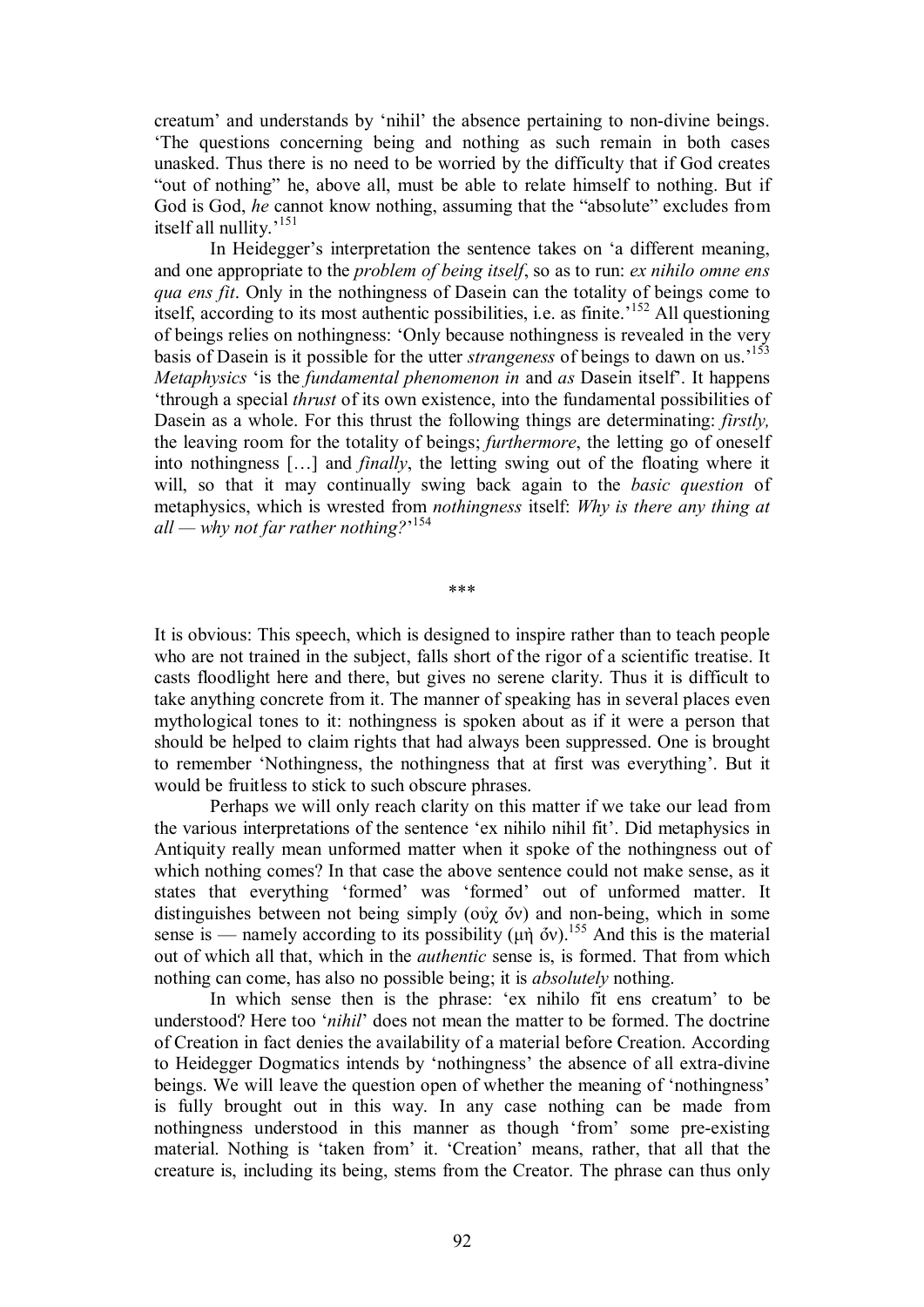be understood to mean that the Creator in creating is unconditioned by any other being, that there in fact are no beings like the Creator and the creation. What about the difficulty that God must relate to nothingness in order to create from nothing? It must be conceded that God must know of nothingness in order to create something. But this knowledge does not mean nothingness in any absolute sense, as all knowledge, including that of nothingness, is positive as such. God knows nothingness as the opposite of himself, i.e. as the *opposite of being itself.* And this 'idea of nothingness' is presupposed for Creation, as everything *finite* is 'something and not everything', a meaning whose being includes non-being. Is it true therefore, when Heidegger claims that Christian Dogmatics questions neither being nor nothingness? It is true insofar as Dogmatics as such does not at all *ask*, but instead *teaches*.<sup>156</sup> That does not mean, however, that it does not concern itself with being and nothingness. It speaks of being when it speaks of God. And it speaks of nothingness in several connections, for example when speaking of Creation, and when by 'creature' referring to a being whose being includes a non being. Thus we can say that 'being and nothingness' belong together; but not because *being* essentially is *finite*, but because nothingness is the opposite of being in the most original and authentic sense, and because all finite being falls between this most authentic being and nothingness. As we are 'so *finite* […] that we […] cannot bring ourselves face to face with nothingness through our own decision and will', the manifestation of nothingness in our own being indicates the breakthrough from this our finite, nonexisting being to infinite, pure, eternal being. $157$ 

And thus the question in which the being of the human being expresses itself changes from '*why is there being at all, and not rather nothing?*', to the *question of the eternal foundation of finite being.*

#### **NOTES**

<sup>&</sup>lt;sup>1</sup> Ed. by Lucy Gelber and Romaeus Leuven (Freiburg: Herder, 1986); as it had already been published separately in Vol. VI (1962).

<sup>&</sup>lt;sup>2</sup> Vol. 11/12, ed. by Andreas Uwe Müller (Freiburg: Herder, 2006).<br><sup>3</sup> I am grateful to Prof. Klaus Hedwig for averting my attention to this article.

<sup>&</sup>lt;sup>4</sup> Maximilian Beck (*Philosophische Hefte* 1, Berlin, 1928, p. 2) says that in it all living problems of contemporary philosophy are thought through in the most consistent manner to their final

Georg Feuerer, *Ordnung zum Ewigen*, Regensburg, 1935, is completely conditioned by Heidegger's thought, but without ever mentioning his name, and interpreting his expressions in such a manner as to give the impression that the whole without further ado can be brought into

harmony with the basic Christian truths.<br><sup>6</sup> *Sein und Zeit*, p. 1. [Hereafter, abreviated as *SZ*. Page-numbers refer to the German edition only, as they are reproduced in Macquarrie & Robinson's English translation.] as they are reproduced in Macquarrie & Robinson's English translation.]<br>
<sup>7</sup> *SZ*, p. 11.<br>
<sup>8</sup> *SZ*, p. 7.<br>
<sup>9</sup> *SZ*, p. 12.<br>
<sup>10</sup> *SZ*, p. 13.<br>
<sup>11</sup> *SZ*, p. 17.<br>
<sup>12</sup> *SZ*, p. 17.<br>
<sup>13</sup> *SZ*, p. 18.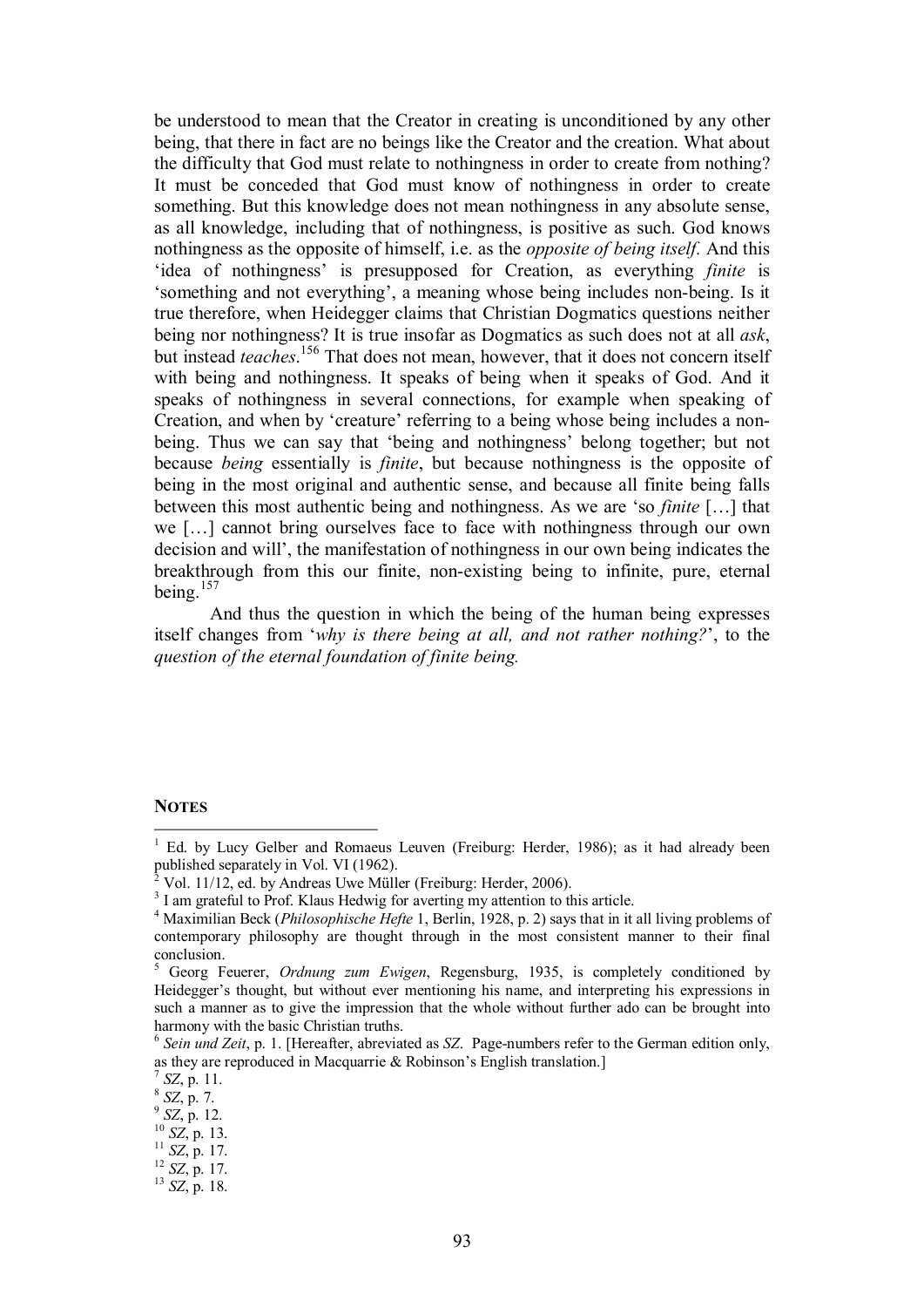$\int_0^{14}$  Macquarrie and Robinson explain their translation of the terms 'Entfernung', 'ent-fernung', 'Entferntheit' in *Being and Time*, n. 2, pp. 138-139 (relating to *SZ*, p. 105). I follow their translation and refer the reader to their reflections, of which I here reproduce some: 'The nouns "Entfernung" and "Entfernheit" can usually be translated by "removing", "removal", "remoteness", or even "distance". In this passage, however, Heidegger is calling attention to the fact that these words are derived from the stem "fern-" ("far" or "distant") and the privative prefix "ent". Usually this prefix would be construed as merely intensifying the notion of separation or distance expressed in the "fern-"; but Heidegger chooses to construe it as more strictly privative, so that the verb "entfernen" will be taken to mean abolishing a distance or farness rather than enhancing it. It is as if by the very act of recognising the "remoteness" of something, we have in a sense brought it closer and made it less "remote".'] [Endnotes in square brackets, as in this one, are translator's notes.] <sup>15</sup> *SZ*, p. 117. <sup>16</sup> *SZ*, p. 123. <sup>17</sup> *SZ*, p. 133. <sup>18</sup> *SZ*, p. 134. <sup>19</sup> *SZ*, p. 143.

[ <sup>20</sup> Stein has the idly talked about (*das Geredete*) in stead of idle talk (*das Gerede*). We take this to be <sup>a</sup> mistake, however.] <sup>21</sup> *SZ*, p. 176. <sup>22</sup> *SZ*, p. 181. <sup>23</sup> *SZ*, p. 182. <sup>24</sup> *SZ*, p. 209.

 $\int_{0}^{25}$  Because this translation is being made available on-line, standard Microsoft Basic Greeksymbols are being used, and not Stein's original Greek lettering. CMcD–Editor.]<br><sup>26</sup> *SZ*, p. 247.<br><sup>27</sup> *SZ*, p. 247-8.

 $[$ <sup>28</sup> 'Das Man' or 'Man' can be translated by 'they' (as do Macquarrie and Robinson) or by 'one', which is the more grammatically correct.] <sup>29</sup> *SZ*, p. 264.

<sup>30</sup> *SZ*, p. 273.

<sup>31</sup> *SZ*, p. 280.

- <sup>32</sup> *SZ*, p. 288.
- <sup>33</sup> Ibid.

<sup>34</sup> *SZ*, p. 297

<sup>35</sup> *SZ*, p. 305.

<sup>36</sup> *SZ*, p. 307.

<sup>37</sup> *SZ*, p. 325.

<sup>38</sup> *SZ*, p. 343.<br><sup>39</sup> *SZ*, p. 350.

<sup>40</sup> SZ, p. 351.<br>
<sup>41</sup> SZ, p. 365.<br>
<sup>42</sup> SZ, p. 366.<br>
<sup>43</sup> SZ, p. 366.<br>
<sup>43</sup> SZ, p. 366.<br>
<sup>43</sup> SZ, p. 368. [Stein's text mistakenly reads *möglich* in stead of *unmöglich*, yet that mistaken reading also makes sense, albeit in <sup>a</sup> slightly different manner.] <sup>45</sup> *SZ*, p. 372.

[<sup>46</sup> *SZ*, p. 379, according to Uwe Müller p. 381]<br><sup>47</sup> *SZ*, p. 384.<br><sup>48</sup> *SZ*, p. 385.<br><sup>49</sup> Ibid. 50 *SZ*, p. 386.<br><sup>51</sup> Ibid.]

<sup>52</sup> *SZ*, p. 395.<br><sup>53</sup> SZ, p. 395.<br><sup>53</sup> Following the discussion of historicality, reference is made to the connection with the work of Dilthey and the ideas of Count Yorck [Stein has York]. <sup>54</sup> *SZ*, p. 410. <sup>55</sup> *SZ*, p. 411. <sup>56</sup> *SZ*, p. 421.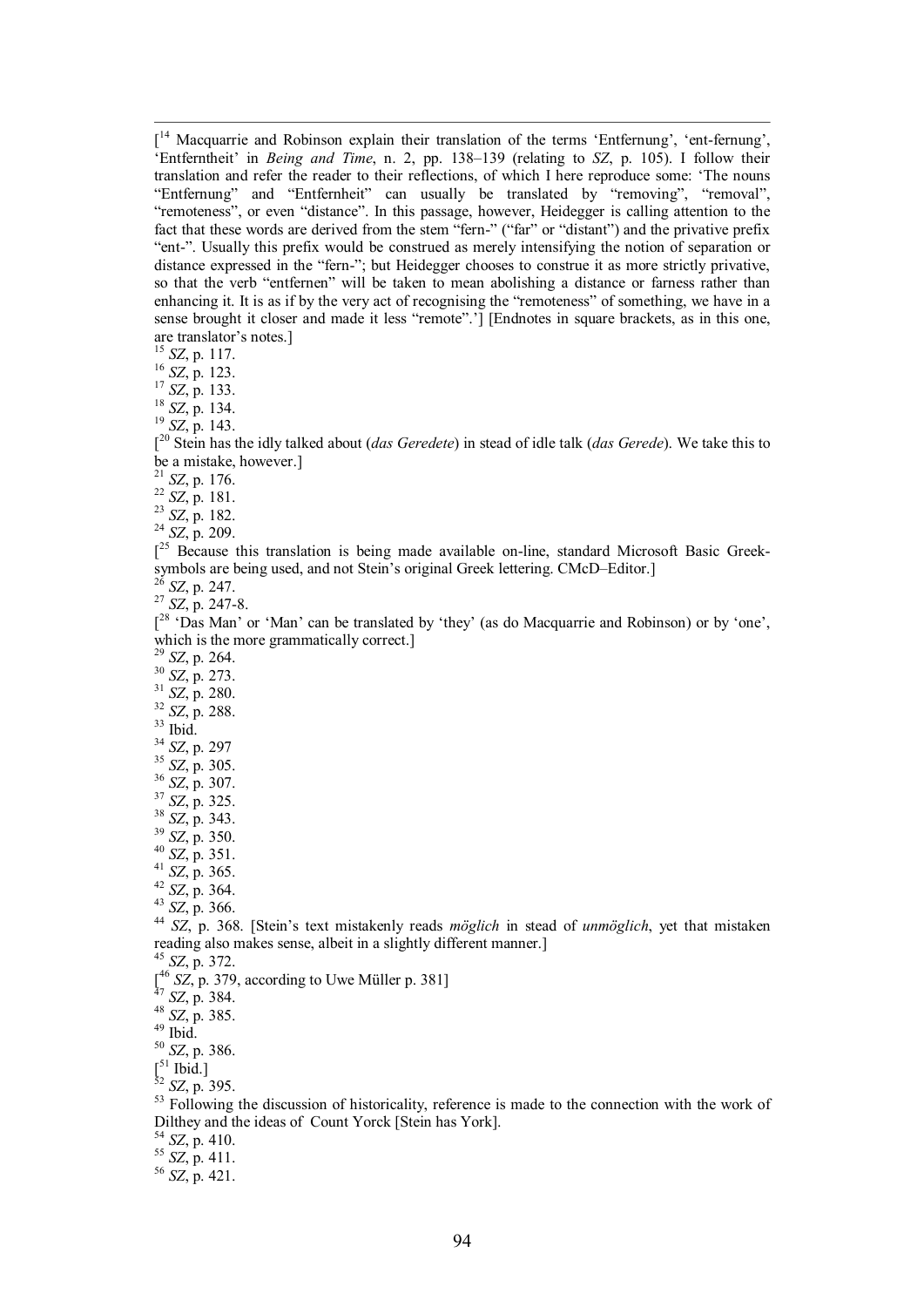<sup>57</sup> *SZ*, p. 422.<br><sup>58</sup> *SZ*, p. 426 [p. 425].<br><sup>59</sup> *SZ*, p. 438 [p. 437].<br><sup>60</sup> The abstract keeps close to Heidegger's own exposition and terms: retaining all the ambiguity that attaches to these. For a critical appraisal, this approach must be abandoned, as it would otherwise be impossible to gain clarity. In contrast to this approach stands the reflection: 'the meaning of all that Heidegger teaches becomes other when one discusses it in a language foreign to its own' (Maximilian Beck, *Philosophische Hefte* I, p. 6). If one were to stop because of this difficulty, one would have to renounce entirely making sense of the book and evaluating it. Alfred Delps, *Tragische Existenz* (Freiburg: Herder, 1935) is an example of how difficult it is to understand the work, so much so that its exposition is unsatisfactory on essential points. On p. 53 is claimed that Dasein=*res* even if Heidegger stresses that Dasein should not be conceived as *res*. On p. 54 it is claimed that the being of external things is limited to the being of equipment. That Heidegger distinguishes 'being-present-at-hand' from the 'ready-to-hand' of equipment, as having its own mode of being (even if he does not clarify this distinction) – seems to have been completely overlooked.

<sup>61</sup> *Denzinger* 295 and 1783. [Heinrich Denzinger, Clemente Bannwart, Johannes Baptista Umberg, *Enchiridion symbolorum, definitionum et declarationum de rebus fidei et morum*, a common reference work often used by Stein.]

<sup>62</sup> Compare with what has been said above concerning Dasein's spatiality, *SZ,* p. 368.

[<sup>63</sup> Stein has 'Dasein' for what is here translated by 'existence'. We translate with existence because Dasein means existence, and because Stein is referring to the classical distinction between essence and existence.]

 $64$  Heidegger himself would not agree with the distinction outlined here. In his Kant-book he attempts to show that the I is not different from original time. (Compare with the following.) It is also identified with the 'I think'. In this is expressed that one should no longer distinguish between the pure I and its being (or life). But with this is betrayed my understanding of the original meaning of I, and Heidegger's own expressions contradict his point of view.

 $\frac{65}{10}$  Heidegger underlines in the Kant-book (p. 226) that thrownness concerns not only coming-to-Dasein, but completely dominates Da-sein. Still it designates *also* the coming-to-Dasein. Concerning thrownness and creatureliness, compare the following.

[ <sup>66</sup> Stein clarified the notion of form in *Finite and Eternal Being*, to which this essay is an appendix, Chapter IV, §§ 3–4.]

 $\int$  *Das Man* is translated by R and M. as 'the they', but grammatically 'the they' cannot function as can *das Man*. A more literal translation would be 'the one', which can be used grammatically as *das Man* is used, but which sounds strange when rendered as a substantive. In the following, when Stein makes use of the grammatical possibilities of *Man*, we shall translate it by 'one', although we shall sometimes add 'the they' for clarity.]

 $68$  We do not need to go into the question here of whether there also exists subhuman and superhuman communities.

There are places in Heidegger which show that he also recognises a *genuine* being-with and even attaches great importance to it, but within the boundaries of the 'they-self' and the inauthentic self, it does not come fully into its own.

Compare Edith Stein, 'Individuum und Gemeinschaft', in *Jahrbuch für Philosophie und phänomenologische Forschung*, ed. by Edmund Husserl, Vol. V (1922), p. 252 ff. and Edith Stein, 'Eine Untersuchung über den Staat', in *Jahrbuch für Philosophie und phänomenologische Forschung*, Vol. VII (1925), p. 20 ff. ['Individual and Community', in Edith Stein, *Philosophy of Psychology and the Humanities*, tr. by Mary Catharine Baseheart and Marianne Sawicki (Washington D.C.: ICS Publications, 2000), p. 279 ff., and Edith Stein, *An Investigation Concerning the State*, tr. by Marianne Sawicki (Washington D.C: ICS Publications, 2006), p. 34

<sup>71</sup> Compare *SZ*, p. 176.<br><sup>72</sup> *SZ*, p. 305.<br><sup>73</sup> *SZ*, p. 247.<br><sup>74</sup> This corresponds to the replacement of the question of being by the question concerning the understanding of being.

<sup>75</sup> *SZ*, p. 247. <sup>76</sup> Heidegger has himself mentioned Tolstoy's novel *The Death of Ivan Ilych* in a note (p. 254). In it is not only the breakdown of the one dies (whereto Heidegger refers) masterly exposed, but also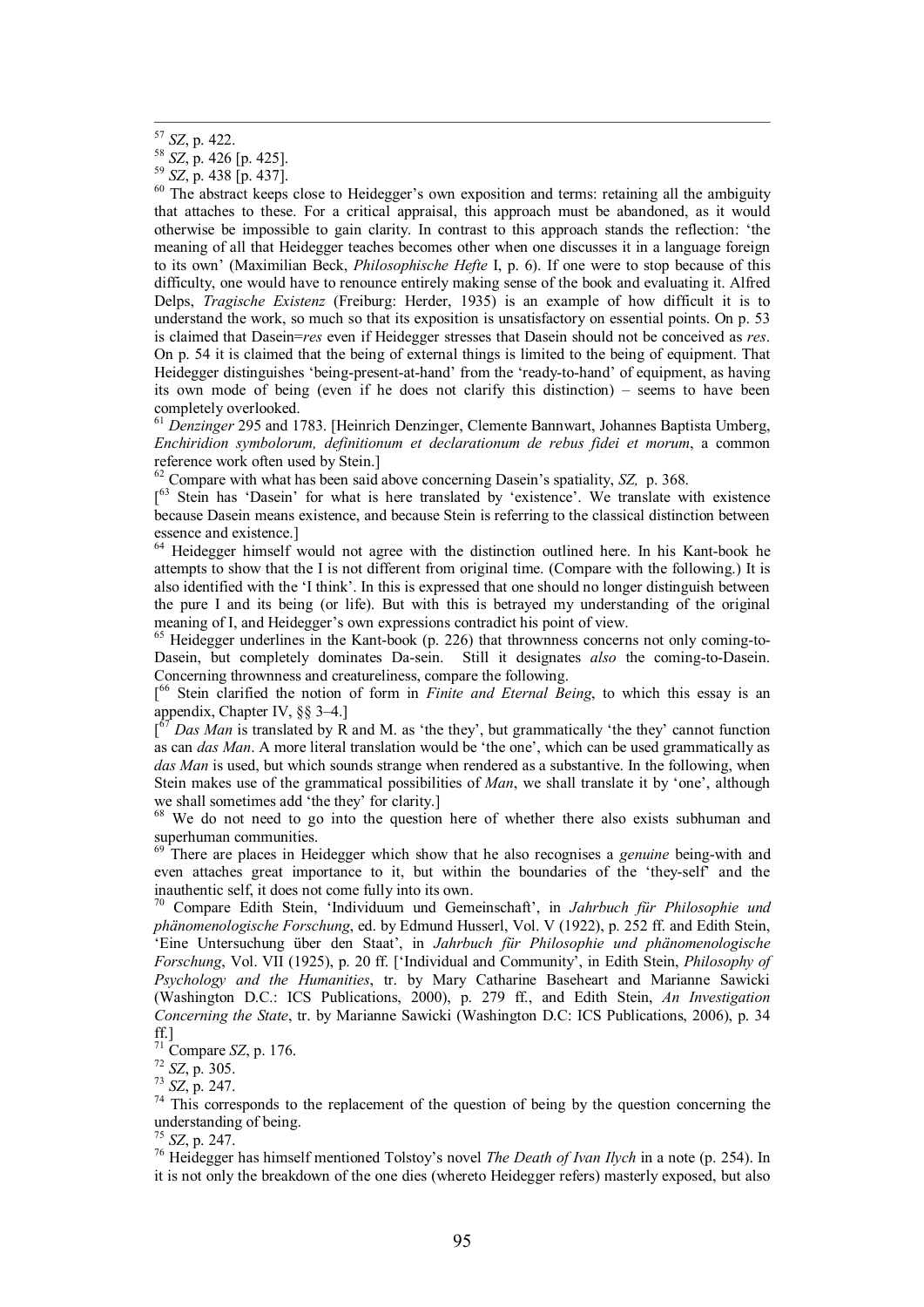the deep rift between the dying and the living. In *War and Peace* this does not happen with the

perfect deed. <sup>78</sup> See his Kantbook, p. 226. [Martin Heidegger, *Kant und das Problem der Metaphysik*, Gesamtausgabe I Abt., Bd. 3 (Frankfurt a. M.: Vittorio Klosterman, 1991) (henceforth referred to as: KPM,  $\bar{\S}$  43. Stein is using the first edition. Whereas the texts of the first, second and third editions are unchanged, the page numbers have changed each time. We will therefore give the page numbers of the translation only: Martin Heidegger, *Kant and the Problem of Metaphysics*, trans. James S. Churchill (Bloomington – London: Indiana University Press, 1962), henceforth referred to as 'Churchill', p. 245.

<sup>79</sup> See [Thomas Aquinas] *Summa Theologica* I, q. 10, a. 5 corp.. 80 *SZ*, p. 427, n. 1. Compare with difference between true and apparent eternity in Hedwig Conrad-Martius, *Die Zeit*, *Philosophischer Anzeiger* II, Bonn, 1927, p. 147.

<sup>81</sup> Hedwig Conrad-Martius, *Heideggers Sein und Zeit* (Kunstwart, 1933).

 $\int_{0}^{82}$  This is why Stein takes the being of the I as the point of departure for the ontology she works out in *Finite and Eternal Being*.]

[83 Stein speaks of only one other way of being here, but for grammatical clarity it has been rendered in the plural, which is consistent with her meaning.]

<sup>84</sup> SZ, p. 229. The question of Christian Philosophy need not here be taken up again, as it was sufficiently treated in *Finite and Eternal Being,* Introduction, § 4*.*

 $[$ <sup>85</sup> Stein is making use of the first edition, Bonn, 1929. As this is not widely available, the paragraph number has been included with the reference to the translation.]

<sup>86</sup> *KPM*, p. 193. [§ 35, Churchill, p. 206.]

<sup>87</sup> *KPM*, p. 195. [§ 35, Churchill, p. 208.]

<sup>88</sup> *KPM*, p. 193. [§ 35, Churchill, p. 207.]

<sup>89</sup> *SZ*, p. 438 (In the previous p. 66).

 $^{90}$  KPM, p. 6 (see p. 211). [§ 1, The quotation from Heidegger runs in its entirety: 'Sie [die erste Philosophie] is sowohl Erkenntnis des Seienden als Seienden (*ỏν η̃ ỏν*), als auch Erkenntnis des vorzüglichsten Bezirks des Seienden (*τιμιώτατον γένος*), aus dem her sich das Seiende im Ganzen (*χαθόλου*) bestimmt'. Churchill, p. 12. Stein's adaptation seems uncharacteristically clumsy, although the meaning is relatively clear.]

<sup>91</sup> *KPM*, p. 213. [§ 40, Churchill, p 230.]

- <sup>92</sup> *KPM*, p. 215. [§ 40, Churchill, p. 232.]
- $^{93}$  Ibid.
- <sup>94</sup> *KPM*, p. 216. [§ 40, Churchill, p. 233.]
- <sup>95</sup> *KPM*, p. 9. [§ 2, Churchill, p. 15.]
- <sup>96</sup> *KPM*, p. 162. [§ 31, Churchill, p. 176.]
- <sup>97</sup> *KPM*, p. 113. [§ 24, Churchill, p. 124.]
- <sup>98</sup> *KPM*, p. 226. [§ 43, Churchill, p. 244.]<br><sup>99</sup> *KPM*, p. 218. [§ 41, Churchill, p. 235.]
- 
- 

<sup>100</sup> KPM, p. 219. [§ 41, Churchill, p. 236.]<br><sup>101</sup> Ibid. The latter phrase is underlined by me. [Churchill, p. 236.]<br><sup>102</sup> KPM, p. 171. [Churchill p. 184.]<br><sup>103</sup> KPM, p. 178. [§ 33 c), Churchill, p. 191: 'erkundet den Ho überhaupt'.] What is said here is the Kantian pure synthesis, in its three modes of Apprehension, Reproduction and Recognition. (I have on purpose avoided the Kantian expressions in the text.) Heidegger's analysis of time far exceeds that of Kant, and must be compared with Husserl's *Lectures on the Phenomenology of Internal Time Consciousness* (Husserl's *Yearbook*, IX, 1928; it also appeared in a separate printing), published by Heidegger not long before the appearance of his Kant-book.<br><sup>104</sup> *KPM*, p. 180 f. [§ 34, Churchill, p. 194.]<br><sup>105</sup> *KPM*, p. 181. [§ 34, Churchill, p. 194.]<br><sup>106</sup> *KPM*, p. 183. [§ 34, Churchill, p. 196.]<br><sup>107</sup> *KPM*, p. 184. [§ 34, Churchill, p. 198.]<br><sup>108</sup> *KPM*, p.

- 
- 
- 
- 
- 

[<sup>109</sup> 'Zeitrechnung' literally means 'counting with time', or the 'counting of time' apart from designating the order we indicate by A.D. or B.C. We could have translated 'keeping of time', thus

same crass realism, but perhaps with even clearer focus on the essential.<br><sup>77</sup> It is well known how major crises of conscience may be caused by vows always to do the more<br> $\frac{1}{2}$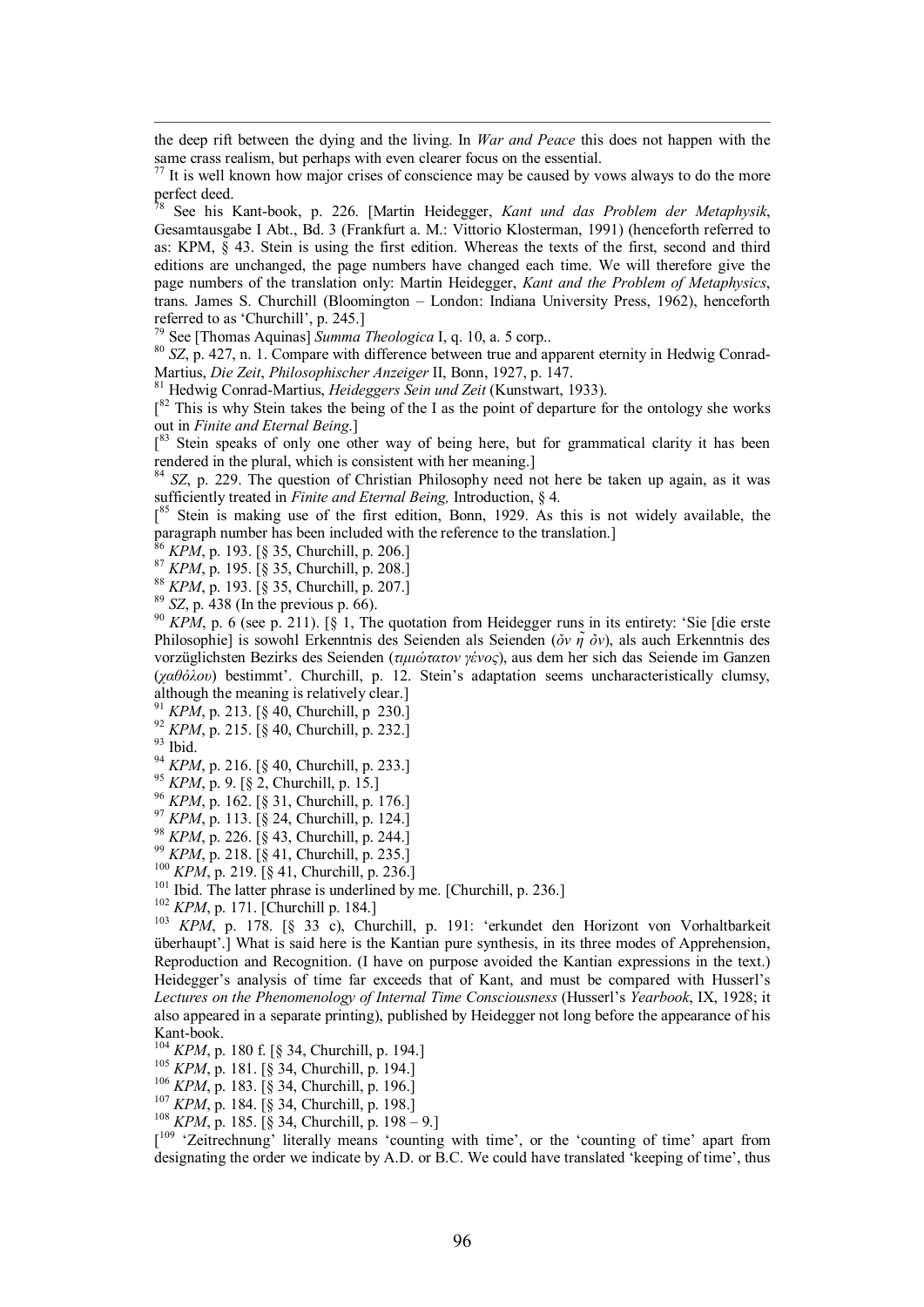expressing some of the reality evoked, yet, 'counting on time' was chosen as it designates the most

<sup>110</sup> *KPM*, p. 199 ff. and p. 210. [probably Churchill, p. 211 ff (section four) and p. 222 (§ 38).]<br><sup>111</sup> *KPM*, p. 212. [§ 39, Churchill, p. 228.]<br><sup>112</sup> *KPM*, p. 223. [§ 42, Churchill, p. 240.]<br><sup>113</sup> *KPM*, p. 225. [§

reads: 'dass überhaupt so etwas wie Da-sein sein kann'.]<br> $\int_1^{115}$  § 43, Churchill p. 246.]

 $^{116}$  *KPM*, p. 210. [§ 39, Churchill, p. 227.]<br> $\int^{117}$  § 45; Churchill p. 254.]

<sup>118</sup> KPM, p. 218. [§ 41, Churchill, p. 236.]<br><sup>119</sup> KPM, p. 228. [§ 43, Churchill, p. 246.]<br><sup>120</sup> KPM, p. 114 ff. [The two f's suggests that Stein is quoting from memory. In fact I have not been able to retrieve the quotation, nor anything said about the horizon in those approximate pages. What comes closest to the following quotation is: 'Ist das Sein nicht so etwas wie das Nichts?' § 41. It could be rendered as Stein does: Heidegger asks whether being is not something like nothing is, which clearly presupposes that nothing is something, just like being is, which is the sense Stein retains. The quotation marks here should therefore be taken with a grain of salt.]<br><sup>121</sup> *KPM*, p. 136. [§ 28; Churchill, p. 150.]<br><sup>122</sup> *KPM*, p. 235. [§ 45; Churchill, p. 253.]

 $\int_{0}^{123}$  These brackets are not quotation marks. Stein is merely reiterating and emphasising the consequences of what Heidegger affirmed in the previous sentence.]<br><sup>124</sup> *KPM*, p. 28. Herewith it is neglected that infinite knowledge also spans finite knowledge and

the object as it appears to finite knowledge.  $\lbrack \S 5 \rbrack$ ; Churchill, p. 35-6.]

[<sup>126</sup> Stein died during the War. What she would have made of Heidegger's later thought therefore remains an object for speculation and further study.] <sup>127</sup> In the *HusserlFestschrift*, Halle, 1929. [The edition used here is Martin Heidegger, *The*

*Essence of Reasons. A Bilingual Edition, Incorporating the German Text of 'Vom Wesen des Grundes'*, trans. by Terrence Malick (Evanston: Northwestern University Press, 1969). *Vom*

<sup>128</sup> This is the public inauguration lecture, which Heidegger gave on the 24 July 1929 in the Aula of the University of Freiburg im Bresgau, published by Cohen in Bonn, 1930. [We will make use of *Was ist Metaphysik?* (Frankfurt a.M.: Klosterman, 1969), the pagination of which is different. This edition is abbreviated henceforth as 'Klosterman'. Translation is taken from 'What is Metaphysics?', in Martin Heidegger, *Existence and Being*, trans. by R.F.C. Hull and Alan Crick (London: Vision, 1949), p. 357 – 8. The work is henceforth abbreviated 'WM' and the translation "Hull and Crick".]<br>
<sup>129</sup> *WG*, p. 96 [Malick, p. 86 – 7.]<br>
<sup>130</sup> *WG*, p. 97 [Malick, p. 88 – 9.]<br>
<sup>131</sup> Perhaps this turn can be explained from the fact that the treatise of *The Essence of Reason* is

conceived in Heidegger's Marburg-time, under the strong influence of the protestant theologians, from which it probably also received some notice.

<sup>132</sup> WG, p. 98, note 1. [Malick, p. 90 – 1.]<br><sup>133</sup> WG, p. 100, note 1. [Malick, p. 98 – 9.]<br><sup>134</sup> WG, p. 104. [Malick, p. 110 – 1].<br><sup>135</sup> WG, p. 110. [Malick, p. 128 – 9].<br><sup>136</sup> WM, p. 9. [<sup>5</sup>in seiner Weise dem Seinende Crick p. 357 – 8]<br>
<sup>137</sup> *WM*, p. 10. [Klosterman, p. 26; Hull and Crick, p. 358.]<br>
<sup>138</sup> *WM*, p. 12. [Klosterman, p. 34; Hull and Crick, p. 368.]<br>
<sup>[140</sup> *WM*, p. 18. Klosterman, p. 34; Hull and Crick, p. 369]

 $\frac{W_1W_2}{141}$  Ibid. One gets the impression that nothingness here is meant in a more radical sense than in the Kant-book. The relationship between nothingness and being is adjusted correspondingly.<br><sup>142</sup> *WM*, p. 19. [Klosterman, p. 34; Hull and Crick, p. 369.]<br><sup>143</sup> *WM*, p. 20. [Klosterman, p. 35; Hull and Crick, p. 370.]<br><sup>144</sup>